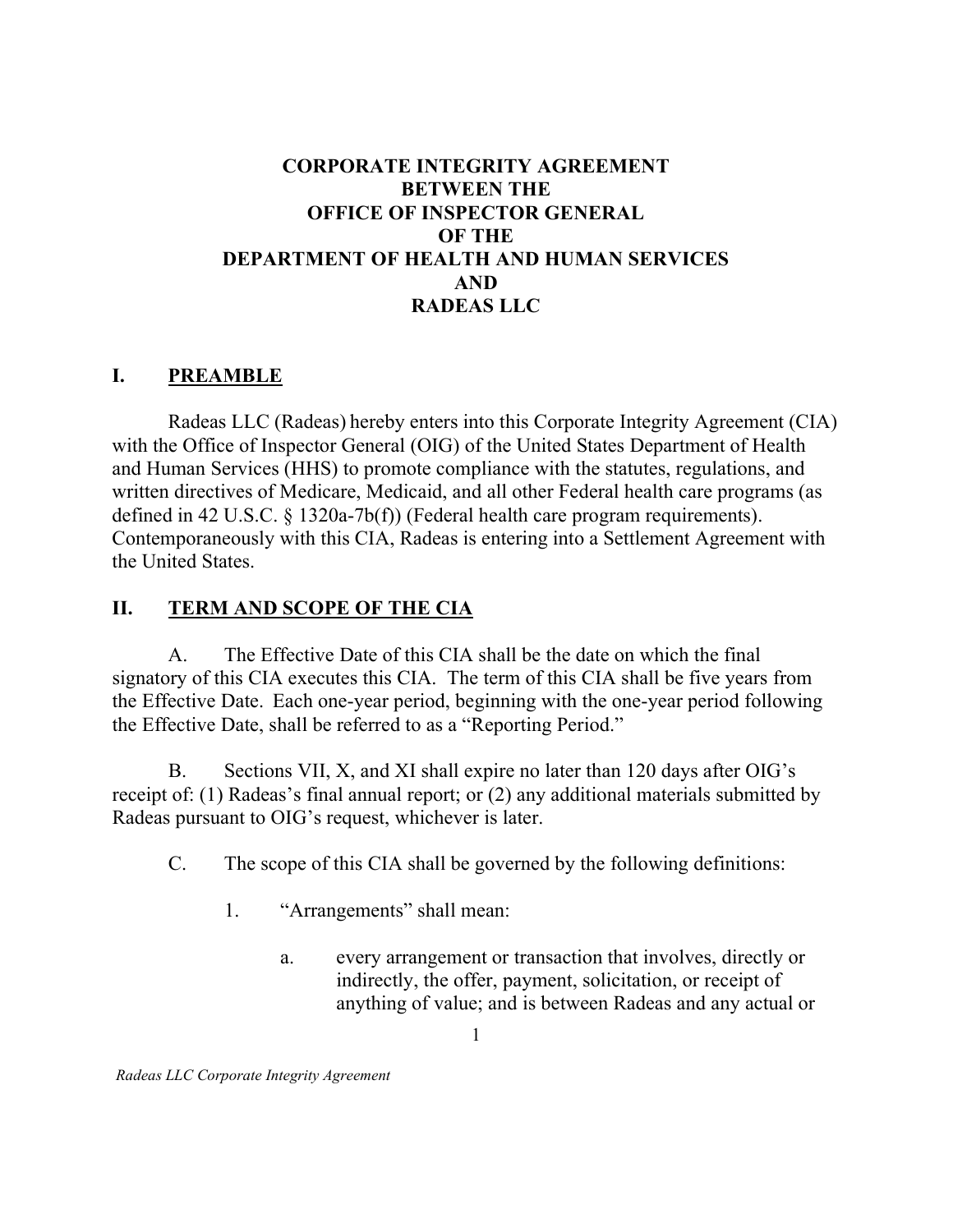potential source of health care business or referrals to Radeas or any actual or potential recipient of health care business or referrals from Radeas; or

 $\mathbf{b}$ . 411.354(a)) that is between Radeas and a physician (or a physician's immediate family member (as defined at 42 C.F.R. § 411.351)) who makes a referral (as defined at 42 U.S.C. § 1395nn(h)(5)) to Radeas for designated health services (as defined at 42 U.S.C.  $\S$  1395nn(h)(6)). every financial relationship (as defined in 42 C.F.R.  $\S$ 

 $2^{1}$  individual or entity that refers, recommends, arranges for, orders, leases, or purchases any good, facility, item, or service for which payment may be made in whole or in part by a Federal health care program. The term "source of health care business or referrals" shall mean any

 $\overline{3}$ . any individual or entity (a) to whom Radeas refers an individual for the furnishing or arranging for the furnishing of any item or service, or (b) from whom Radeas purchases, leases or orders or arranges for or recommends the purchasing, leasing, or ordering of any good, facility, item, or service for which payment may be made in whole or in part by a Federal health care program. The term "recipient of health care business or referrals" shall mean

- $\overline{4}$ . "Focus Arrangements" means every Arrangement that:
	- $a<sub>z</sub>$  care business or referrals and involves, directly or indirectly, the offer, payment, or provision of anything of value; or is between Radeas and any actual source or recipient of health
	- $\mathbf{b}$ . immediate family member) (as defined at 42 C.F.R. § 411.351)) who makes a referral (as defined at 42 U.S.C. § 1395nn(h)(5)) to Radeas for designated health services (as defined at 42 U.S.C. § 1395nn(h))(6)). is between Radeas and any physician (or a physician's

 Notwithstanding the foregoing provisions of Section II.C.4, any Arrangement that satisfies the requirements of 42 C.F.R. § 411.356 (ownership or investment interests), 42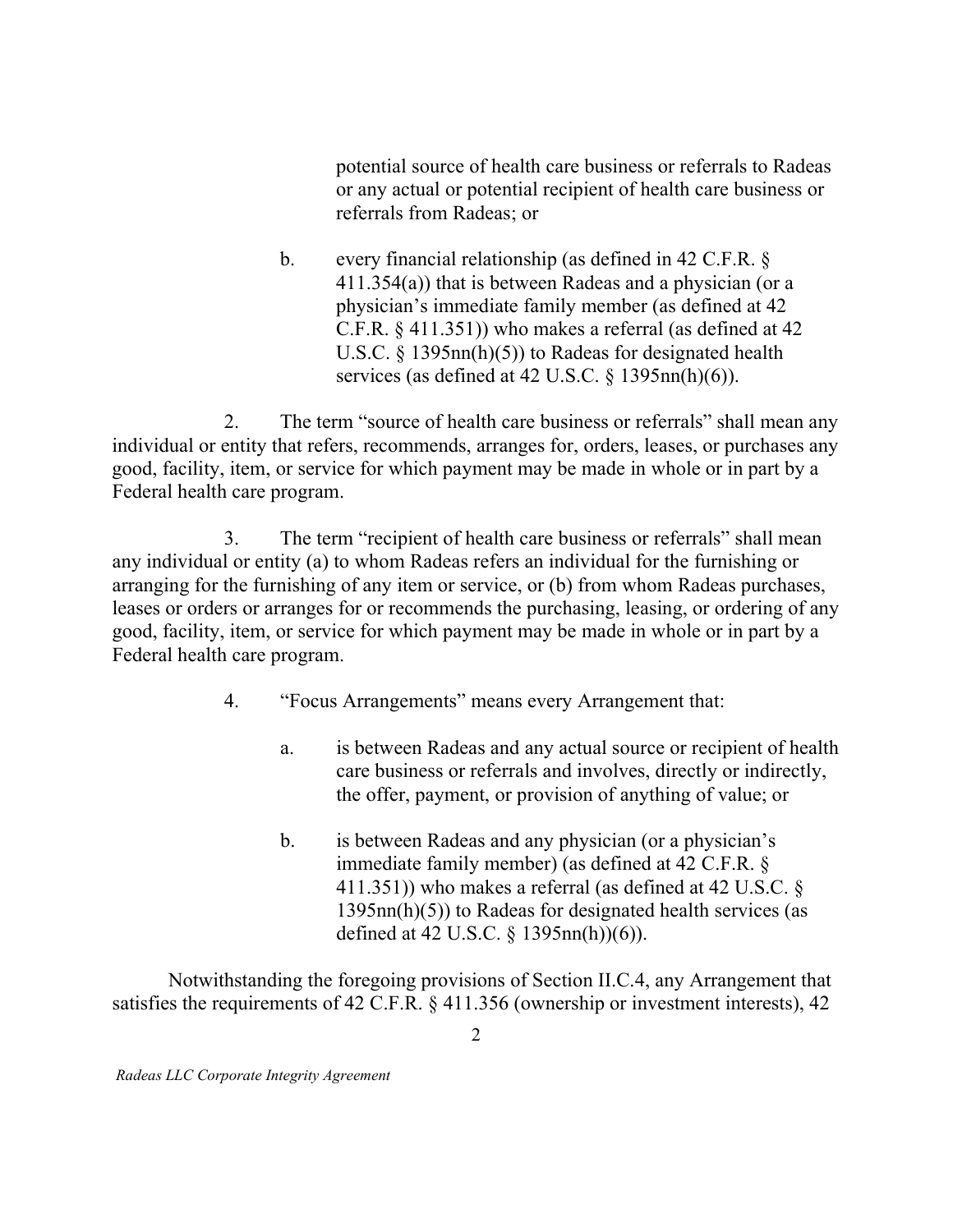C.F.R. § 411.357(g) (remuneration unrelated to the provision of designated health services); 42 C.F.R. § 411.357(i) (payments by a physician for items and services); 42 C.F.R.  $\S$  411.357(k) (non-monetary compensation); 42 C.F.R.  $\S$  411.357(m) (medical staff incidental benefits), 42 C.F.R. § 411.357(o) (compliance training), 42 C.F.R. § 411.357(q) (referral services), 42 C.F.R. § 411.357(s) (professional courtesy), or 42 C.F.R. § 357(u) (community-wide health information systems), shall not be considered a Focus Arrangement for purposes of this CIA, provided that Radeas maintains sufficient documentation to demonstrate compliance with the applicable exceptions to 42 U.S.C. § 1395nn (Stark Law). Such documentation shall be made available to OIG upon request.

 $5<sub>1</sub>$  employees of Radeas; and (b) all contractors, subcontractors, agents, and other persons who furnish patient care items or services or who perform billing or coding functions on behalf of Radeas excluding vendors whose sole connection with Radeas is selling or otherwise providing medical supplies or equipment to Radeas. 5. "Covered Persons" includes: (a) all owners, officers, directors, and

6. who is involved with the development, approval, management, or review of Radeas's "Arrangements Covered Persons" includes each Covered Person Arrangements.

# III. COMPLIANCE PROGRAM REQUIREMENTS

 Radeas shall establish and maintain a compliance program that includes the following elements:

### $A_{\cdot}$ Compliance Officer, Compliance Committee, and Management Certifications

1. Radeas shall appoint a Compliance Officer and shall maintain a Compliance Officer for the term of the CIA. The Compliance Officer shall be an employee and a member of senior management of Radeas, shall report directly to the Chief Executive Officer of Radeas, and shall not be or be subordinate to the General Counsel, if any, or Business Director or have any responsibilities that involve acting in any capacity as legal counsel or supervising legal counsel functions for Radeas. The Compliance Officer shall be responsible for, without limitation: Compliance Officer. Within 90 days after the Effective Date,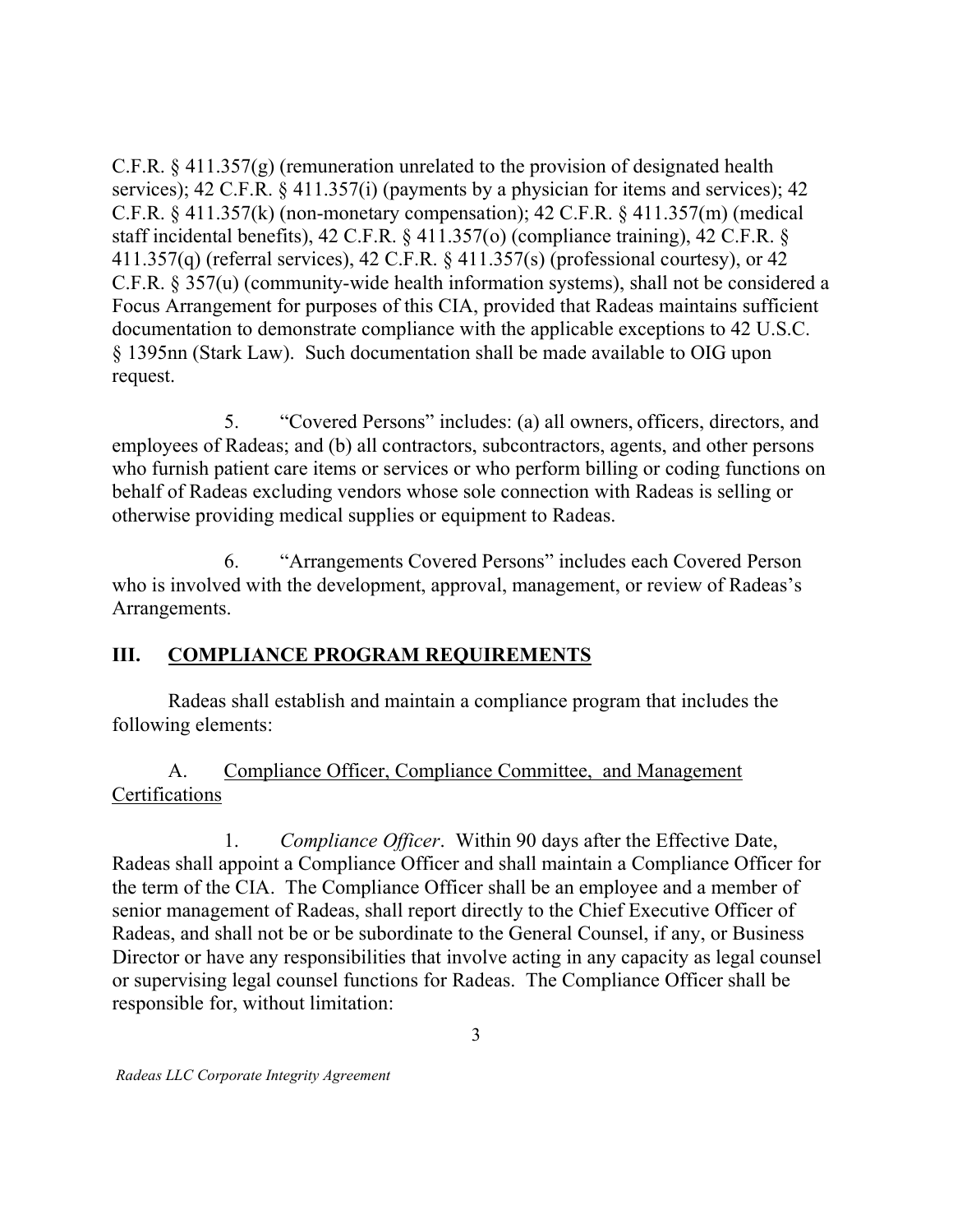- a. developing and implementing policies, procedures, and practices designed to ensure compliance with the requirements set forth in this CIA and with Federal health care program requirements; and
- b. monitoring the day-to-day compliance activities engaged in by Radeas as well as any reporting requirements created under this CIA.

 Any noncompliance job responsibilities of the Compliance Officer shall be limited and must not interfere with the Compliance Officer's ability to perform the duties outlined in this CIA.

 Radeas shall report to OIG, in writing, any changes in the identity of the Compliance Officer, or any actions or changes that would affect the Compliance Officer's ability to perform the duties necessary to meet the requirements in this CIA, within five business days after such a change.

 $2.$  Radeas shall appoint a Compliance Committee. The Compliance Committee shall, at a minimum, include the Compliance Officer and other members of senior management necessary to meet the requirements of this CIA (e.g., senior executives of relevant departments, such as billing, clinical, human resources, audit, and operations). The Compliance Officer shall chair the Compliance Committee and the Compliance Committee shall support the Compliance Officer in fulfilling his/her responsibilities (e.g., shall assist in the analysis of Radeas's risk areas and shall oversee monitoring of internal and external audits and investigations). The Compliance Committee shall meet at least quarterly. The minutes of the Compliance Committee meetings shall be made available to OIG upon request. 2. Compliance Committee. Within 90 days after the Effective Date,

 Radeas shall report to OIG, in writing, any changes in the composition of the Compliance Committee, or any actions or changes that would affect the Compliance Committee's ability to perform the duties necessary to meet the requirements in this CIA, within 15 business days after such a change.

3. Management Certifications. In addition to the responsibilities set forth in this CIA for all Covered Persons, certain Radeas employees (Certifying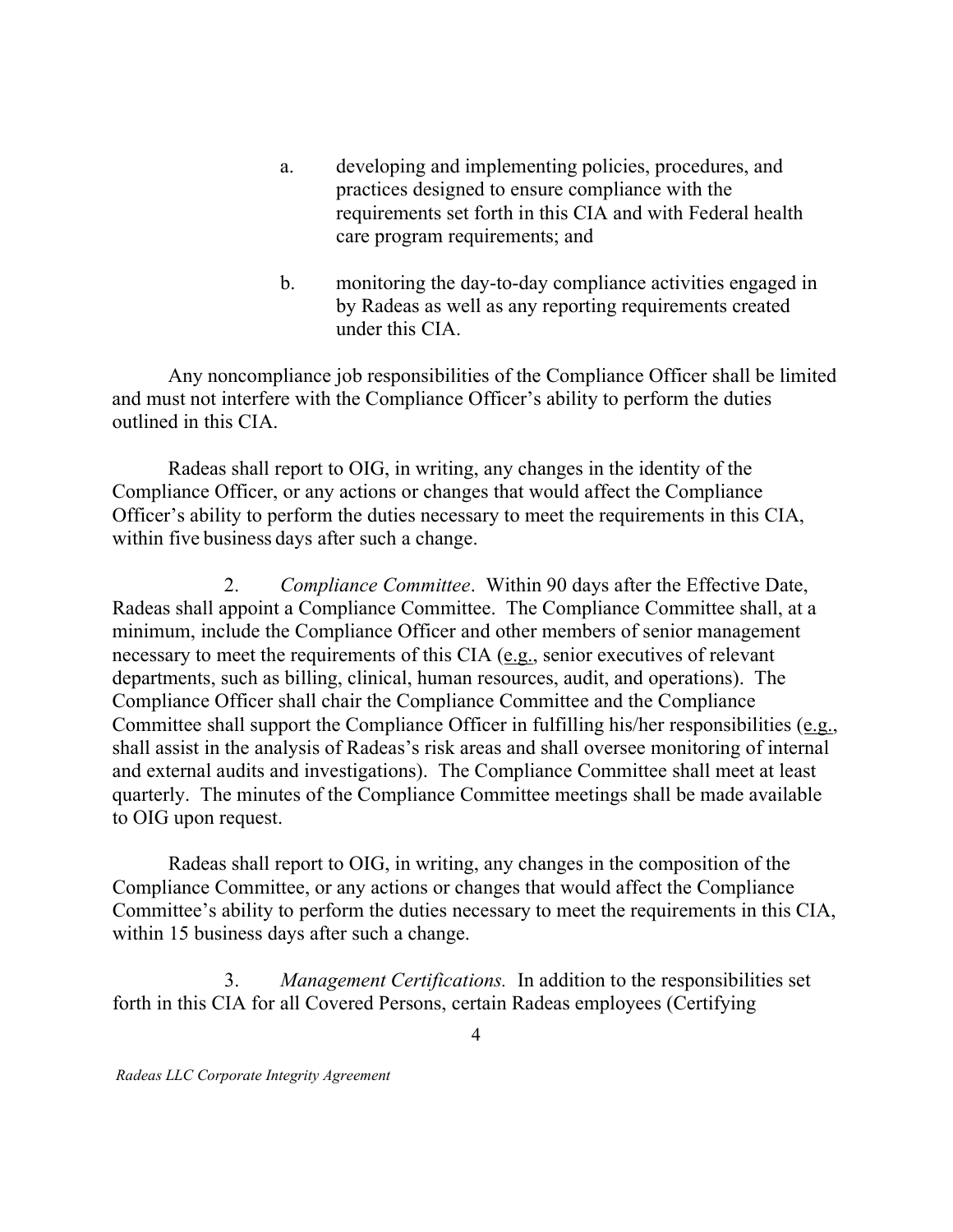Employees) are specifically expected to monitor and oversee activities within their areas of authority and shall annually certify that the applicable Radeas department is in compliance with applicable Federal health care program requirements and with the requirements of this CIA. These Certifying Employees shall include, at a minimum, the following: Business Director, President of Sales, Production Director, Business Team Manager, Controller, Vice President of Sales, and Director of Sales. For each Reporting Period, each Certifying Employee shall sign a certification that states:

> "I have been trained on and understand the compliance requirements and responsibilities as they relate to [insert name of department], an area under my supervision. My job responsibilities include ensuring compliance with regard to the [insert name of department] with all applicable Federal health care program requirements, requirements of the Corporate Integrity Agreement, and Radeas's policies, and I have taken steps to promote such compliance. To the best of my knowledge, the [insert name of department] of Radeas is in compliance with all applicable Federal health care program requirements and the requirements of the Corporate Integrity Agreement. I understand that this certification is being provided to and relied upon by the United States."

 If any Certifying Employee is unable to provide such a certification, the Certifying Employee shall provide a written explanation of the reasons why he or she is unable to provide the certification outlined above.

 Within 90 days after the Effective Date, Radeas shall develop and implement a written process for Certifying Employees to follow for the purpose of completing the certification required by this section (e.g., reports that must be reviewed, assessments that must be completed, sub-certifications that must be obtained, etc. prior to the Certifying Employee making the required certification).

#### $B<sub>r</sub>$ Written Standards

 Within 90 days after the Effective Date, Radeas shall develop and implement written policies and procedures regarding the operation of its compliance program, including the compliance program requirements outlined in this CIA and Radeas's compliance with Federal health care program requirements (Policies and Procedures). The Policies and Procedures also shall address: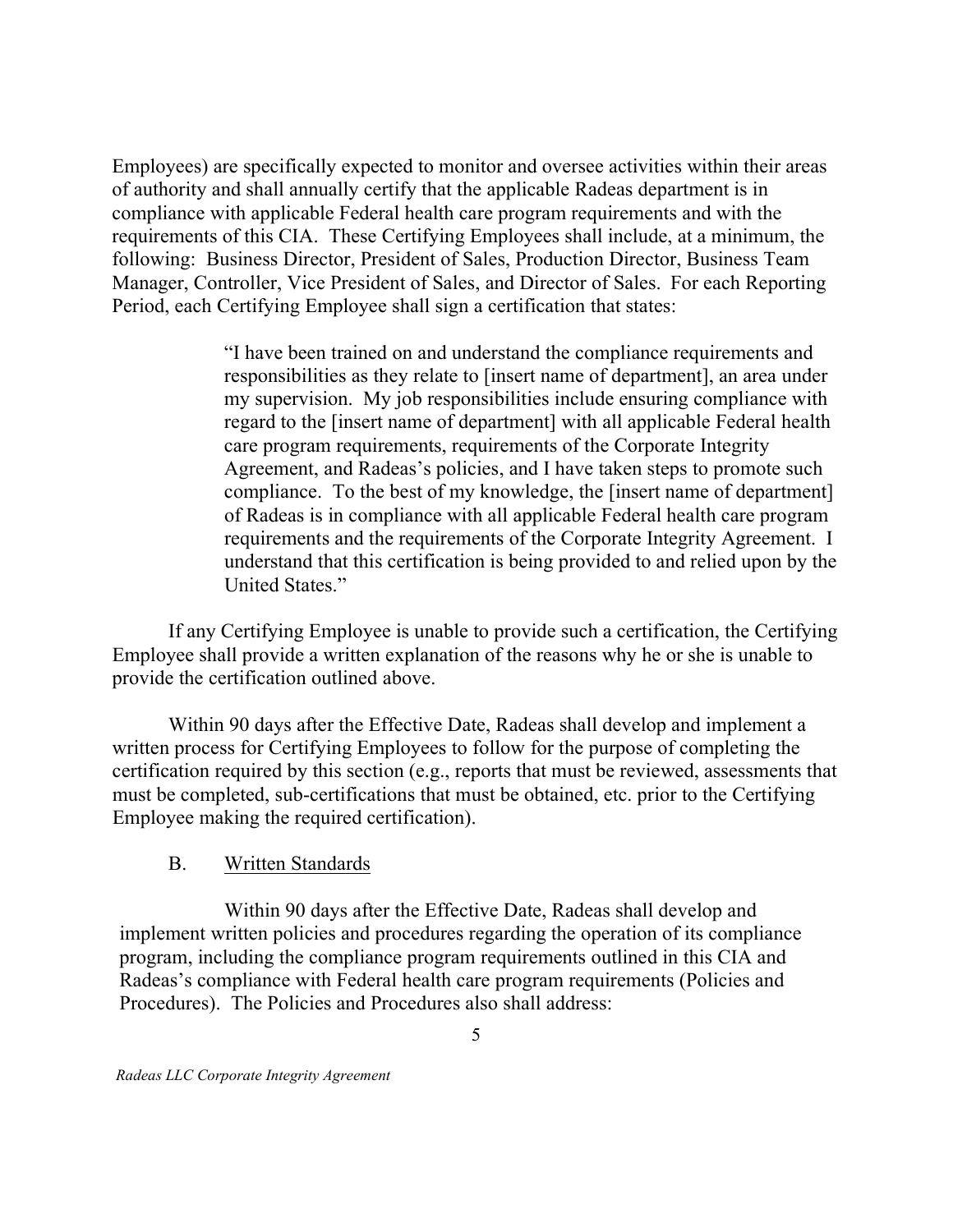- a. Stark Law, and the regulations and other guidance documents related to these statutes, and business or financial arrangements or contracts that generate unlawful Federal health care program business in violation of the Anti- Kickback Statute or the Stark Law; and a. 42 U.S.C. § 1320a-7b(b) (Anti-Kickback Statute) and the
- $\mathbf{b}$ . the Anti-Kickback Statute and Stark Law). b. the requirements set forth in Section III.D (Compliance with

 The Policies and Procedures shall be made available to all Covered Persons. Throughout the term of this CIA, Radeas shall enforce its Policies and Procedures and shall make compliance with its Policies and Procedures an element of evaluating the performance of all employees.

 At least annually (and more frequently, if appropriate), Radeas shall assess and update, as necessary, the Policies and Procedures. Any revised or new Policies and Procedures shall be made available to all Covered Persons.

All Policies and Procedures shall be made available to OIG upon request.

 $C_{\cdot}$ Training and Education

 $1_{-}$  Radeas shall develop a written plan (Training Plan) that outlines the steps Radeas will take to ensure that all Covered Persons receive at least annual training regarding Radeas's CIA requirements and compliance program and the applicable Federal health care program requirements, including the requirements of the Anti-Kickback Statute and the Stark Law; and that all Arrangements Covered Persons receive at least annual training regarding: (a) Arrangements that potentially implicate the Anti-Kickback Statute or the Stark Law, as well as the regulations and other guidance documents related to these statutes; (b) Radeas's policies, procedures, and other requirements relating to Arrangements and Focus Arrangements, including but not limited to the Focus Arrangements Tracking System, the internal review and approval process, and the tracking of remuneration to and from sources of health care business or referrals required by Section III.D of the CIA; (c) the personal requirement of each individual involved in Covered Persons Training. Within 90 days after the Effective Date,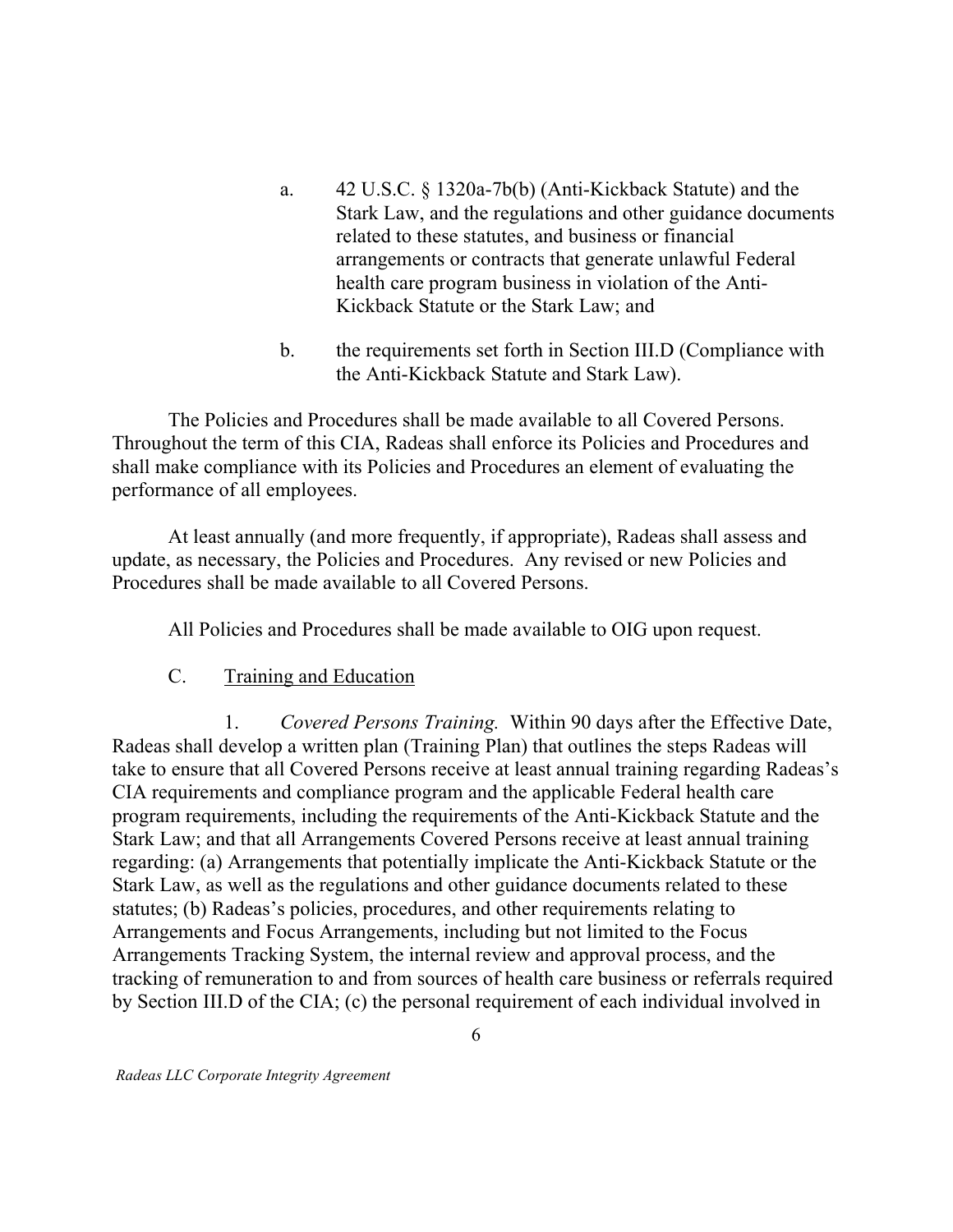the development, approval, management, or review of Radeas's Arrangements to know the applicable legal requirements and the Radeas's policies and procedures; (d) the legal sanctions under the Anti-Kickback Statute and the Stark Law; and (e) examples of violations of the Anti-Kickback Statute and the Stark Law.

 The Training Plan shall include information regarding the following: training topics, identification of Covered Persons and Arrangements Covered Persons required to attend each training session, length of the training sessions(s), schedule for training, and format of the training. Radeas shall furnish training to its Covered Persons and Arrangements Covered Persons pursuant to the Training Plan during each Reporting Period.

 $2^{1}$  request, training materials and records verifying the training described in Section III.C.1 has been provided as required. Training Records. Radeas shall make available to OIG, upon

#### D. Compliance with the Anti-Kickback Statute and Stark Law

1. Effective Date, Radeas shall create procedures reasonably designed to ensure that each existing and new or renewed Focus Arrangement does not violate the Anti-Kickback Statute and/or the Stark Law or the regulations and guidance related to these statutes (Focus Arrangements Procedures). These procedures shall include the following: Focus Arrangements Procedures. Within 120 days after the

- a. existing and new or renewed Focus Arrangements and the information specified in Sections III.D.1.b-f below for each existing and new or renewed Focus Arrangement (Focus Arrangements Tracking System); creating and maintaining a centralized tracking system for all
- b. documenting the names and positions of the Arrangements Covered Person(s) involved in the negotiation, review, and approval of all Focus Arrangements;
- $\mathbf{c}$ . Arrangements, to ensure that the parties are complying with tracking all remuneration to and from all parties to Focus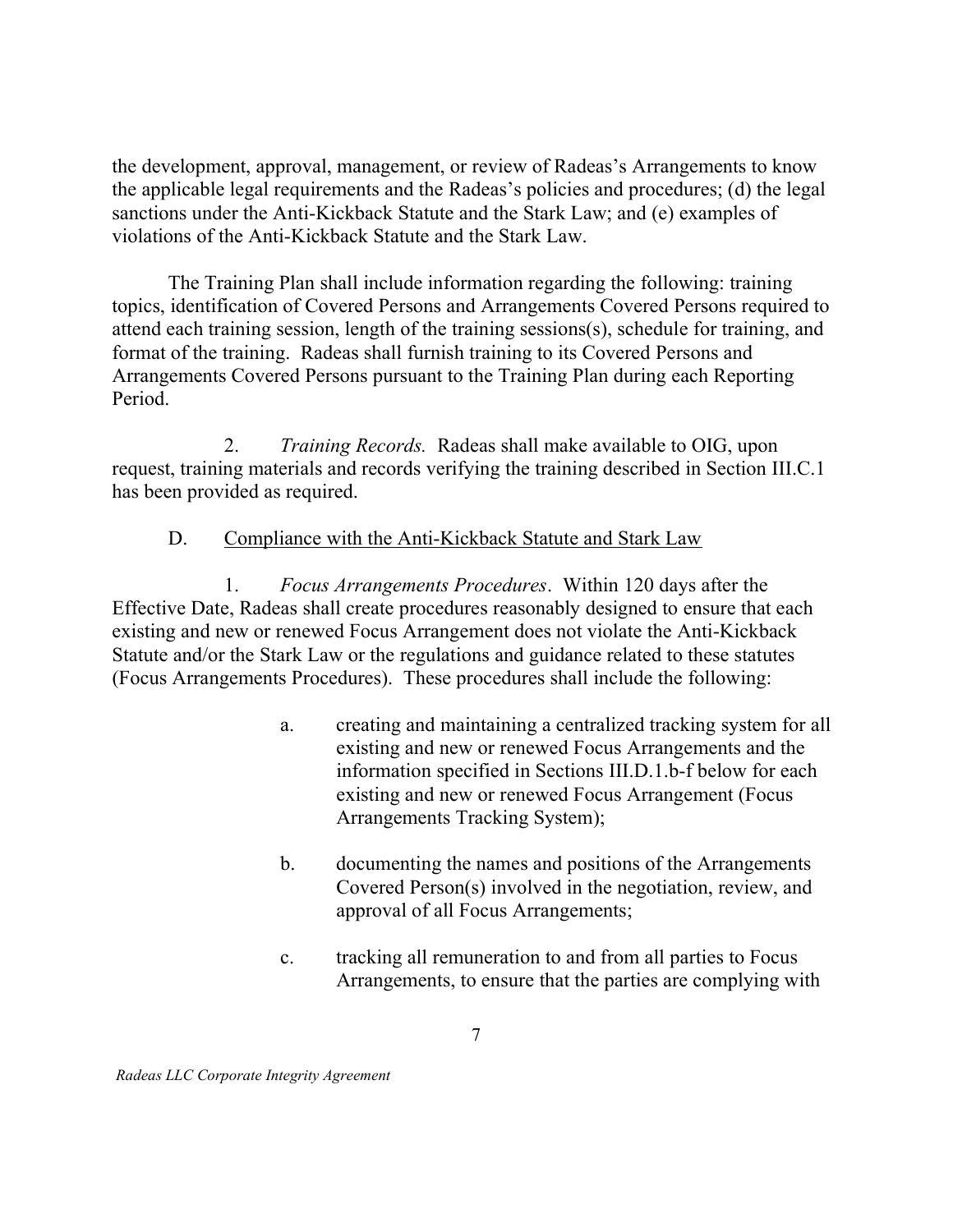the financial terms of the Focus Arrangements and that the Focus Arrangements are commercially reasonable;

- d. documenting all fair market value determination(s) for any Focus Arrangement, including the fair market value amount or range and corresponding time period(s), the date(s) of completion of the fair market valuation(s), the individuals or entities that determined the fair market value amount or range, and the names and positions of the Covered Person(s) who received and/or were otherwise involved with the fair market value determination(s);
- e. Focus Arrangement are performing the services required under the applicable Focus Arrangement(s) (if applicable); tracking service and activity logs to ensure that parties to the
- $f_{\cdot}$  devices, equipment, or other patient care items to ensure that such use is consistent with the terms of the applicable Focus Arrangement(s) (if applicable); monitoring the use of leased space, medical supplies, medical
- g. process for Focus Arrangements, the purpose of which is to ensure that all new and existing or renewed Focus Arrangements do not violate the Anti-Kickback Statute and Stark Law, and that includes at least the following: (i) a legal review of all Focus Arrangements by counsel with expertise in the Anti-Kickback Statute and Stark Law, (ii) a process for specifying and documenting the business need or business rationale for all Focus Arrangements, and (iii) a process for determining and documenting the fair market value of the remuneration specified in the Focus Arrangement; establishing and implementing a written review and approval
- h. ensuring that all existing Focus Arrangements are subject to the review and approval process described in Section III.D.1.g above;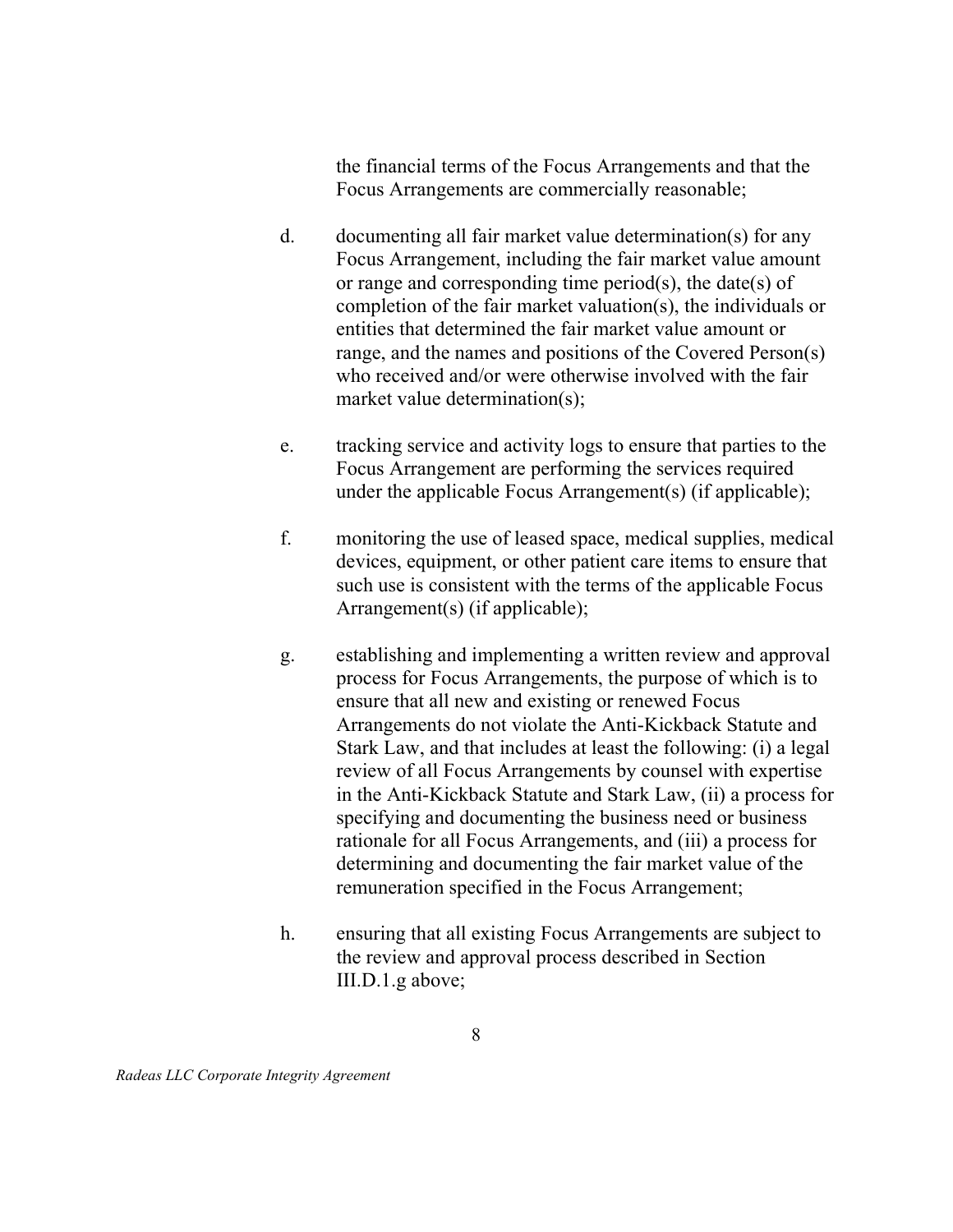- $\mathbf{i}$ . Arrangements Tracking System, internal review and approval process, and other Focus Arrangements Procedures on at least an annual basis and to provide a report on the results of such review to the Compliance Committee; and requiring the Compliance Officer to review the Focus
- $j.$  of the Anti-Kickback Statute and Stark Law are discovered, including disclosing Reportable Events and quantifying and repaying Overpayments pursuant to Sections III.J and III.K when appropriate. implementing effective responses when suspected violations

 $2.$  the Effective Date, and prior to entering into new Focus Arrangements or renewing existing Focus Arrangements, in addition to complying with the Focus Arrangements Procedures set forth above, Radeas shall comply with the following requirements (Focus Arrangements Requirements): New or Renewed Focus Arrangements. No later than 120 days after

- $a<sub>1</sub>$  Radeas and the other party(ies) to the Focus Arrangement prior to the payment or receipt of any remuneration pursuant to the Focus Arrangement; Ensure that all written Focus Arrangements are signed by
- $\mathbf{b}$ . written review and approval process described in Section III.D.1.g prior to the payment or receipt of any remunerations pursuant to the Focus Arrangement, and that Radeas maintains appropriate documentation of the review and approval of such Focus Arrangement; and b. Ensure that all Focus Arrangements have been subject to the
- $\mathbf{c}$ . to the Focus Arrangement that the parties shall not violate the Anti-Kickback Statute and the Stark Law with respect to the performance of the Arrangement. Include in any written agreement a certification by the parties

3. Records Retention and Access. Radeas shall retain and make available to OIG, upon request, the Focus Arrangements Tracking System and all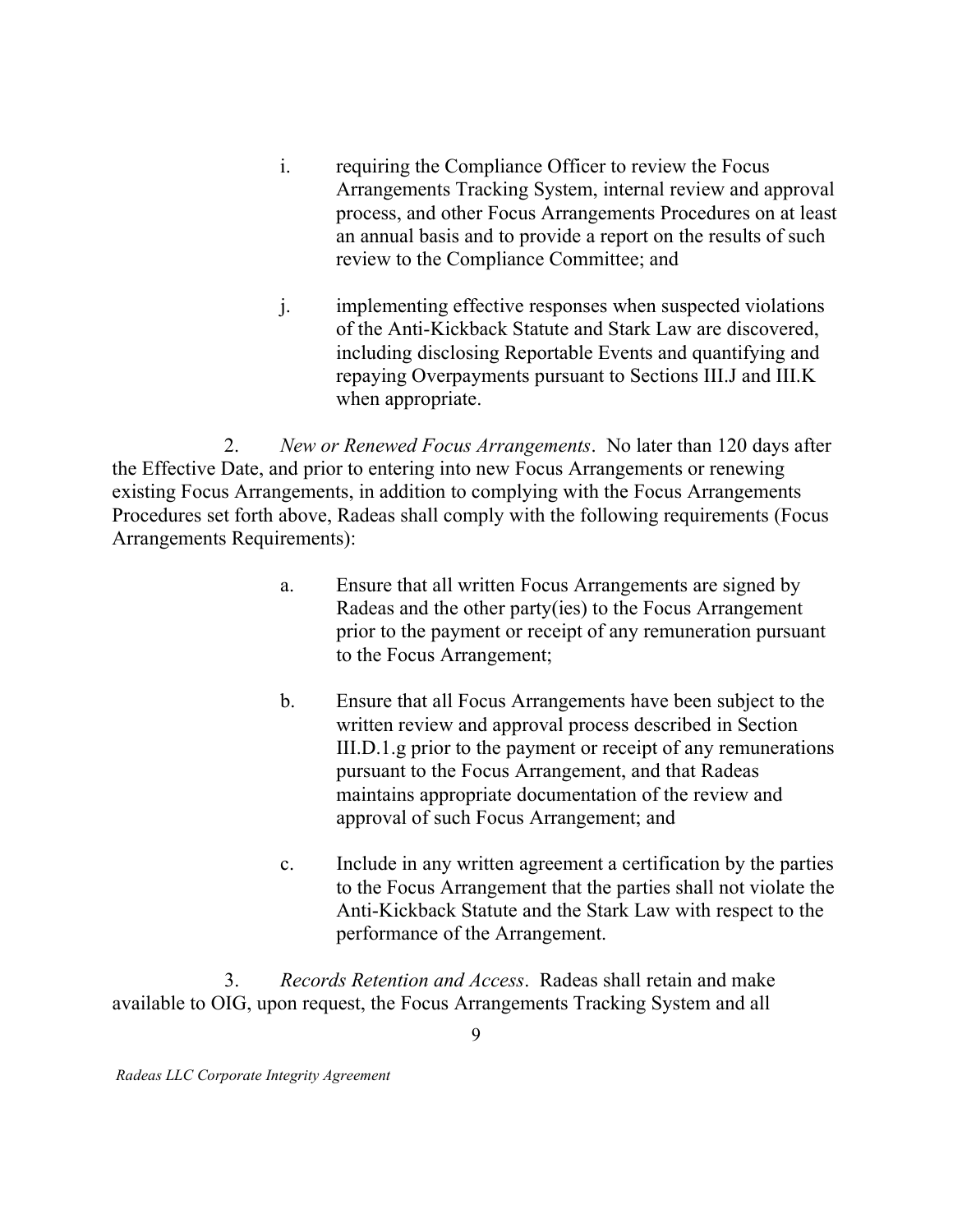supporting documentation of the Focus Arrangements subject to this Section and, to the extent available, all non-privileged communications related to the Focus Arrangements and the actual performance of the duties under the Focus Arrangements.

- E. Review Procedures
	- 1. General Description.
		- a. days after the Effective Date, Radeas shall engage an entity (or entities), such as an accounting, auditing or consulting firm, to perform the claims review described in Section III.E.3 and, within 90 days after the Effective Date, Radeas shall engage a law or consulting firm or a lawyer to perform the arrangements review described in Section III.E.2. The entity (or entities) engaged to perform the claims review and the arrangements review are referred to hereinafter as the "Independent Review Organization" or "IRO." The applicable requirements relating to the IRO are outlined in Appendix A to this CIA, which is incorporated by reference. Engagement of Independent Review Organization. Within 90
		- b. make available to OIG, upon request, all work papers, supporting documentation, correspondence, and draft reports (those exchanged between the IRO and Radeas) related to the reviews. Retention of Records. The IRO and Radeas shall retain and
		- $\mathbf{c}$ . affects Radeas's responsibilities or liabilities under any criminal, civil, or administrative laws or regulations applicable to any Federal health care program including, but not limited to, the Anti-Kickback Statute and/or the Stark Law. Responsibilities and Liabilities. Nothing in this Section III.E
		- d. Access to Records and Personnel. Radeas shall ensure that the IRO has access to all records and personnel necessary to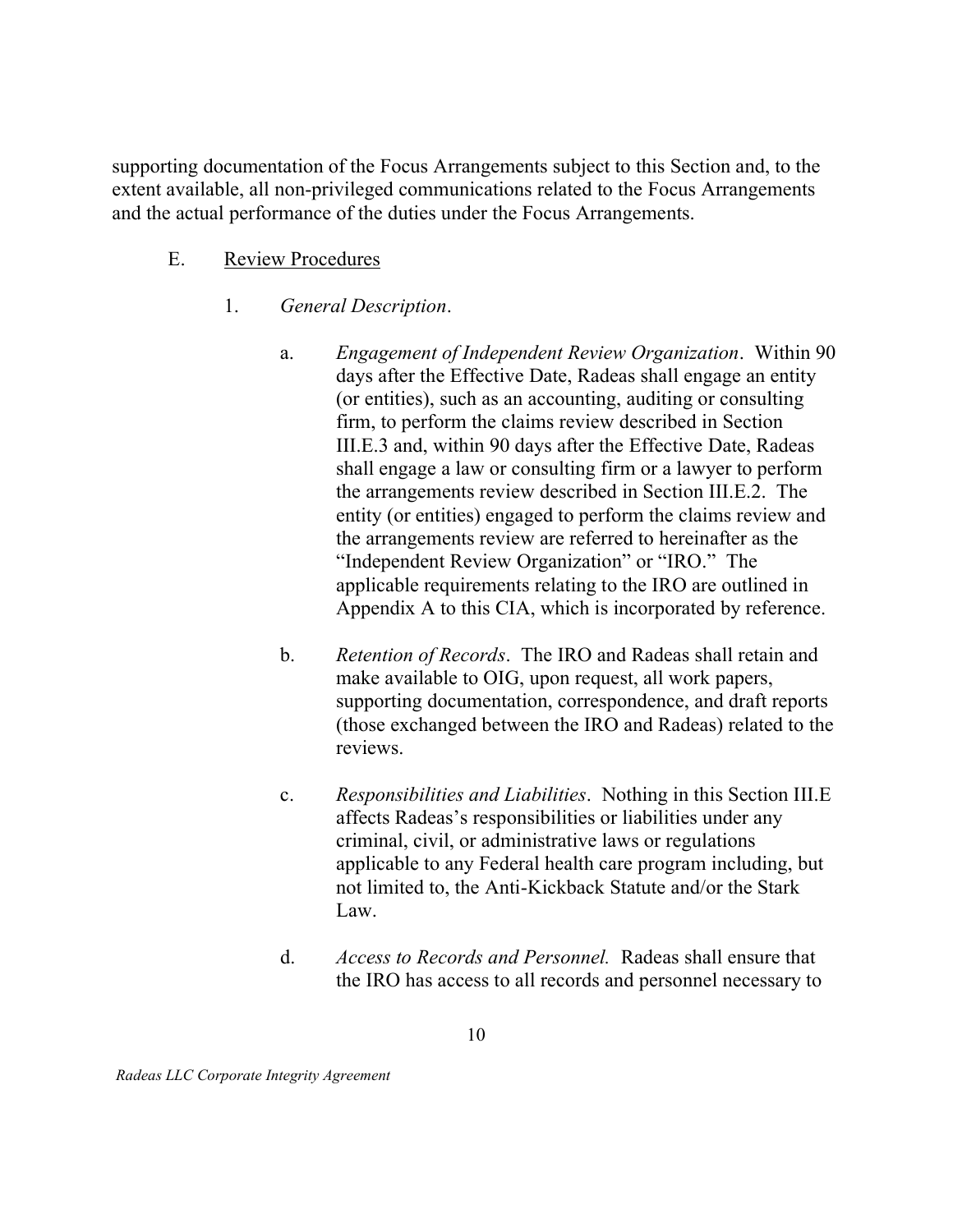complete the reviews listed in this Section III.E and that all records furnished to the IRO are accurate and complete.

2. Review and prepare an Arrangements Review Report as outlined in Appendix B to this CIA, which is incorporated by reference. Arrangements Review. The IRO shall perform an Arrangements

3. Claims Review. The IRO shall review claims submitted by Radeas and reimbursed by the Medicare and Medicaid programs, to determine whether the items and services furnished were medically necessary and appropriately documented and whether the claims were correctly coded, submitted and reimbursed (Claims Review) and shall prepare a Claims Review Report, as outlined in Appendix C to this CIA, which is incorporated by reference.

4. report(s) to Radeas a certification that the IRO has (a) evaluated its professional independence and objectivity with respect to the reviews required under this Section III.E and (b) concluded that it is, in fact, independent and objective, in accordance with the requirements specified in Appendix A to this CIA. The IRO's certification for the Claims Review shall include a summary of all current and prior engagements between Radeas and the IRO. The IRO for the Arrangements Review shall include in its report(s) to Radeas a certification that the IRO has (a) does not currently represent or is not currently employed or engaged by Radeas and (b) does not have a current or prior relationship to Radeas or its owners, officers, or directors that would cause a reasonable person to question the IRO's objectivity in performing the reviews required by Section III.E. The IRO's certification for the Arrangements Review shall include a summary of any current and prior relationships between Radeas or its owners, officers, or directors and the IRO. Certifications. The IRO for the Claims Review shall include in its

#### $F_{\cdot}$ Risk Assessment and Internal Review Process

 Within 90 days after the Effective Date, Radeas shall develop and implement a centralized annual risk assessment and internal review process to identify and address risks associated with Arrangements (as defined in Section II.C.1 above) and Radeas's participation in the Federal health care programs, including but not limited to the risks associated with the submission of claims for items and services furnished to Medicare and Medicaid program beneficiaries. The Compliance Committee shall be responsible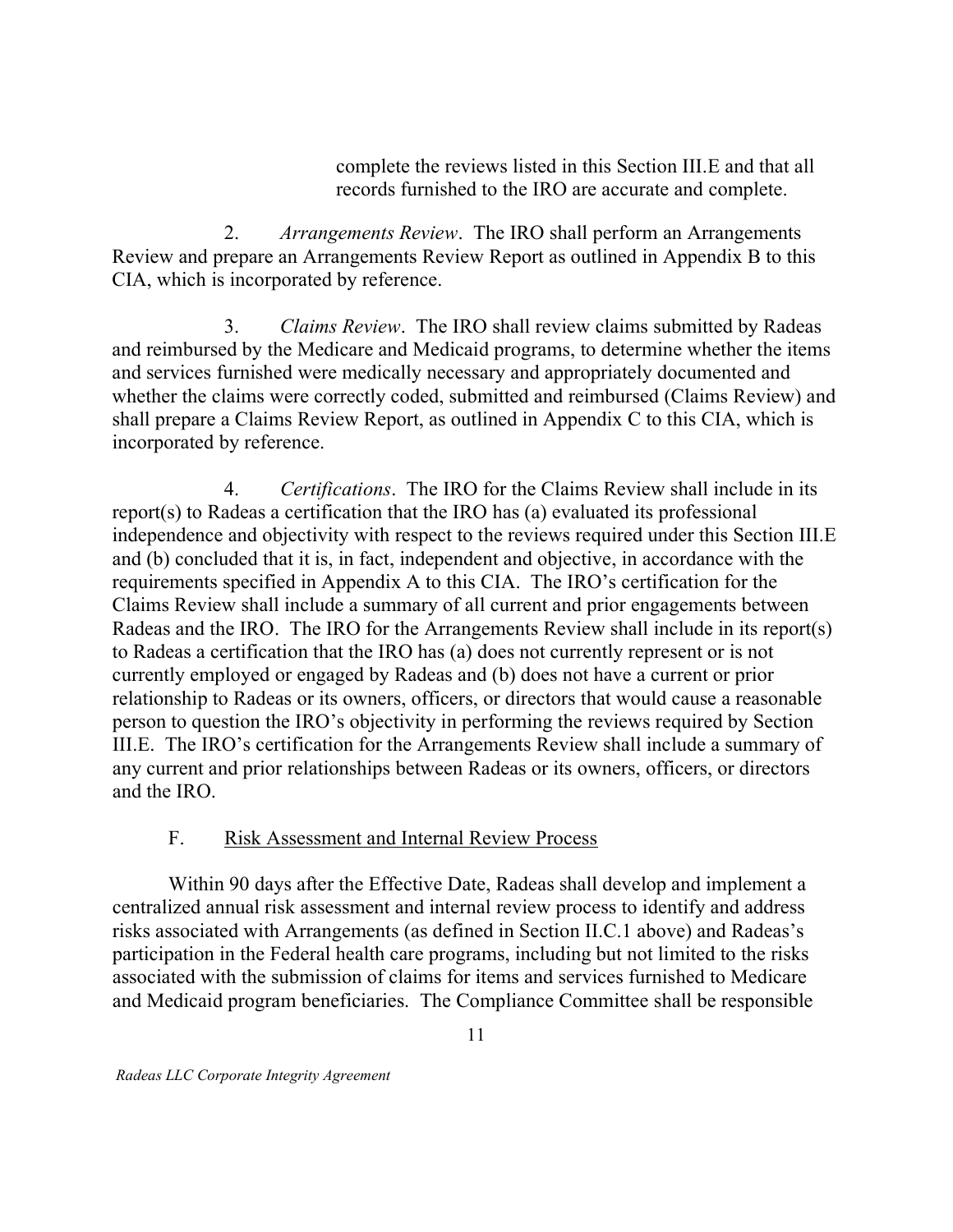for implementation and oversight of the risk assessment and internal review process. The risk assessment and internal review process shall be conducted at least annually and shall require Radeas to: (1) identify and prioritize risks, (2) develop internal audit work plans related to the identified risk areas, (3) implement the internal audit work plans, (4) develop corrective action plans in response to the results of any internal audits performed, and (5) track the implementation of the corrective action plans in order to assess the effectiveness of such plans. Radeas shall maintain the risk assessment and internal review process for the term of the CIA.

#### G. Disclosure Program

 Within 90 days after the Effective Date, Radeas shall establish a Disclosure Program that includes a mechanism (e.g., a toll-free compliance telephone line) to enable individuals to disclose, to the Compliance Officer or some other person who is not in the disclosing individual's chain of command, any identified issues or questions associated with Radeas's policies, conduct, practices, or procedures with respect to a Federal health care program believed by the individual to be a potential violation of criminal, civil, or administrative law. Radeas shall appropriately publicize the existence of the disclosure mechanism (e.g., via periodic e-mails to employees or by posting the information in prominent common areas).

 The Disclosure Program shall emphasize a nonretribution, nonretaliation policy, and shall include a reporting mechanism for anonymous communications for which appropriate confidentiality shall be maintained. The Disclosure Program also shall include a requirement that all of Radeas's Covered Persons shall be expected to report suspected violations of any Federal health care program requirements to the Compliance Officer or other appropriate individual designated by Radeas. Upon receipt of a disclosure, the Compliance Officer (or designee) shall gather all relevant information from the disclosing individual. The Compliance Officer (or designee) shall make a preliminary, good faith inquiry into the allegations set forth in every disclosure to ensure that he or she has obtained all of the information necessary to determine whether a further review should be conducted. For any disclosure that is sufficiently specific so that it reasonably: (1) permits a determination of the appropriateness of the alleged improper practice; and (2) provides an opportunity for taking corrective action, Radeas shall conduct an internal review of the allegations set forth in the disclosure and ensure that proper follow-up is conducted.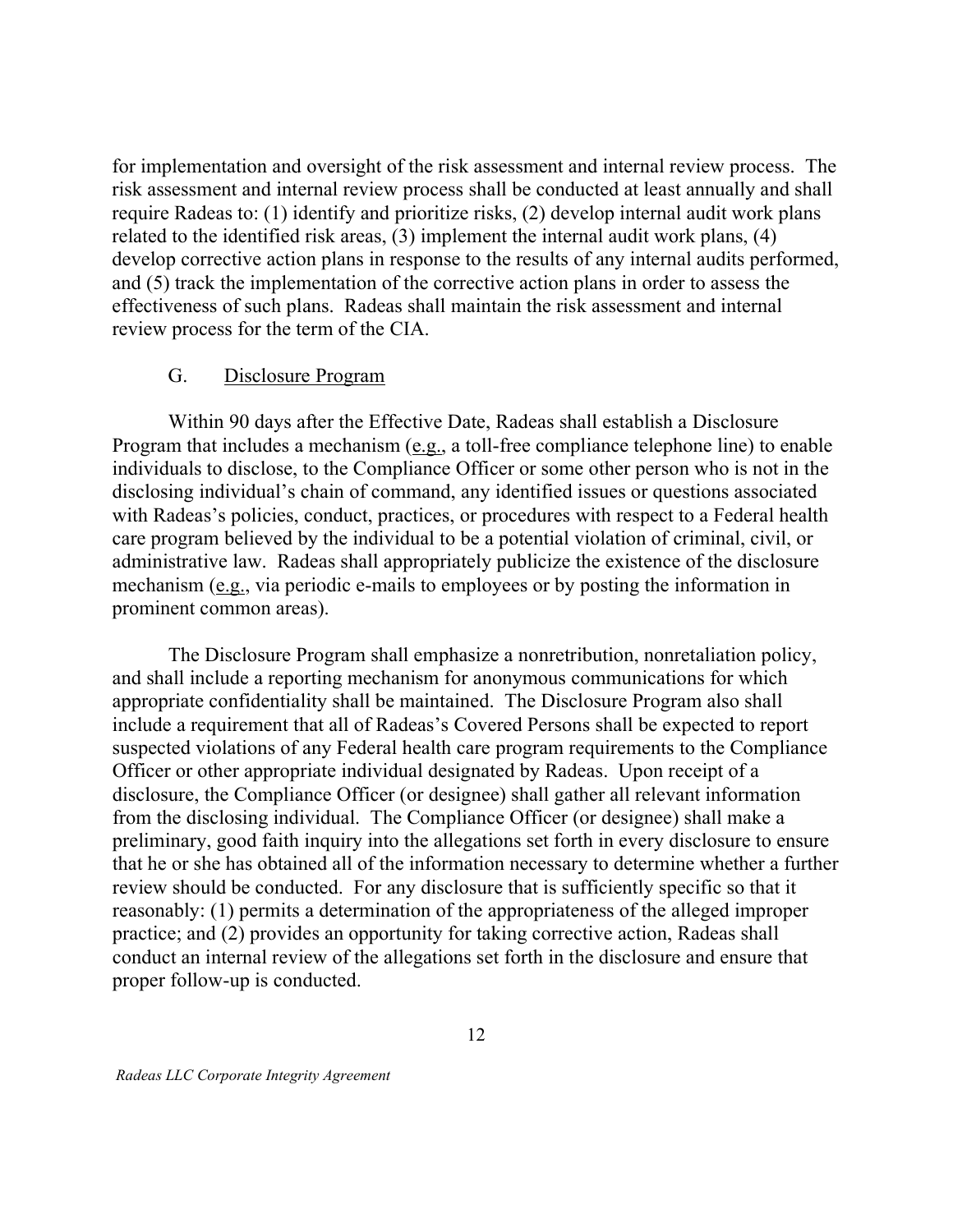The Compliance Officer (or designee) shall maintain a disclosure log and shall record all disclosures, whether or not related to a potential violation of criminal, civil, or administrative law related to the Federal health care programs, in the disclosure log within two business days of receipt of the disclosure. The disclosure log shall include a summary of each disclosure received (whether anonymous or not), the individual or department responsible for reviewing the disclosure. the status of the review, and any corrective action taken in response to the review.

- Η. Ineligible Persons
	- 1. Definitions. For purposes of this CIA:
		- $\mathbf{a}$ . who: an "Ineligible Person" shall include an individual or entity
			- $\mathbf{i}$ . health care program; or is currently excluded from participation in any Federal
			- $\dddot{\mathbf{i}}$ . within the scope of 42 U.S.C. § 1320a-7(a), but has not yet been excluded. has been convicted of a criminal offense that falls
		- $\mathbf{b}$ . Individuals/Entities (LEIE) (available through the Internet at <http://www.oig.hhs.gov>). b. "Exclusion List" means the HHS/OIG List of Excluded

 $2.$  and current Covered Persons are not Ineligible Persons, by implementing the following screening requirements. Screening Requirements. Radeas shall ensure that all prospective

> a. the Exclusion List prior to engaging their services and, as part of the hiring or contracting process or medical staff credentialing process, shall require such Covered Persons to disclose whether they are Ineligible Persons. Radeas shall screen all prospective Covered Persons against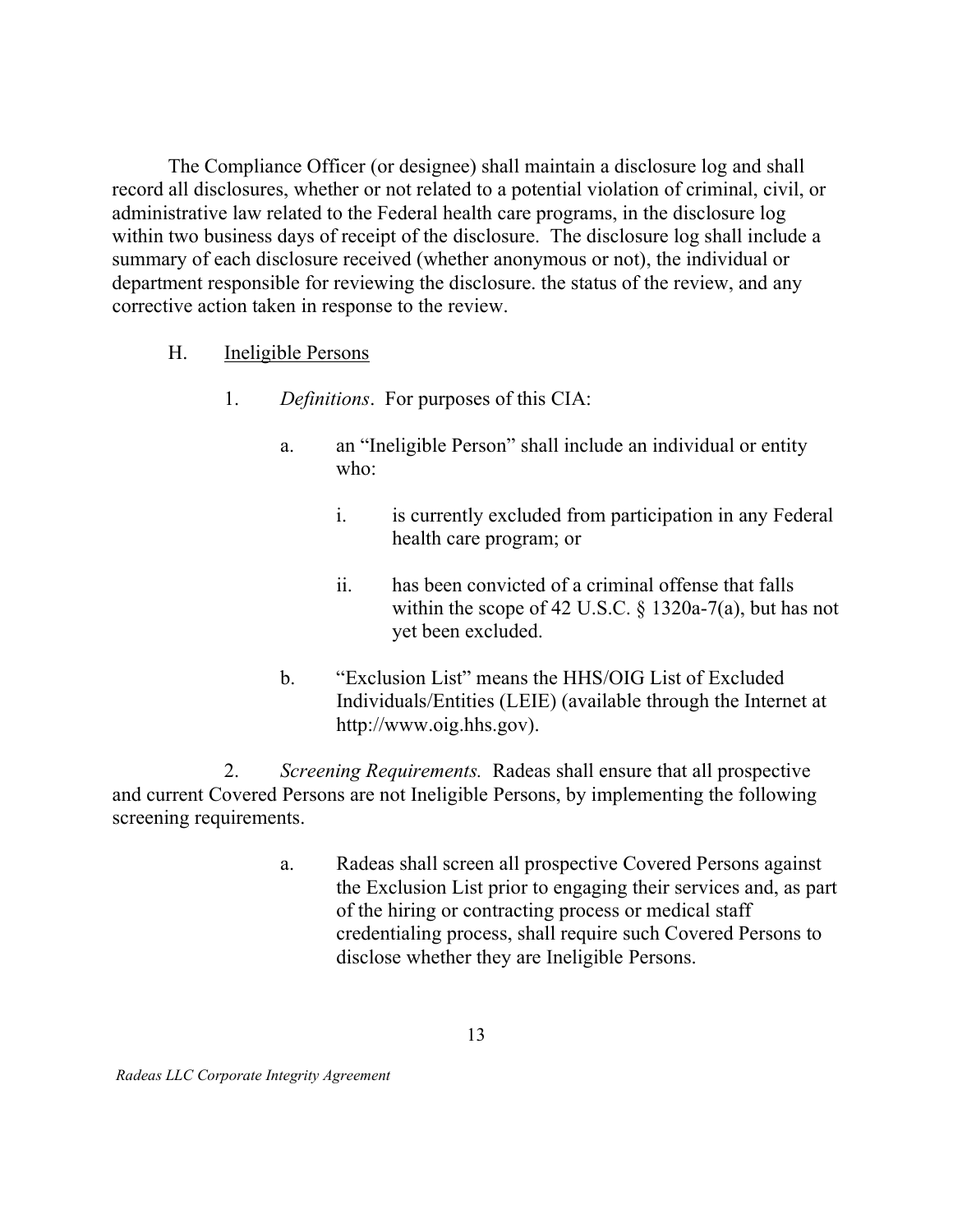- $\mathbf{b}$ . Exclusion List within 90 days after the Effective Date and on a monthly basis thereafter. Radeas shall screen all current Covered Persons against the
- $\mathbf{c}$ . Persons to disclose immediately if they become an Ineligible Radeas shall implement a policy requiring all Covered Person.

 Nothing in this Section III.H affects Radeas's responsibility to refrain from (and liability for) billing Federal health care programs for items or services furnished, ordered, or prescribed by an excluded person. Radeas understands that items or services furnished, ordered, or prescribed by excluded persons are not payable by Federal health care programs and that Radeas may be liable for overpayments and/or criminal, civil, and administrative sanctions for employing or contracting with an excluded person regardless of whether Radeas meets the requirements of Section III.H.

 $3.$  Person has become an Ineligible Person, Radeas shall remove such Covered Person from responsibility for, or involvement with, Radeas's business operations related to the Federal health care program(s) from which such Covered Person has been excluded and shall remove such Covered Person from any position for which the Covered Person's compensation or the items or services furnished, ordered, or prescribed by the Covered Person are paid in whole or part, directly or indirectly, by any Federal health care program(s) from which the Covered Person has been excluded at least until such time as the Covered Person is reinstated into participation in such Federal health care program(s). Removal Requirement. If Radeas has actual notice that a Covered

 notice that a Covered Person is charged with a criminal offense that falls within the scope of 42 U.S.C. §§ 1320a-7(a), 1320a-7(b)(1)-(3), or is proposed for exclusion during the Covered Person's employment or contract term or during the term of a physician's or other practitioner's medical staff privileges, Radeas shall take all appropriate actions to ensure that the responsibilities of that Covered Person have not and shall not adversely affect the quality of care rendered to any beneficiary or the accuracy of any claims submitted to any Federal health care program. 4. Pending Charges and Proposed Exclusions. If Radeas has actual

I. I. Notification of Government Investigation or Legal Proceeding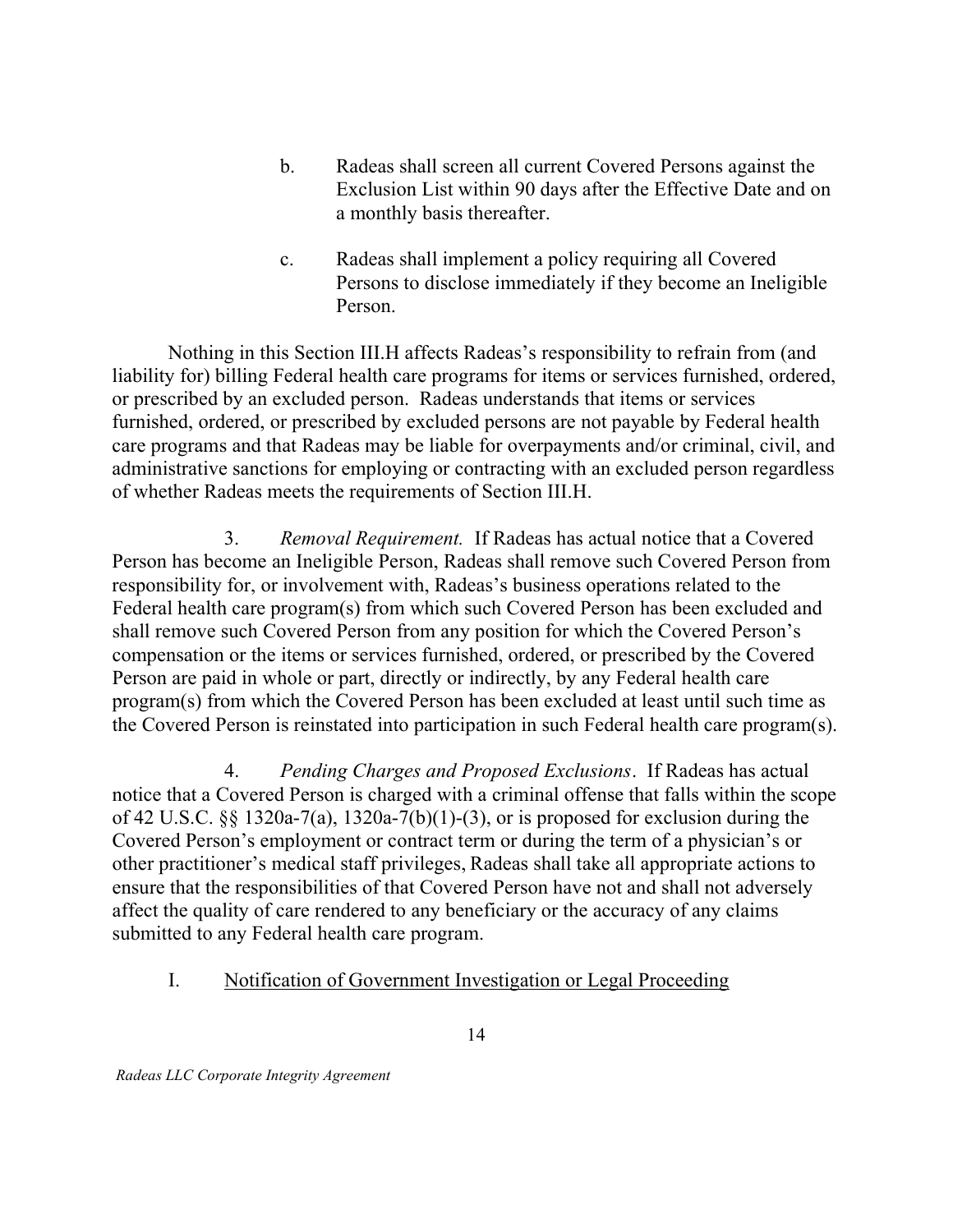Within 30 days after discovery, Radeas shall notify OIG, in writing, of any ongoing investigation or legal proceeding known to Radeas conducted or brought by a governmental entity or its agents involving an allegation that Radeas has committed a crime or has engaged in fraudulent activities. This notification shall include a description of the allegation, the identity of the investigating or prosecuting agency, and the status of such investigation or legal proceeding. Radeas shall also provide written notice to OIG within 30 days after the resolution of the matter, and shall provide OIG with a description of the findings and/or results of the investigation or proceeding, if any.

#### $J<sub>r</sub>$ **Overpayments**

 $1_{-}$  that Radeas receives or retains under any Federal health care program to which Radeas, after applicable reconciliation, is not entitled to under such Federal health care program. Definition of Overpayments. An "Overpayment" means any funds

2. Overpayment Policies and Procedures. Within 90 days after the Effective Date, Radeas shall develop and implement written policies and procedures regarding the identification, quantification and repayment of Overpayments received from any Federal health care program.

#### K. Reportable Events

1. "Reportable Event" means anything that involves: Definition of Reportable Event. For purposes of this CIA, a

- $a_{-}$ a. a substantial Overpayment;
- $\mathbf{b}$ . violation of criminal, civil, or administrative laws applicable to any Federal health care program for which penalties or exclusion may be authorized; a matter that a reasonable person would consider a probable
- c. the employment of or contracting with a Covered Person who is an Ineligible Person as defined by Section III.H.1.a; or
- $d_{\cdot}$ the filing of a bankruptcy petition by Radeas.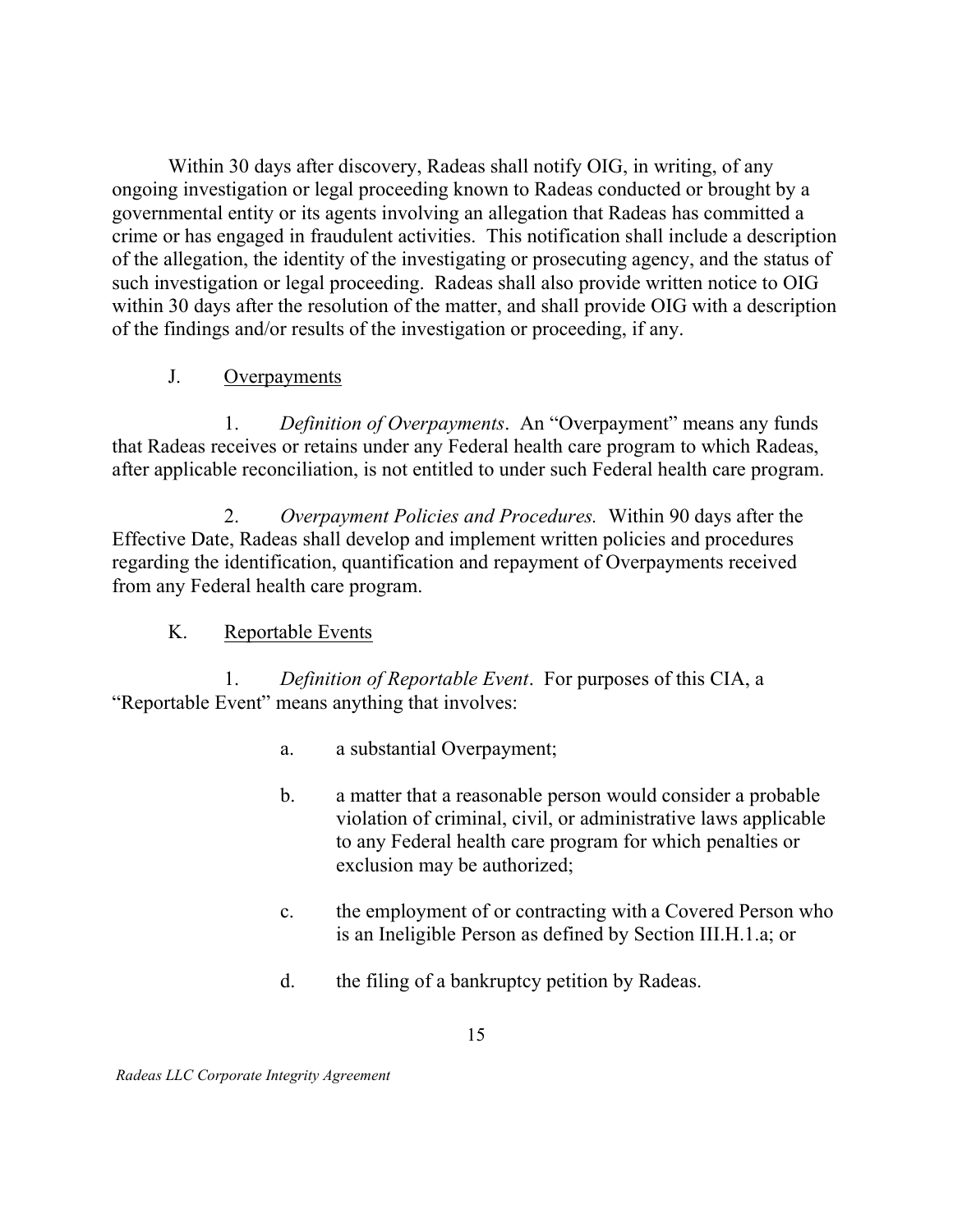A Reportable Event may be the result of an isolated event or a series of occurrences.

2. reasonable opportunity to conduct an appropriate review or investigation of the allegations) through any means that there is a Reportable Event, Radeas shall notify OIG, in writing, within 30 days after making the determination that the Reportable Event exists. 2. Reporting of Reportable Events. If Radeas determines (after a

3. Reportable Events under Section III.K.1.a and b, the report to OIG shall include: 3. Reportable Events under Section III.K.1.a.and III.K.1.b. For

- $a<sub>z</sub>$  Event, including, at a minimum, the types of claims, transactions, or other conduct giving rise to the Reportable Event; the period during which the conduct occurred; and the names of entities and individuals believed to be implicated, including an explanation of their roles in the Reportable a. a complete description of all details relevant to the Reportable Event;
- $<sub>b</sub>$ .</sub> laws that are probably violated by the Reportable Event, if a statement of the Federal criminal, civil or administrative any;
- $\mathbf{c}$ . the Federal health care programs affected by the Reportable Event;
- $d_{\cdot}$  quantify any Overpayments; and a description of the steps taken by Radeas to identify and
- $e<sub>1</sub>$  Reportable Event and prevent it from recurring. a description of Radeas's actions taken to correct the

 If the Reportable Event involves an Overpayment, within 60 days of identification of the Overpayment, Radeas shall repay the Overpayment, in accordance with the requirements of 42 U.S.C. § 1320a-7k(d) and any applicable regulations and Centers for Medicare and Medicaid (CMS) guidance and provide OIG with a copy of the notification and repayment.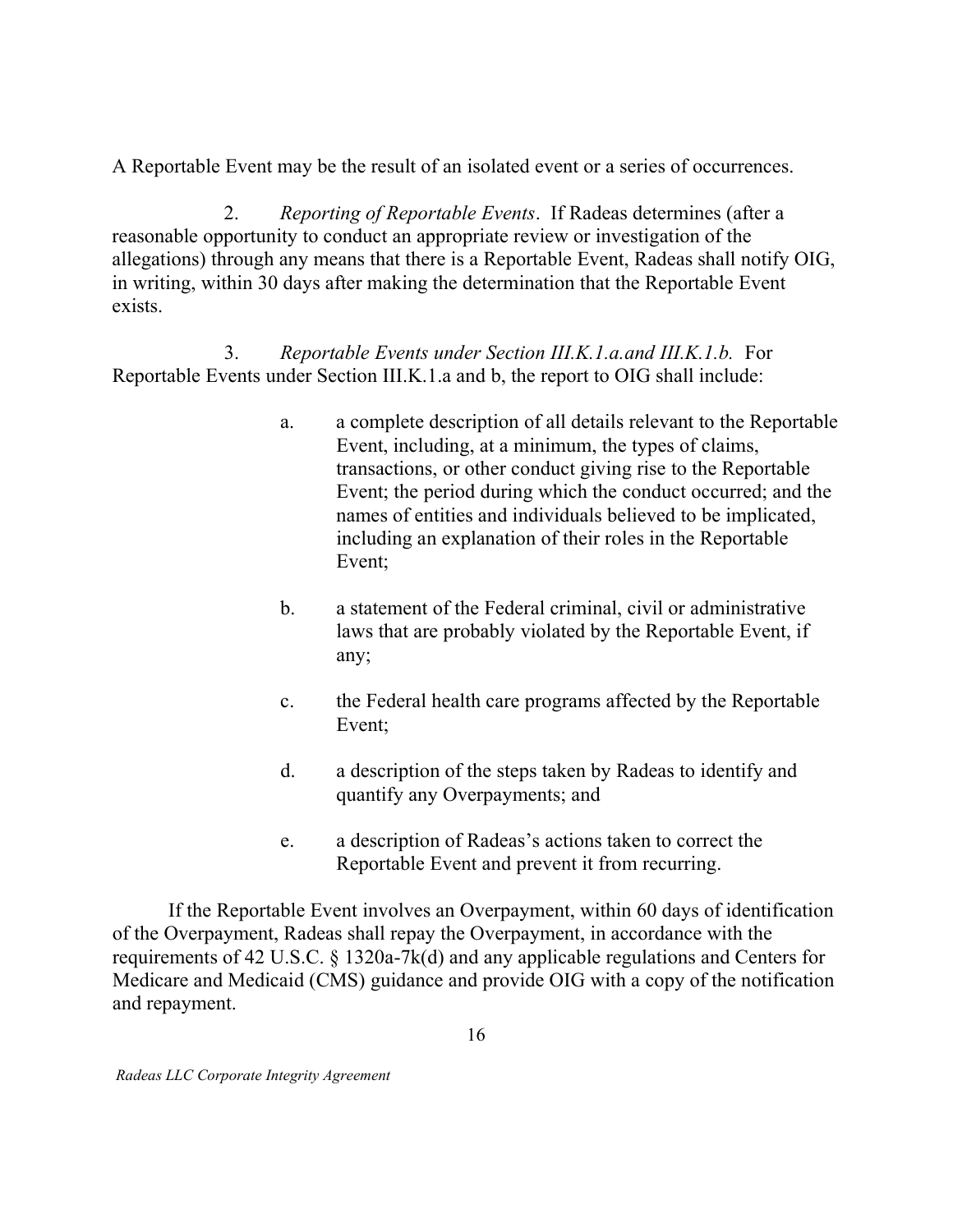under Section III.K.1.c, the report to OIG shall include: 4. Reportable Events under Section III.K.1.c. For Reportable Events

- a. performed by that individual; the identity of the Ineligible Person and the job duties
- $\mathbf{b}$ . the dates of the Ineligible Person's employment or contractual relationship;
- $\mathbf{c}$ . completed before and/or during the Ineligible Person's employment or contract or medical staff membership and any flaw or breakdown in the Ineligible Persons screening process that led to the hiring or contracting with or credentialing the Ineligible Person; a description of the Exclusion List screening that Radeas
- $d_{\cdot}$ a description of how the Ineligible Person was identified; and
- e. future employment or contracting with or credentialing an Ineligible Person. a description of any corrective action implemented to prevent

5. under Section III.K.1.d, the report to the OIG shall include documentation of the bankruptcy filing and a description of any Federal health care program authorities 5. Reportable Events under Section III.K.1.d. For Reportable Events implicated.

6. reporting requirements outlined above, any Reportable Event that involves solely a probable violation of the Stark Law should be submitted by Radeas to the Centers for Medicare & Medicaid Services (CMS) through the self-referral disclosure protocol (SRDP), with a copy to the OIG. If Radeas identifies a probable violation of the Stark Law and repays the applicable Overpayment directly to the CMS contractor, then Radeas is not required by this Section III.K to submit the Reportable Event to CMS through the Reportable Events Involving the Stark Law. Notwithstanding the SRDP.

# IV. SUCCESSOR LIABILITY

17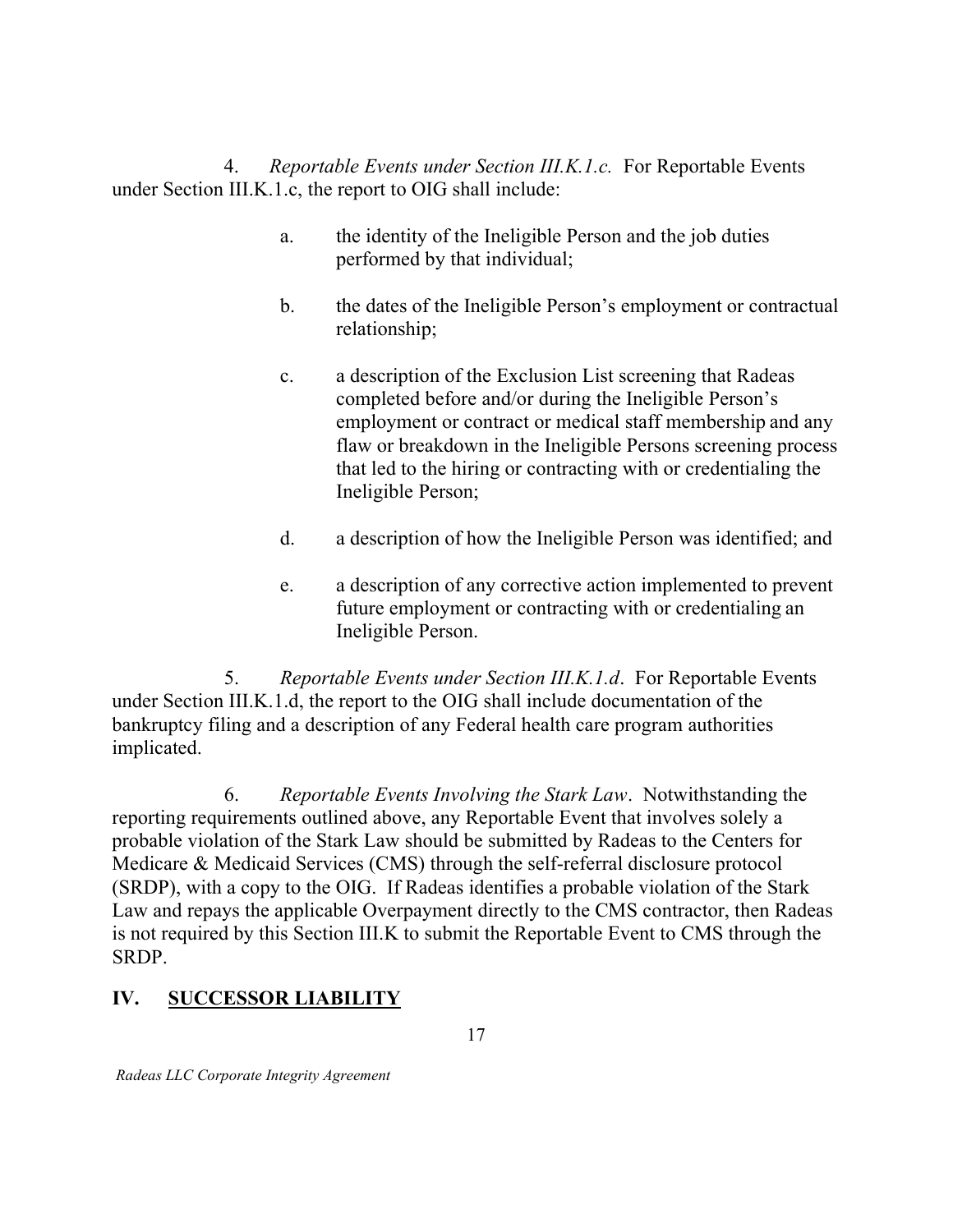In the event that, after the Effective Date, Radeas proposes to (a) sell any or all of its business, business units, or locations (whether through a sale of assets, sale of stock, or other type of transaction) relating to the furnishing of items or services that may be reimbursed by a Federal health care program; or (b) purchase or establish a new business, business unit, or location relating to the furnishing of items or services that may be of any business, business unit, or location and any new business, business unit, or location (and all Covered Persons at each new business, business unit, or location) shall be subject to the applicable requirements of this CIA, unless otherwise determined and agreed to in writing by OIG. Radeas shall give notice of such sale or purchase to OIG within 30 days following the closing of the transaction. reimbursed by a Federal health care program, the CIA shall be binding on the purchaser

 If, in advance of a proposed sale or proposed purchase, Radeas wishes to obtain a determination by OIG that the proposed purchaser or the proposed acquisition will not be subject to the requirements of the CIA, Radeas must notify OIG in writing of the proposed sale or purchase at least 30 days in advance. This notification shall include a description of the business, business unit, or location to be sold or purchased, a brief description of the terms of the transaction and, in the case of a proposed sale, the name and contact information of the prospective purchaser.

### V. IMPLEMENTATION AND ANNUAL REPORTS

#### A. **Implementation Report**

 Within 120 days after the Effective Date, Radeas shall submit a written report to OIG summarizing the status of its implementation of the requirements of this CIA (Implementation Report). The Implementation Report shall, at a minimum, include:

1. description of the Compliance Officer required by Section III.A, and a summary of other noncompliance job responsibilities the Compliance Officer may have; the name, business address, business phone number, and position

2. Committee required by Section III.A; 2. the names and positions of the members of the Compliance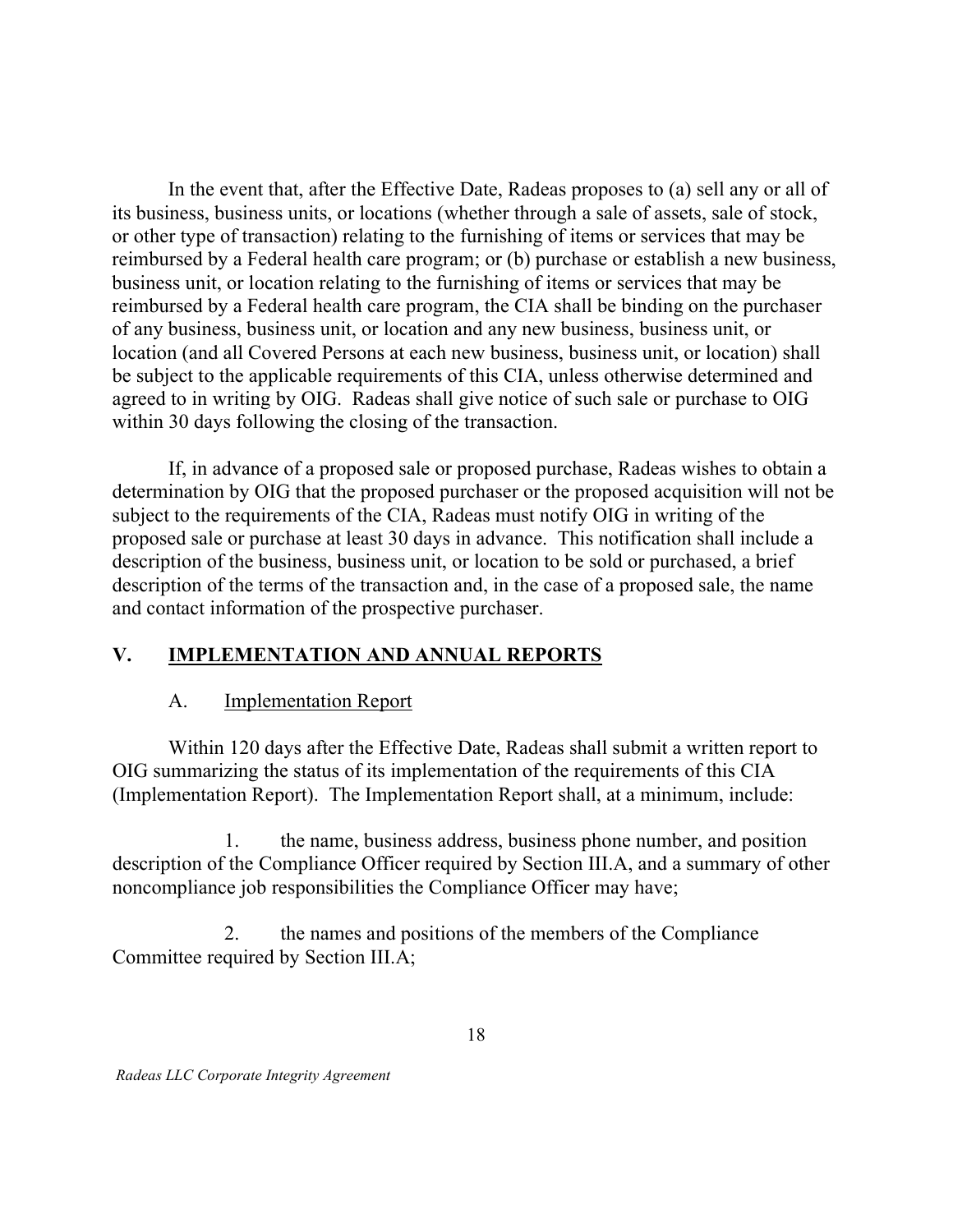$\mathfrak{Z}$ . Section III.A.3 and a copy of the written process for Certifying Employees to follow in order to complete the certification required by Section III.A.3; 3. the names and positions of the Certifying Employees required by

> $\overline{4}$ . a list of all Policies and Procedures required by Section III.B;

5. Board training required by Section III.C.2 (including a summary of the topics covered, the length of the training, and when the training was provided); 5. the Training Plan required by Section III.C.1 and a description of the

6. required by Section III.D.1.a, (b) the internal review and approval process required by Section III.D.1.g; and (c) the tracking and monitoring procedures and other Focus Arrangements Procedures required by Section III.D.1; a description of (a) the Focus Arrangements Tracking System

7. address, and phone number; (b) a copy of the engagement letter; (c) information to demonstrate that the IRO has the qualifications outlined in Appendix A to this CIA; and (d) a certification from the IRO regarding its professional independence and objectivity with respect to Radeas or that it does not have a prohibited relationship with Radeas as set forth in Section III.E.4, that includes a summary of all current and prior engagements or relationships between Radeas and the IRO, as applicable; the following information regarding the  $IRO(s)$ : (a) identity,

8. required by Section III.F; a description of the risk assessment and internal review process

> 9. 9. a description of the Disclosure Program required by Section III.G;

 $10<sub>1</sub>$  required by Section III.H; a description of the Ineligible Persons screening and removal process

 $11.$  identification, quantification and repayment of Overpayments required by Section III.J; a copy of Radeas's policies and procedures regarding the

12. identification of any individual owners, parent and sister companies, subsidiaries, and their respective lines of business; a description of Radeas's corporate structure, including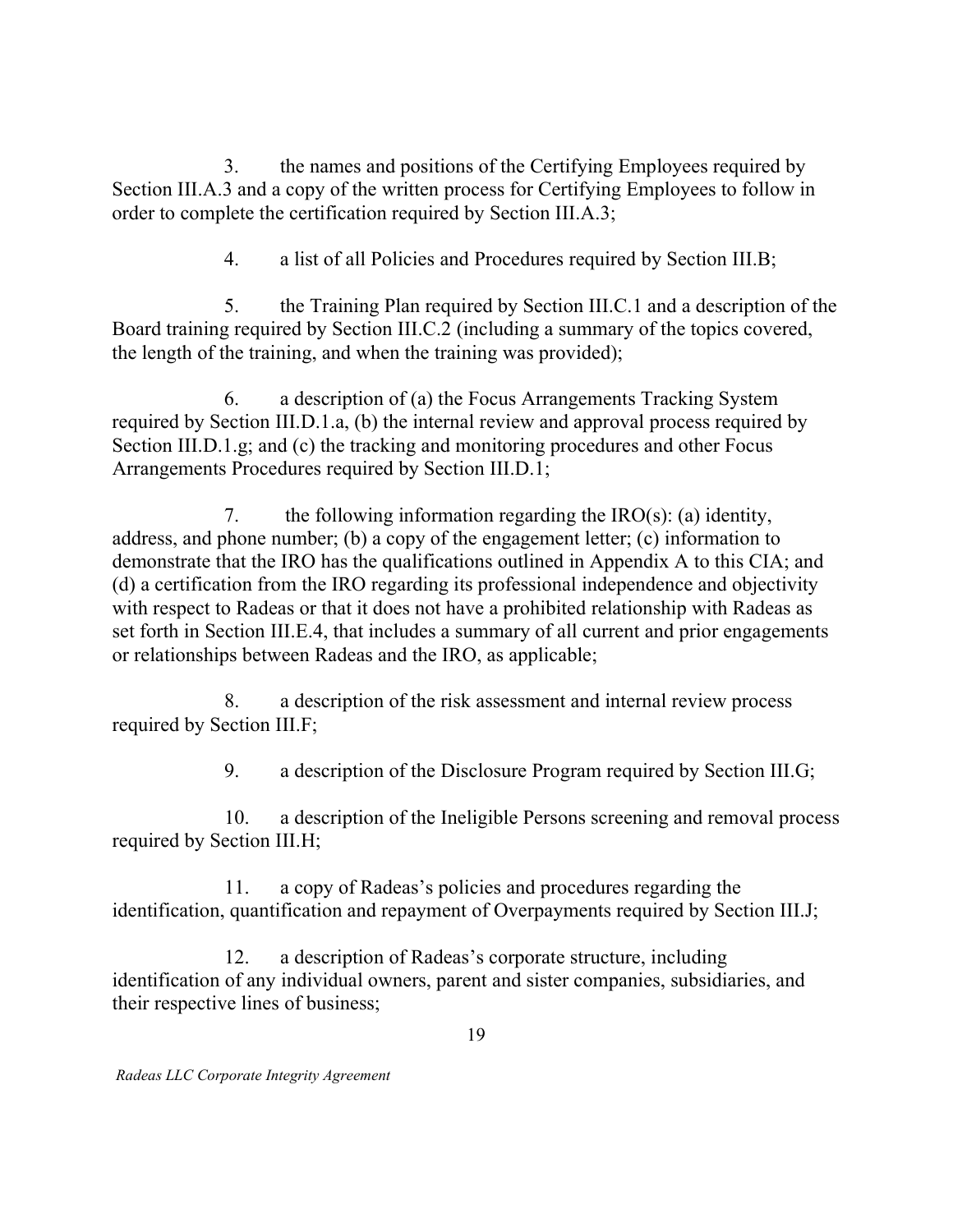13. addresses), the corresponding name under which each location is doing business, and each location's Medicare and state Medicaid program provider number(s) and/or supplier number(s); and a list of all of Radeas's locations (including locations and mailing

> $14.$ the certifications required by Section V.C.

#### **B.** Annual Reports

 Radeas shall submit to OIG a written report on its compliance with the CIA requirements for each of the five Reporting Periods (Annual Report). Each Annual Report shall include, at a minimum, the following information:

 noncompliance job responsibilities of the Compliance Officer; a current list of the Compliance Committee members, and a current list of the Certifying Employees, along with the identification of any changes made during the Reporting Period to the Compliance Committee and Certifying Employees; 1. any change in the identity, position description, or other

2. Employees to follow in order to complete the certification required by Section III.A.4; a description of any changes to the written process for Certifying

3. during the Reporting Period; a list of any new or revised Policies and Procedures developed

 $4.$  pursuant to Section III.C; a description of any changes to Radeas's Training Plan developed

5. System required by Section III.D.1.a; (b) any changes to the internal review and approval process required by Section III.D.1.g; and (c) any changes to the tracking and monitoring procedures and other Arrangements Procedures required by Section III.D.1; a description of (a) any changes to the Focus Arrangements Tracking

6. Radeas's response to the reports, along with corrective action plan(s) related to any issues 6. a complete copy of all reports prepared pursuant to Section III.E and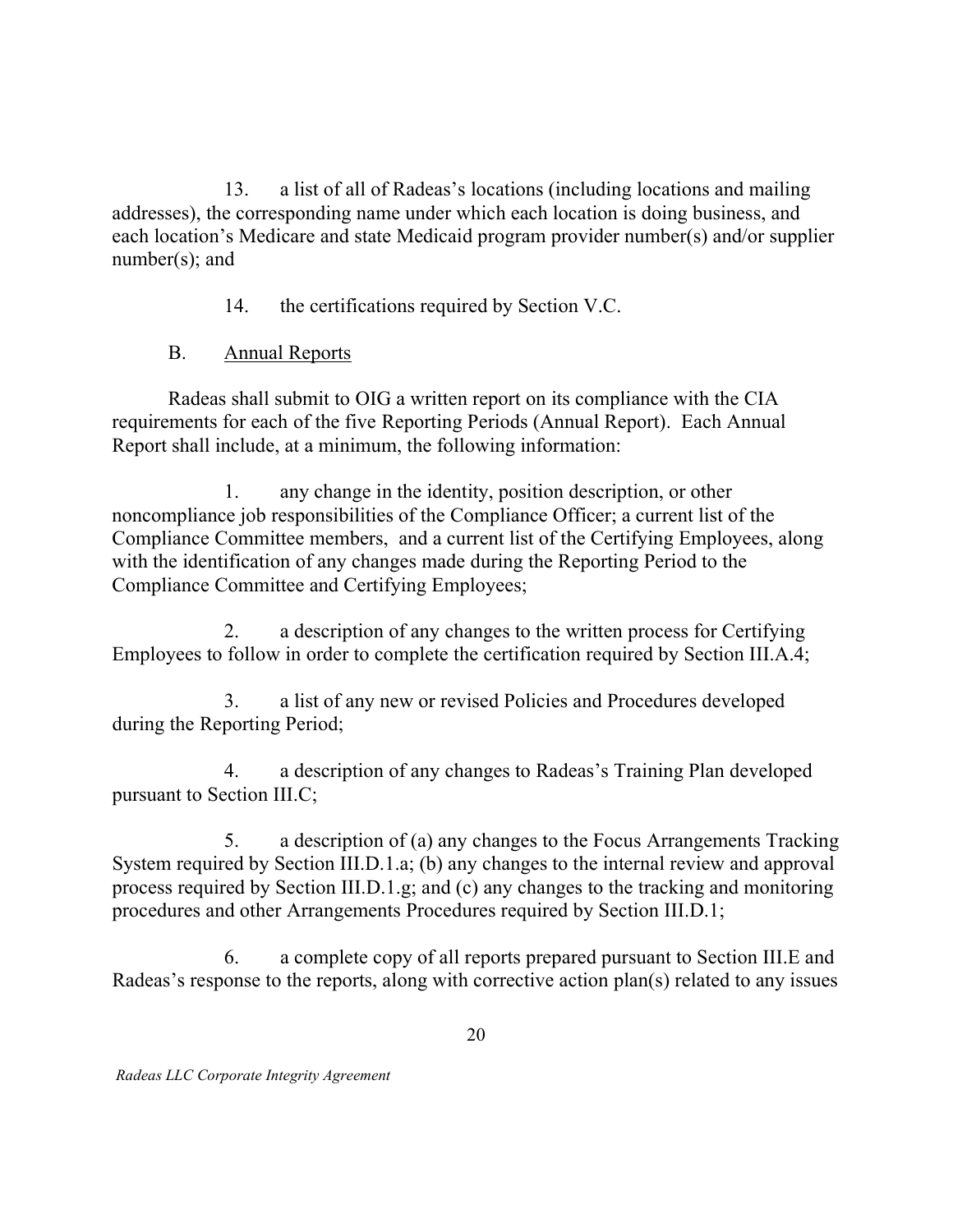raised by the reports, including Radeas's determination of whether the CMS overpayment rule requires the repayment of an extrapolated Overpayment (as defined in Appendix B);

7. and objectivity with respect to Radeas or that the IRO does not have a prohibited relationship with Radeas, as described in Section III.E.4, including a summary of all current and prior engagements or relationships between Radeas and the IRO, as 7. a certification from the IRO regarding its professional independence applicable;

8. review process required by Section III.F, including the reasons for such changes; a description of any changes to the risk assessment and internal

 internal review process during the Reporting Period: (a) work plans developed, (b) audits, and (d) steps taken to track the implementation of the corrective action plans. Copies of any work plans, internal audit reports, and corrective actions plans shall be made available to OIG upon request; 9. a summary of the following components of the risk assessment and internal audits performed, (c) corrective action plans developed in response to internal

10. Section III.G that: (a) relate to Federal health care programs; or (b) involve allegations of conduct that may involve illegal remuneration or inappropriate referrals in violation of the Anti-Kickback Statute or Stark law (the complete disclosure log shall be made available to OIG upon request); a summary of the disclosures in the disclosure log required by

 $11<sub>1</sub>$  removal process required by Section III.H, including the reasons for such changes; a description of any changes to the Ineligible Persons screening and

 $12<sub>1</sub>$  required to have been reported pursuant to Section III.I. The summary shall include a description of the allegation, the identity of the investigating or prosecuting agency, and the status of such investigation or legal proceeding; a summary describing any ongoing investigation or legal proceeding

13. procedures required by Section III.J, including the reasons for such changes; a description of any changes to the Overpayment policies and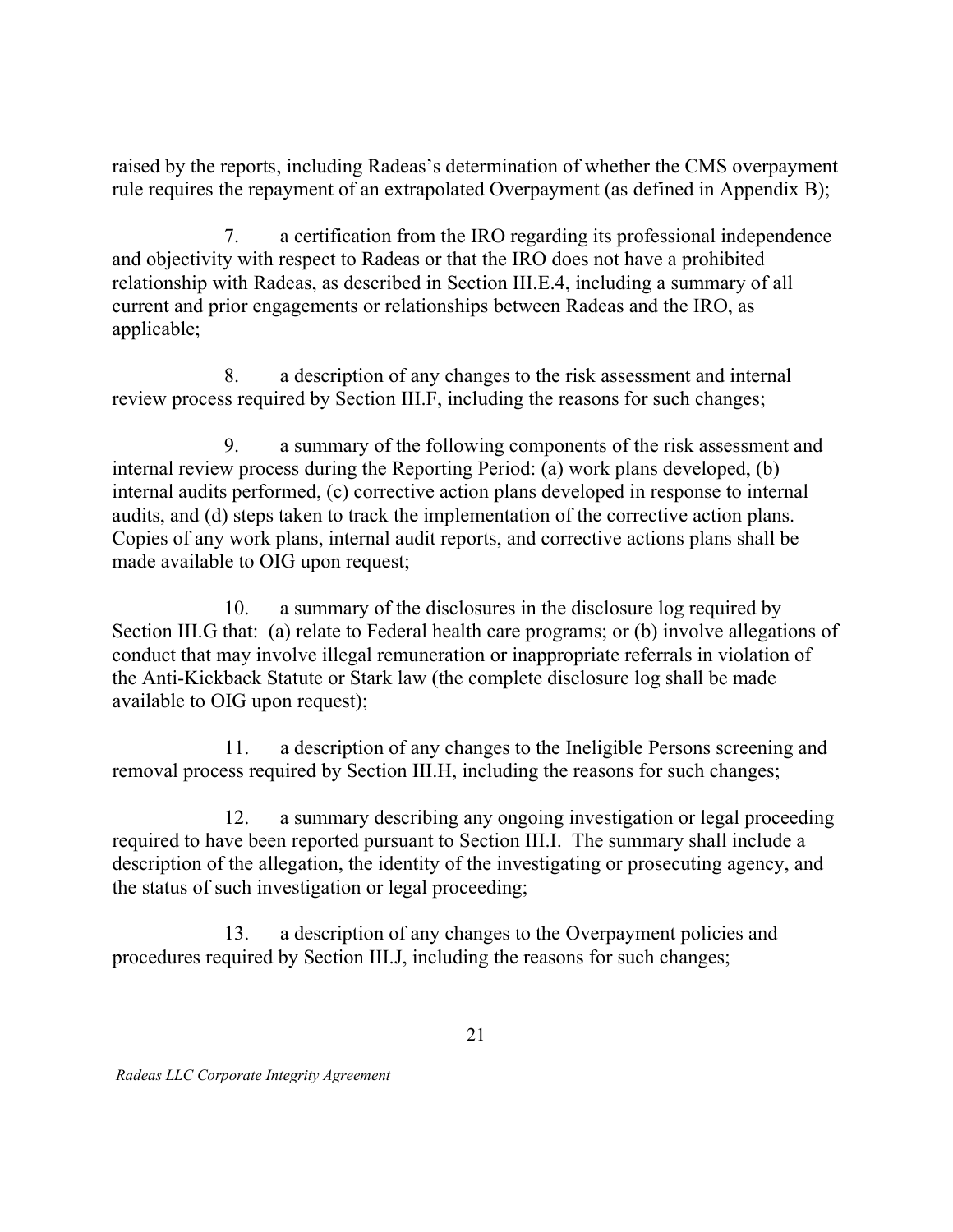14. identified during the Reporting Period; a summary of Reportable Events (as defined in Section III.K)

15. Radeas's locations (including addresses) as required by Section V.A.14; a description of all changes to the most recently provided list of

16. corporate structure, including any parent and sister companies, subsidiaries, and their respective lines of business; and a description of any changes to Radeas's individual owners,

> 17. the certifications required by Section V.C.

 The first Annual Report shall be received by OIG no later than 60 days after the end of the first Reporting Period. Subsequent Annual Reports shall be received by OIG no later than the anniversary date of the due date of the first Annual Report.

C. Certifications

1. Certifying Employees. In each Annual Report, Radeas shall include the certifications of Certifying Employees as required by Section III.A.3;

2. Compliance Officer, Owner, and Chief Executive Officer. The Implementation Report and each Annual Report shall include a certification by the Compliance Officer, each Owner of Radeas, and the Chief Executive Officer that:

- $a<sub>z</sub>$  described in the report, Radeas is in compliance with all of the requirements of this CIA; to the best of his or her knowledge, except as otherwise
- $\mathbf{b}$ . procedures reasonably designed to ensure that all Focus Arrangements do not violate the Anti-Kickback Statute and Stark Law, including the Focus Arrangements Procedures required in Section III.D of the CIA; b. to the best of his or her knowledge, Radeas has implemented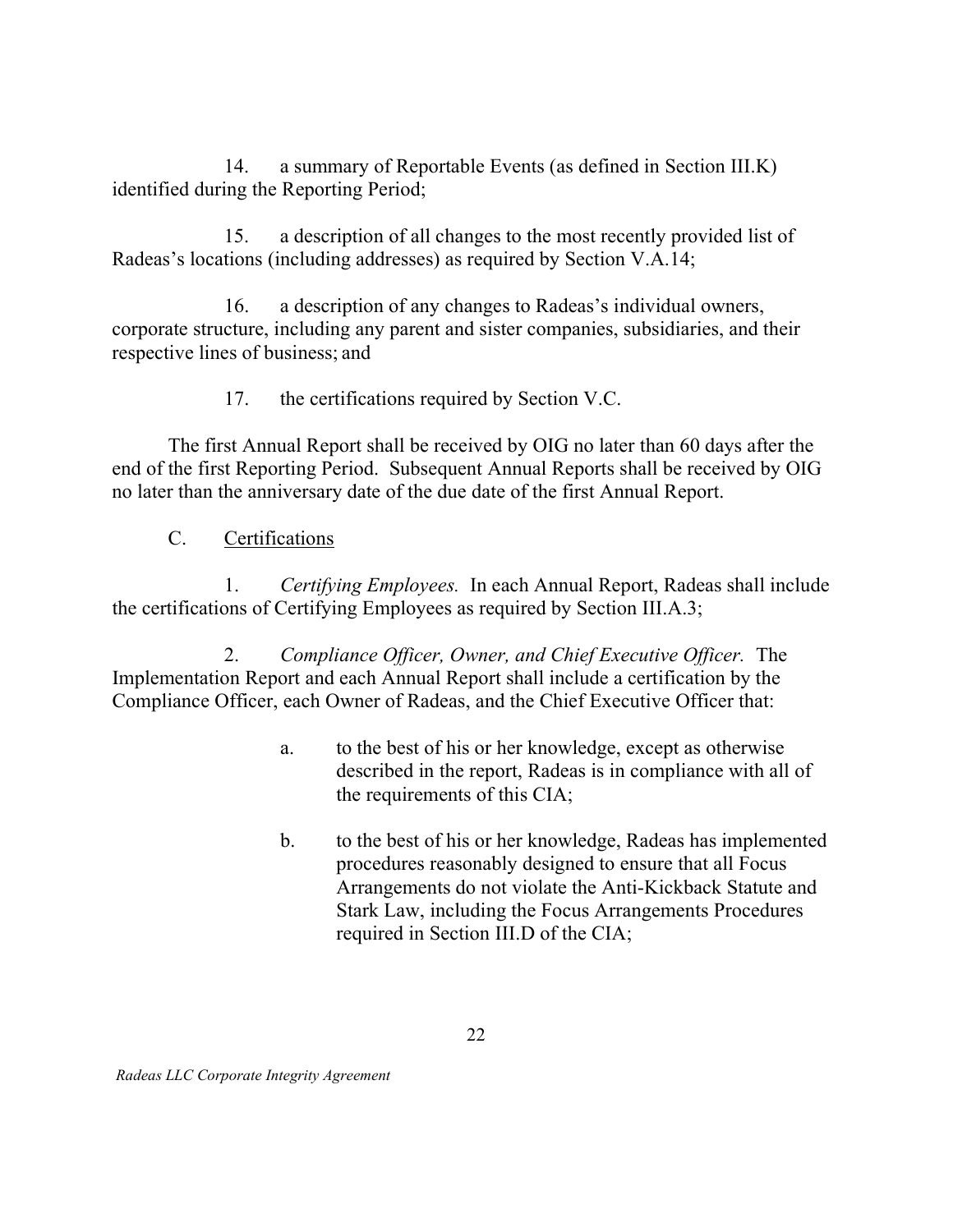- $c_{\cdot}$  requirements for New and Renewed Focus Arrangements under Section III.D.2 of the CIA; to the best of his or her knowledge, Radeas has fulfilled the
- $d_{\cdot}$  inquiry regarding its content and believes that the information in the report is accurate and truthful; and he or she has reviewed the report and has made reasonable
- e. to and relied upon by the United States. he or she understands that the certification is being provided

3. Business Director. The first Annual Report shall include a certification by the Business Director that, to the best of his or her knowledge, Radeas has complied with its requirements under the Settlement Agreement: (a) not to resubmit to any Federal health care program payors any previously denied claims related to the Covered Conduct addressed in the Settlement Agreement, and not to appeal any such denials of claims; (b) not to charge to or otherwise seek payment from federal or state payors for unallowable costs (as defined in the Settlement Agreement); (c) to identify and adjust any past charges or claims for unallowable costs; and (d) he or she understands that the certification is being provided to and relied upon by the United States.

#### D. Designation of Information

 Radeas shall clearly identify any portions of its submissions that it believes are trade secrets, or information that is commercial or financial and privileged or confidential, and therefore potentially exempt from disclosure under the Freedom of Information Act (FOIA), 5 U.S.C. § 552. Radeas shall refrain from identifying any information as exempt from disclosure if that information does not meet the criteria for exemption from disclosure under FOIA.

### VI. NOTIFICATIONS AND SUBMISSION OF REPORTS

 Unless otherwise stated in writing after the Effective Date, all notifications and reports required under this CIA shall be submitted to the following entities:

### OIG: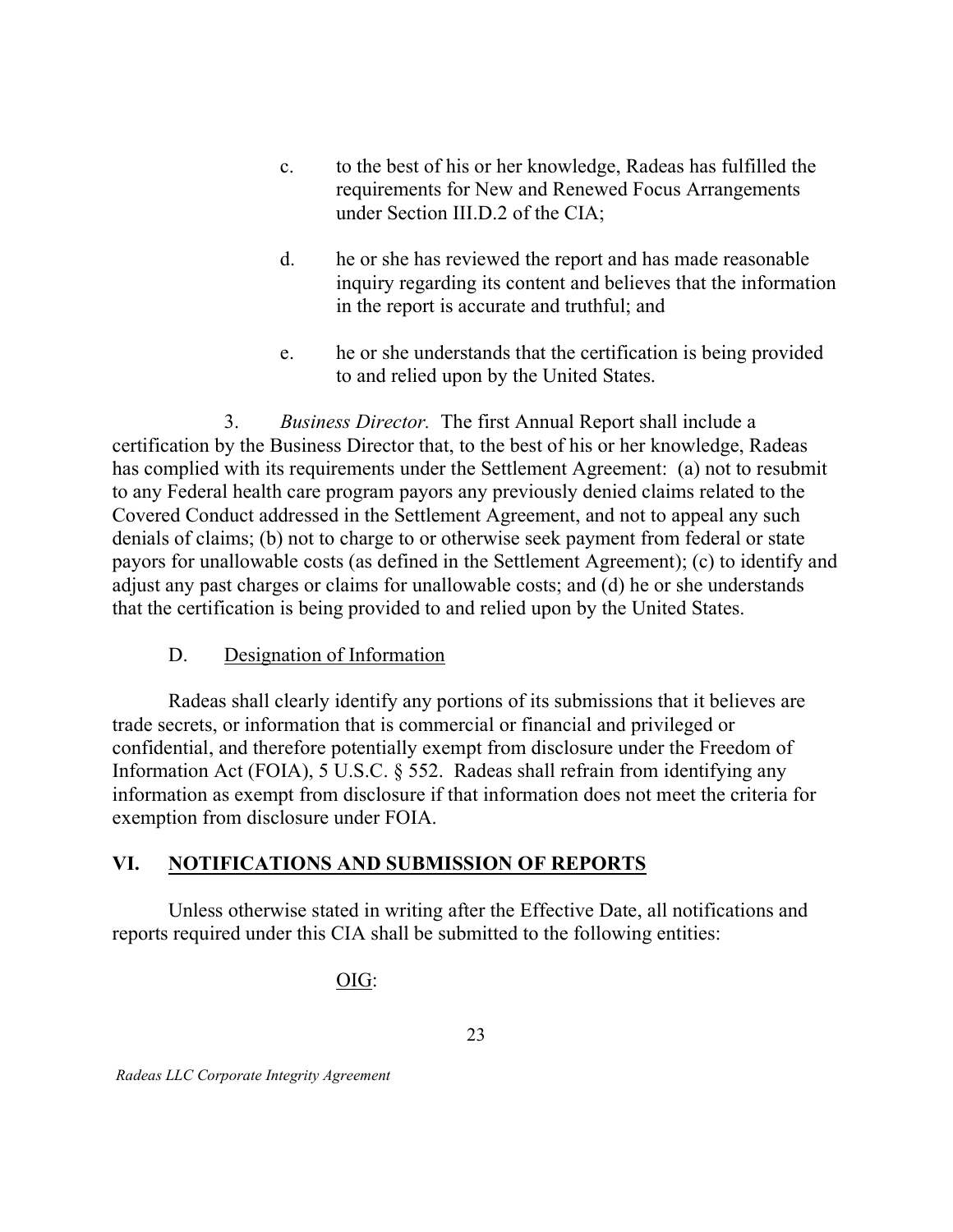Administrative and Civil Remedies Branch Office of Counsel to the Inspector General Office of Inspector General U.S. Department of Health and Human Services Cohen Building, Room 5527 330 Independence Avenue, S.W. Washington, DC 20201 Telephone: 202.619.2078 Facsimile: 202.205.0604

Radeas:

 Kelly Walton 907 Gateway Commons Circle Suite 100 Telephone: 919.704.3044 Facsimile: 919.516.0096 Email Address: [kelly.walton@radeas.com](mailto:kelly.walton@radeas.com) Compliance Specialist

 Unless otherwise specified, all notifications and reports required by this CIA may be made by overnight mail, hand delivery, or other means, provided that there is proof that such notification was received. For purposes of this requirement, internal facsimile confirmation sheets do not constitute proof of receipt. Upon request by OIG, Radeas may be required to provide OIG with an additional copy of each notification or report required by this CIA, in OIG's requested format (electronic or paper).

#### VII. OIG INSPECTION, AUDIT, AND REVIEW RIGHTS

 In addition to any other rights OIG may have by statute, regulation, or contract, OIG or its duly authorized representative(s) may conduct interviews, examine and/or request copies of Radeas's books, records, and other documents and supporting materials, and conduct on-site reviews of any of Radeas's locations for the purpose of verifying and evaluating: (a) Radeas's compliance with the terms of this CIA; and (b) Radeas's compliance with the requirements of the Federal health care programs. The documentation described above shall be made available by Radeas to OIG or its duly authorized representative(s) at all reasonable times for inspection, audit, and/or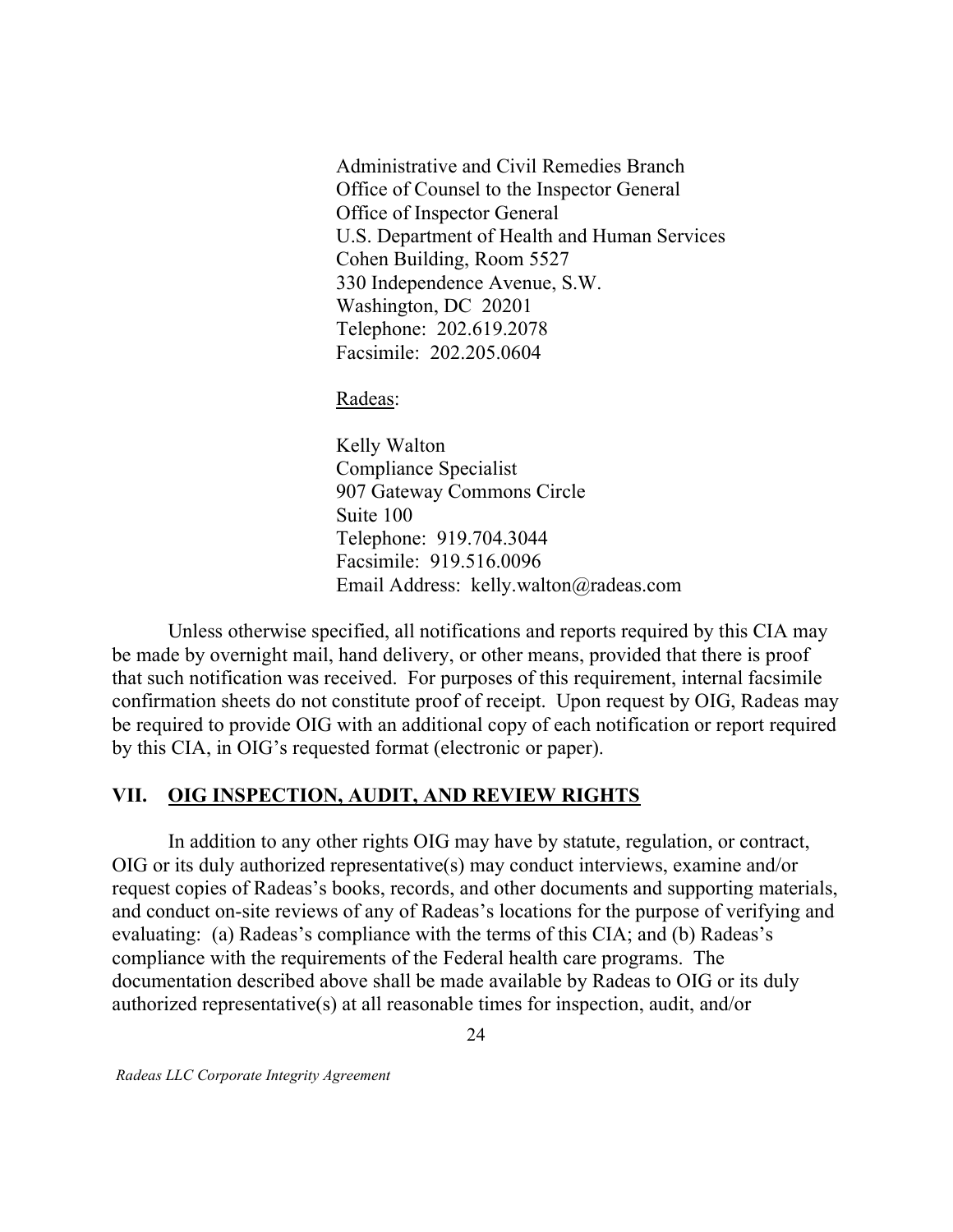reproduction. Furthermore, for purposes of this provision, OIG or its duly authorized representative(s) may interview any of Radeas's owners, employees, contractors, and directors who consent to be interviewed at the individual's place of business during normal business hours or at such other place and time as may be mutually agreed upon between the individual and OIG. Radeas shall assist OIG or its duly authorized representative(s) in contacting and arranging interviews with such individuals upon OIG's request. Radeas's owners, employees, contractors, and directors may elect to be interviewed with or without a representative of Radeas present.

### VIII. DOCUMENT AND RECORD RETENTION

 Radeas shall maintain for inspection all documents and records relating to reimbursement from the Federal health care programs and to compliance with this CIA for six years (or longer if otherwise required by law) from the Effective Date.

#### IX. DISCLOSURES

 Consistent with HHS's FOIA procedures, set forth in 45 C.F.R. Part 5, OIG shall make a reasonable effort to notify Radeas prior to any release by OIG of information submitted by Radeas pursuant to its requirements under this CIA and identified upon submission by Radeas as trade secrets, or information that is commercial or financial and privileged or confidential, under the FOIA rules. With respect to such releases, Radeas shall have the rights set forth at 45 C.F.R. § 5.42(a).

### X. BREACH AND DEFAULT PROVISIONS

#### $A<sub>1</sub>$ **Stipulated Penalties**

OIG may assess:

1. comply with Section III.A; 1. A Stipulated Penalty of up to \$2,500 for each day Radeas fails to

2. comply with Section III.B; 2. A Stipulated Penalty of up to \$2,500 for each day Radeas fails to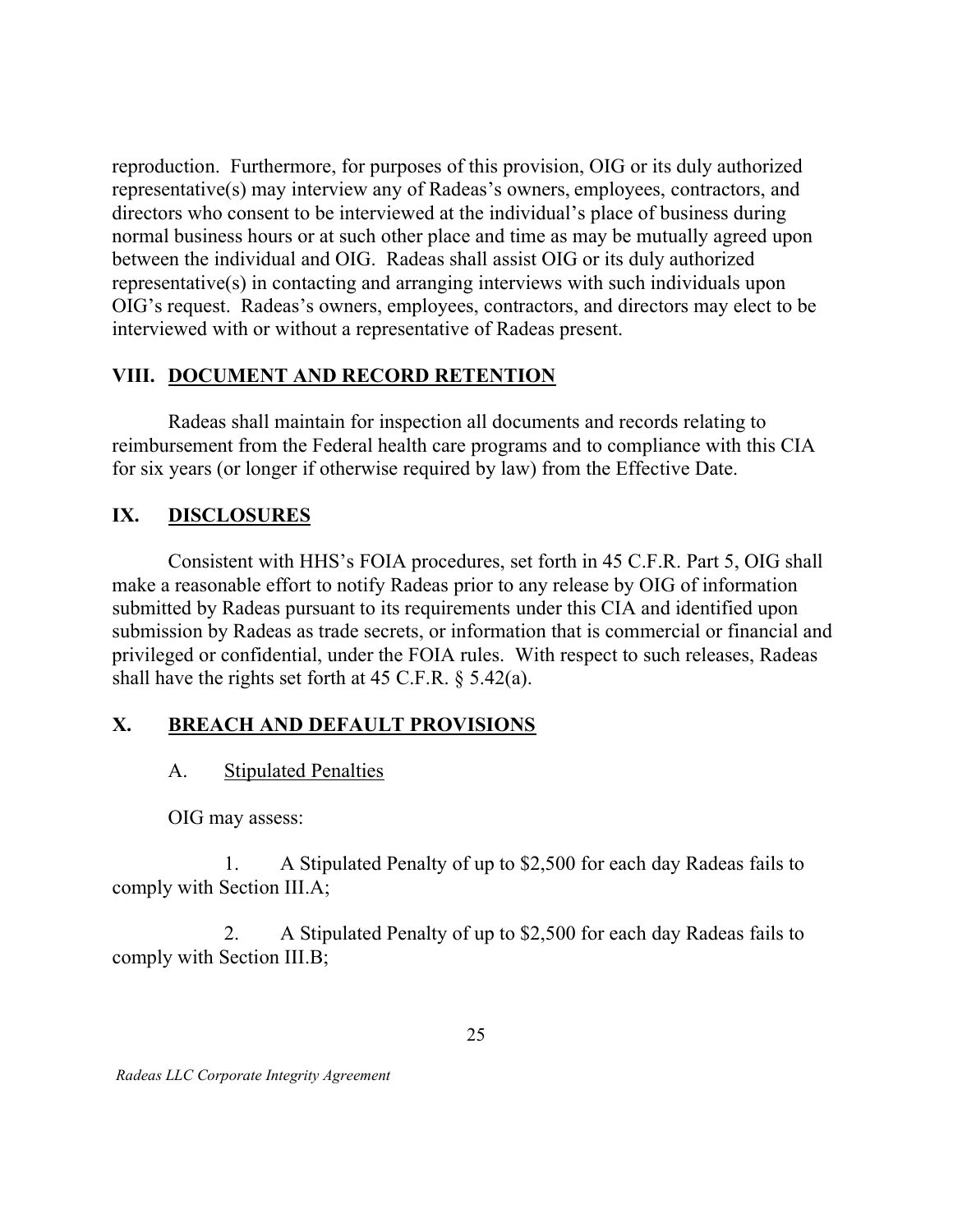$\mathfrak{Z}$ . comply with Section III.C; 3. A Stipulated Penalty of up to \$2,500 for each day Radeas fails to

 comply with Section III.D; 4. A Stipulated Penalty of up to \$2,500 for each day Radeas fails to

 comply with Section III.E; 5. A Stipulated Penalty of up to \$2,500 for each day Radeas fails to

 comply with Section III.F; 6. A Stipulated Penalty of up to \$2,500 for each day Radeas fails to

 comply with Section III.G; 7. A Stipulated Penalty of up to \$2,500 for each day Radeas fails to

 comply with Section III.H; 8. A Stipulated Penalty of up to \$2,500 for each day Radeas fails to

 comply with Section III.I; 9. A Stipulated Penalty of up to \$2,500 for each day Radeas fails to

 $10<sub>1</sub>$  comply with Section III.J; A Stipulated Penalty of up to \$2,500 for each day Radeas fails to

11. comply with Section III.K; A Stipulated Penalty of up to \$2,500 for each day Radeas fails to

 $12<sub>1</sub>$  comply with Section IV; A Stipulated Penalty of up to \$2,500 for each day Radeas fails to

13. comply with Section V; A Stipulated Penalty of up to \$2,500 for each day Radeas fails to

14. comply with Section VII; 14. A Stipulated Penalty of up to \$2,500 for each day Radeas fails to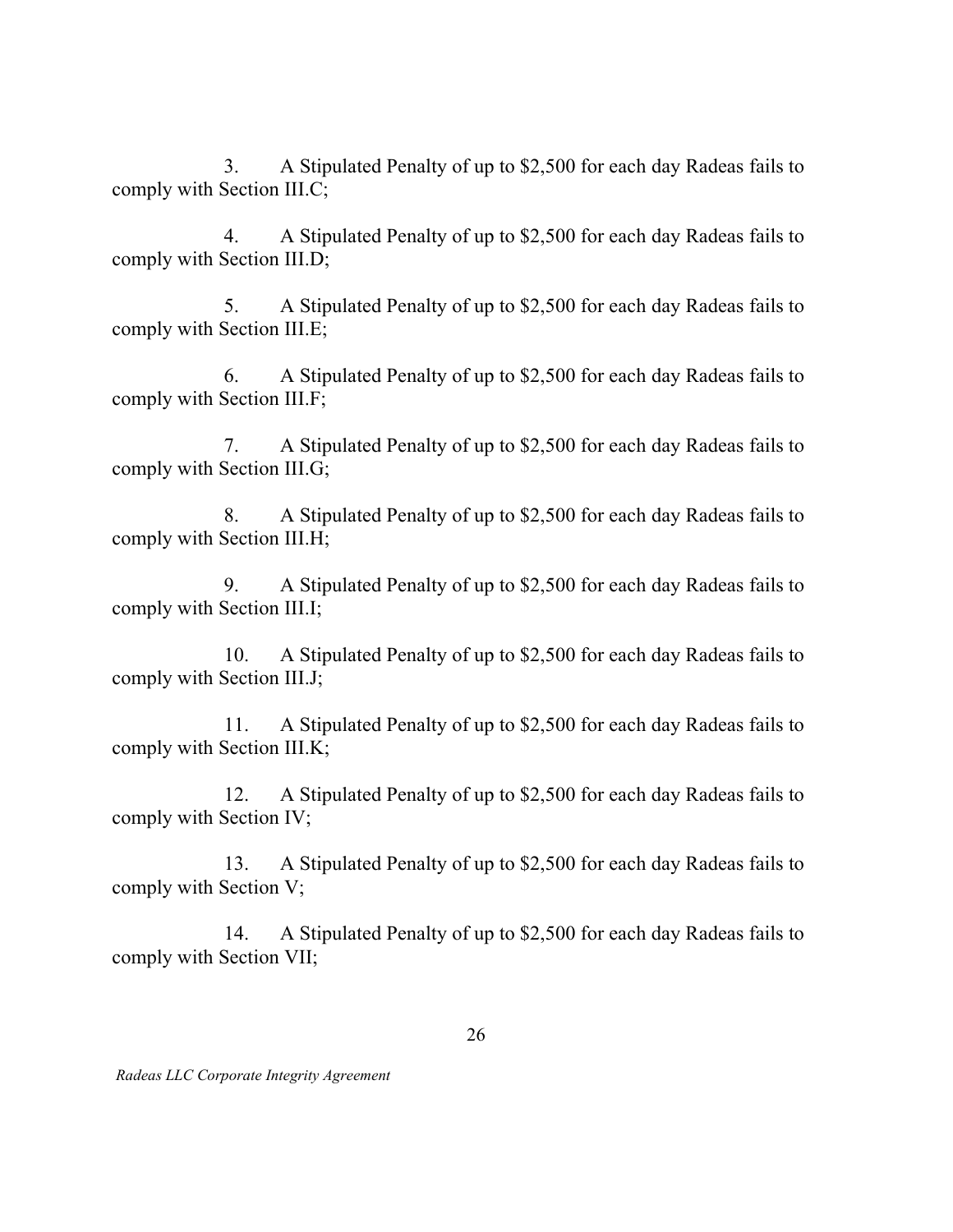$15.$  comply with Section VIII; or A Stipulated Penalty of up to \$2,500 for each day Radeas fails to

16. false statement made to OIG by or on behalf of Radeas under this CIA. A Stipulated Penalty of up to \$50,000 for each false certification or

#### **B.** Timely Written Requests for Extensions

 Radeas may, in advance of the due date, submit a timely written request for an extension of time to perform any act or file any notification or report required by this CIA. If OIG grants the timely written request with respect to an act, notification, or report, Stipulated Penalties for failure to perform the act or file the notification or report shall not begin to accrue until one day after Radeas fails to meet the revised deadline set by OIG. If OIG denies such a timely written request, Stipulated Penalties for failure to perform the act or file the notification or report shall not begin to accrue until three business days after Radeas receives OIG's written denial of such request or the original due date, whichever is later. A "timely written request" is defined as a request in writing received by OIG at least five days prior to the date by which any act is due to be performed or any notification or report is due to be filed.

#### $C_{\cdot}$ Payment of Stipulated Penalties

 Penalties under Section X.A exists, OIG shall notify Radeas of: (a) Radeas's failure to comply; and (b) OIG's demand for payment of Stipulated Penalties. (This notification shall be referred to as the "Demand Letter.") 1. Demand Letter. If OIG determines that a basis for Stipulated

 $2<sub>1</sub>$  of the Demand Letter, Radeas shall either: (a) pay the applicable Stipulated Penalties or (b) request a hearing before an HHS administrative law judge (ALJ) to dispute OIG's determination of noncompliance, pursuant to the agreed upon provisions set forth below in Section X.E. Response to Demand Letter. Within 15 business days after the date

 $3.$  made by electronic funds transfer to an account specified by OIG in the Demand Letter. Form of Payment. Payment of the Stipulated Penalties shall be

D. Exclusion for Material Breach of this CIA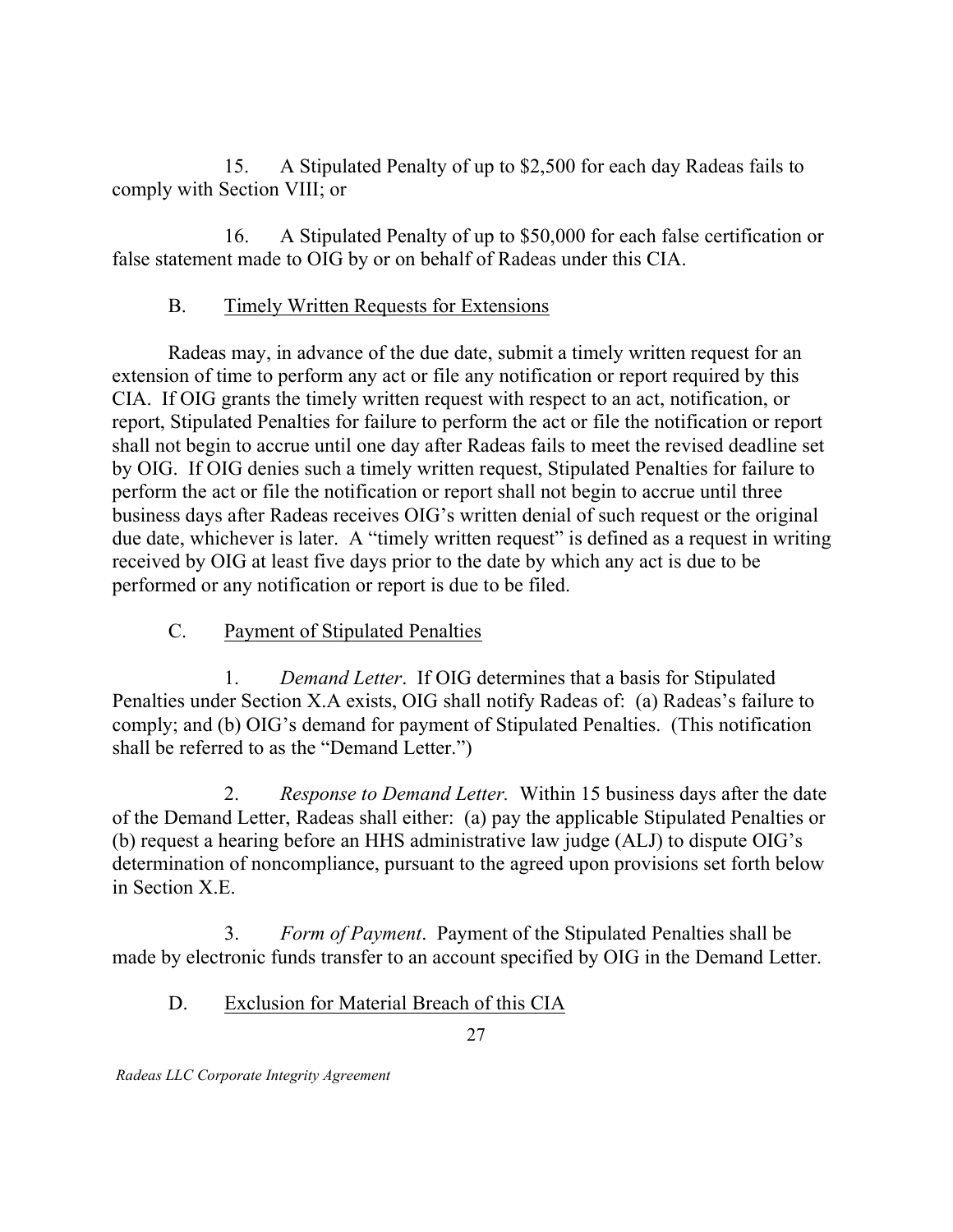Definition of Material Breach. A material breach of this CIA

means:

1.

- $a<sub>1</sub>$  which OIG has previously issued a demand for Stipulated Penalties under X.C; failure to comply with any of the requirements of this CIA for
- $\mathbf{b}$ . failure to comply with Section III.A.1;
- $\mathbf{c}$ . failure to comply with Section III.D;
- $d_{\cdot}$ failure to comply with Section III.E;
- e. failure to comply with Section III.K;
- $f_{\cdot}$ failure to comply with Section  $V$ ;
- g. Section X.C.; failure to respond to a Demand Letter in accordance with
- $h_{\cdot}$  issues a decision ordering Radeas to pay the Stipulated Penalties or within 20 days after the HHS Departmental Appeals Board (DAB) issues a decision upholding the determination of OIG; or failure to pay Stipulated Penalties within 20 days after an ALJ
- $\mathbf{i}$ . the OIG has demanded Stipulated Penalties, pursuant to the deadlines listed in Section X.E.2. failure to come into compliance with a requirement for which

2. that a material breach of this CIA by Radeas constitutes an independent basis for Radeas's exclusion from participation in the Federal health care programs. The length of the exclusion shall be in the OIG's discretion, but not more than five years for each material breach. Upon a preliminary determination by OIG that Radeas has materially breached this CIA, OIG shall notify Radeas of: (a) Radeas's material breach; and (b) Notice of Material Breach and Intent to Exclude. The parties agree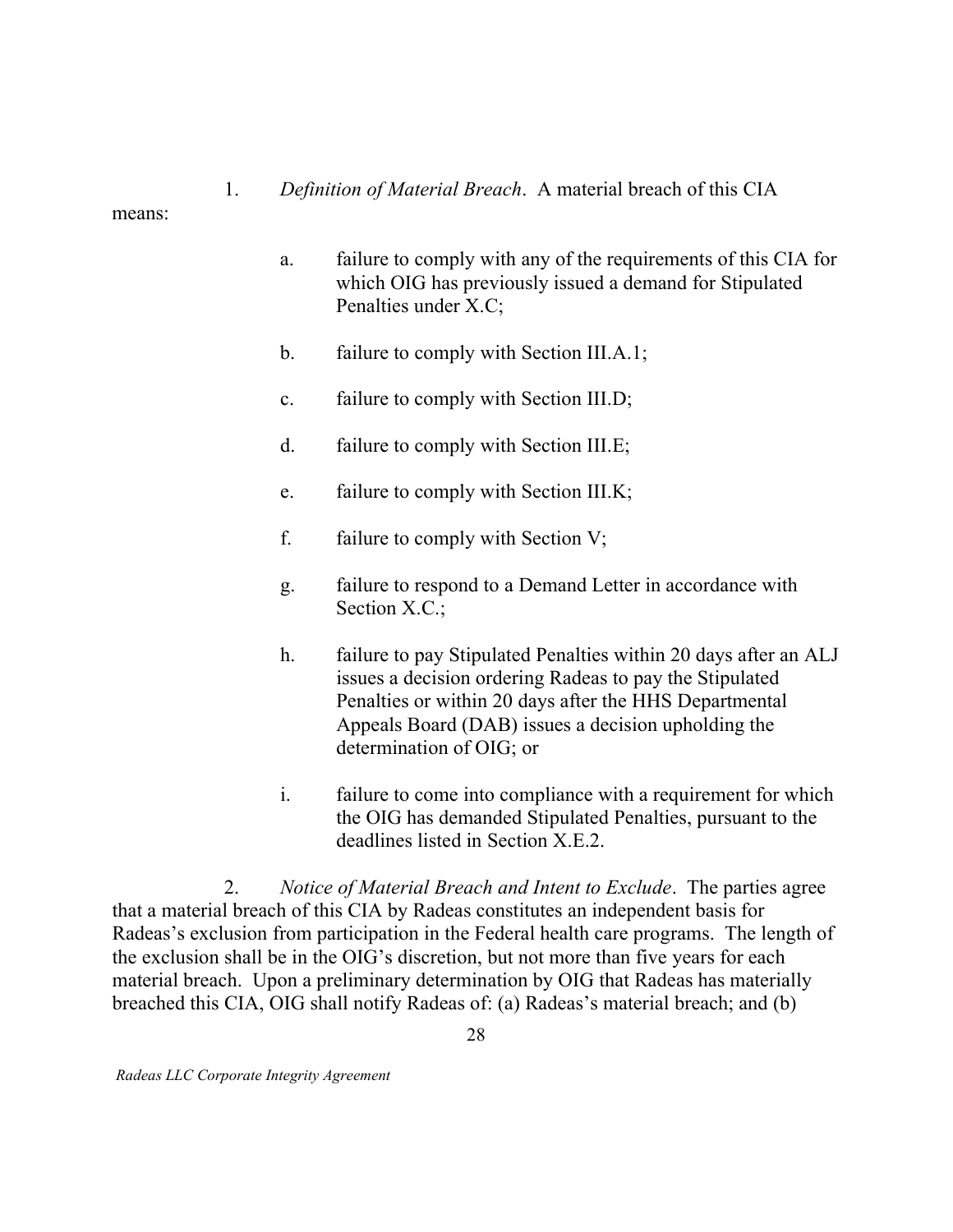OIG's intent to exclude Radeas. (This notification shall be referred to as the "Notice of Material Breach and Intent to Exclude.")

3. Notice of Material Breach and Intent to Exclude to submit any information and documentation for OIG to consider before it makes a final determination regarding *Response to Notice.* Radeas shall have 30 days from the date of the exclusion.

 $\overline{4}$ . OIG shall notify Radeas in writing of its determination to exclude Radeas. (This letter shall be referred to as the "Exclusion Letter.") Subject to the Dispute Resolution provisions in Section X.E, below, the exclusion shall go into effect 30 days after the date of the Exclusion Letter. The exclusion shall have national effect. The effect of the exclusion shall be that no Federal health care program payment may be made for any items or services furnished, ordered, or prescribed by Radeas, including administrative and management services, except as stated in regulations found at 42 C.F.R. 1001.1901(c). Reinstatement to program participation is not automatic. At the end of the period of exclusion, Radeas may apply for reinstatement by submitting a written request for reinstatement in accordance with the provisions at 42 C.F.R. §§ 1001.3001-.3004. Exclusion Letter. If OIG determines that exclusion is warranted,

#### E. Dispute Resolution

1. Letter to Radeas, and as an agreed-upon remedy for the resolution of disputes arising under this CIA, Radeas shall be afforded certain review rights comparable to the ones that are provided in 42 U.S.C. § 1320a-7(f) and 42 C.F.R. Part 1005. Specifically, OIG's determination to demand payment of Stipulated Penalties or to seek exclusion shall be subject to review by an HHS ALJ and, in the event of an appeal, the DAB, in a manner consistent with the provisions in 42 C.F.R. § [1005.2-1005.21,](https://1005.2-1005.21) but only to the extent this CIA does not provide otherwise. Notwithstanding the language in 42 C.F.R. § 1005: (a) the request for a hearing involving Stipulated Penalties shall be made within 15 business days after the date of the Demand Letter and the request for a hearing involving exclusion shall be made within 25 days after the date of the Exclusion Letter; and (b) no discovery shall be available to the parties. The procedures relating to the filing of a request for a hearing can be found at *Review Rights.* Upon OIG's issuing a Demand Letter or Exclusion

<http://www.hhs.gov/dab/divisions/civil/procedures/divisionprocedures.html>.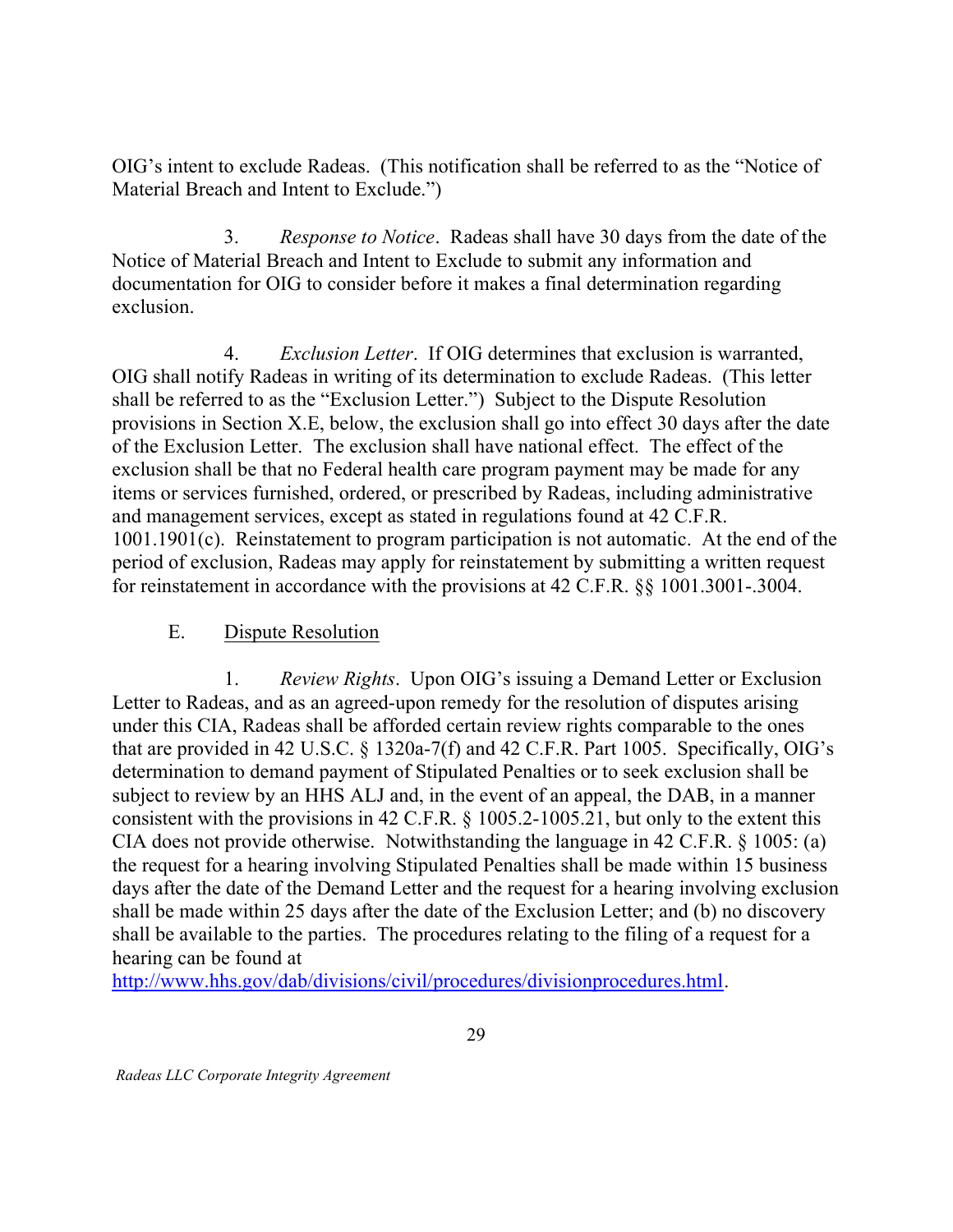$2.$  42 of the United States Code or Title 42 of the Code of Federal Regulations, the only issues in a proceeding for Stipulated Penalties under this CIA shall be: (a) whether Radeas was in full and timely compliance with the requirements of this CIA for which OIG demands payment; and (b) the period of noncompliance. Radeas shall have the burden of proving its full and timely compliance. If the ALJ upholds the OIG's determination that Radeas has breached this CIA and orders Radeas to pay Stipulated Penalties, Radeas must (a) come into compliance with the requirement(s) of this CIA that resulted in the OIG imposing Stipulated Penalties and (b) pay the Stipulated Penalties within 20 days after the ALJ issues a decision, unless Radeas properly and timely requests review of the ALJ decision by the DAB. If the ALJ decision is properly and timely appealed to the DAB and the DAB upholds the determination of OIG, Radeas must (a) come into compliance with the requirement(s) that resulted in the OIG imposing Stipulated Penalties and (b) pay the Stipulated Penalties within 20 days after the DAB issues its decision. Stipulated Penalties Review. Notwithstanding any provision of Title

3. United States Code or Title 42 of the Code of Federal Regulations, the only issues in a proceeding for exclusion based on a material breach of this CIA shall be whether Radeas was in material breach of this CIA. If the ALJ sustains the OIG's determination of material breach, the exclusion shall take effect 20 days after the ALJ issues the decision. If the DAB finds in favor of OIG after an ALJ decision adverse to OIG, the exclusion shall take effect 20 days after the DAB decision. Radeas shall waive its right to any notice by OIG of the exclusion if a decision upholding the exclusion is rendered by the ALJ or DAB. If the DAB finds in favor of Radeas, Radeas shall be reinstated effective on the date of the exclusion. Exclusion Review. Notwithstanding any provision of Title 42 of the

 above shall not be considered to be an appeal right arising under any statutes or regulations. The parties to this CIA agree that the DAB's decision (or the ALJ's decision if not appealed) shall be considered final for all purposes under this CIA and Radeas agrees not to seek additional review of the DAB's decision (or the ALJ's decision if not appealed) in any judicial forum. 4. Finality of Decision. The review by an ALJ or DAB provided for

### XI. EFFECTIVE AND BINDING AGREEMENT

Radeas and OIG agree as follows: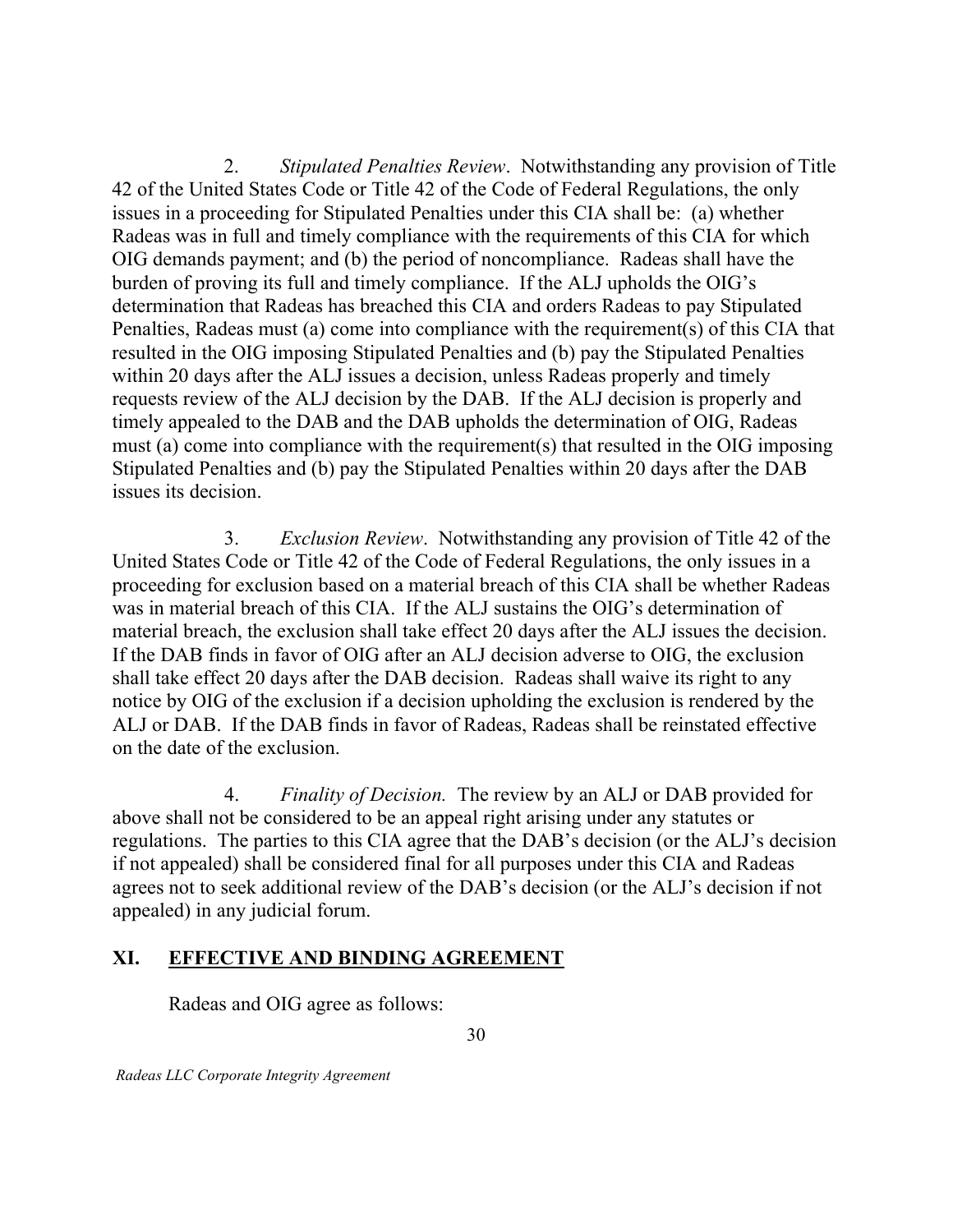$A_{\cdot}$  obtained on the CIA. This CIA shall become final and binding on the date the final signature is

 $\mathbf{B}$  not be amended except by written consent of the parties to this CIA. This CIA constitutes the complete agreement between the parties and may

 $C_{\cdot}$  based on a certification by Radeas that it is no longer providing health care items or services that will be billed to any Federal health care program and it does not have any ownership or control interest, as defined in 42 U.S.C. §1320a-3, in any entity that bills any Federal health care program. If Radeas is relieved of its CIA requirements, Radeas shall be required to notify OIG in writing at least 30 days in advance if Radeas plans to resume providing health care items or services that are billed to any Federal health care program or to obtain an ownership or control interest in any entity that bills any Federal health care program. At such time, OIG shall evaluate whether the CIA will be reactivated or modified. C. OIG may agree to a suspension of Radeas's requirements under this CIA

D. do not affect (1) Radeas's responsibility to follow all applicable Federal health care program requirements or (2) the government's right to impose appropriate remedies for failure to follow applicable Federal health care program requirements. All requirements and remedies set forth in this CIA are in addition to and

E. authorized to execute this CIA. The undersigned OIG signatories represent that they are signing this CIA in their official capacities and that they are authorized to execute this The undersigned Radeas signatories represent and warrant that they are CIA.

 $F_{\perp}$  original and all of which constitute one and the same CIA. Electronically-transmitted copies of Facsimiles of signatures shall constitute acceptable, binding signatures for purposes of this CIA. This CIA may be executed in counterparts, each of which constitutes an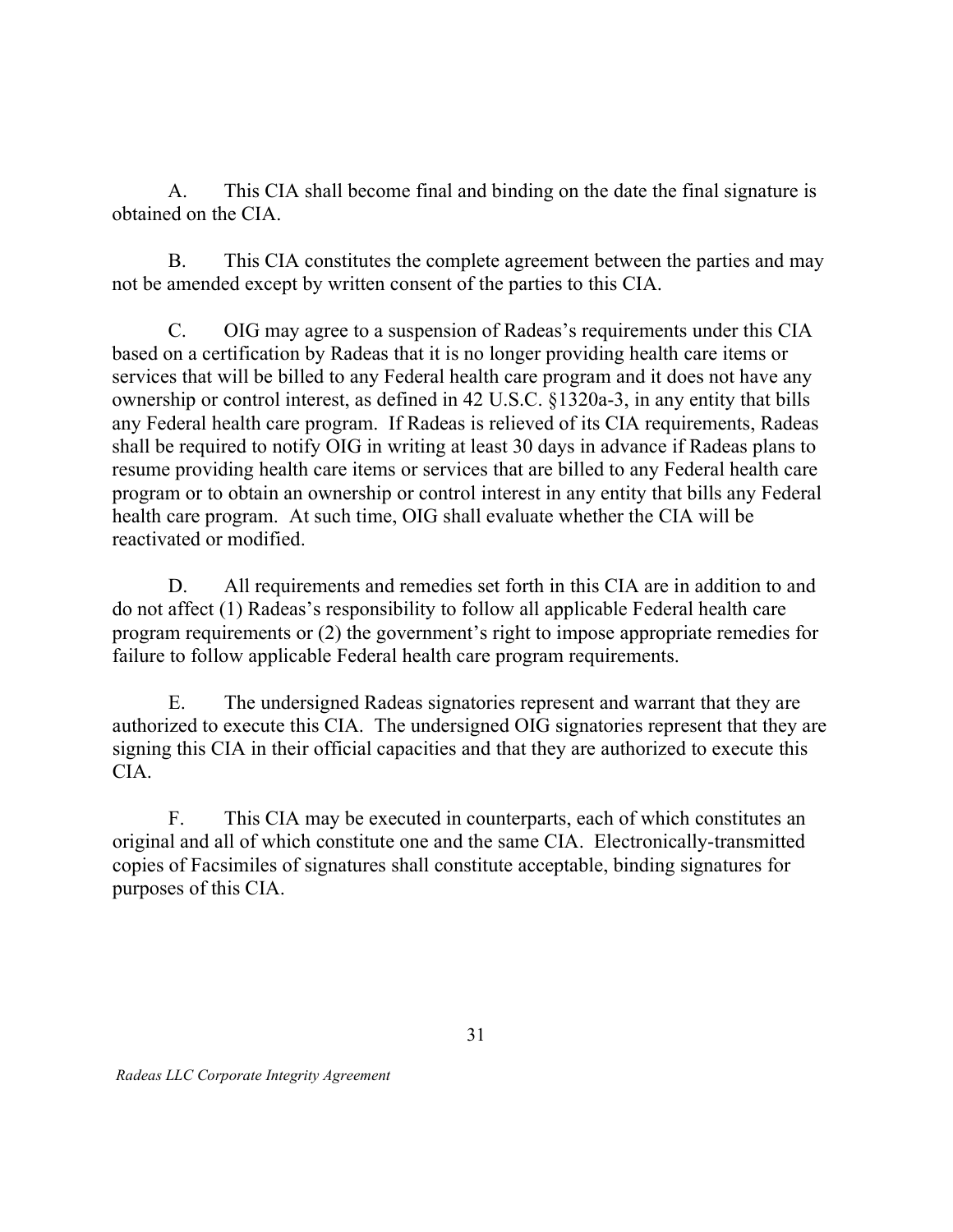### ON BEHALF OF RADEAS LLC

 PHILIP RADFORD Owner and Chief Executive Officer Radeas LLC . /Philip Radford/

\_\_3/23/2022\_\_\_\_\_\_\_\_\_\_\_

DATE

 ELLEN PERSONS BREA CROTEAU Counsel for Radeas LLC /Ellen Persons/

03/23/2022

DATE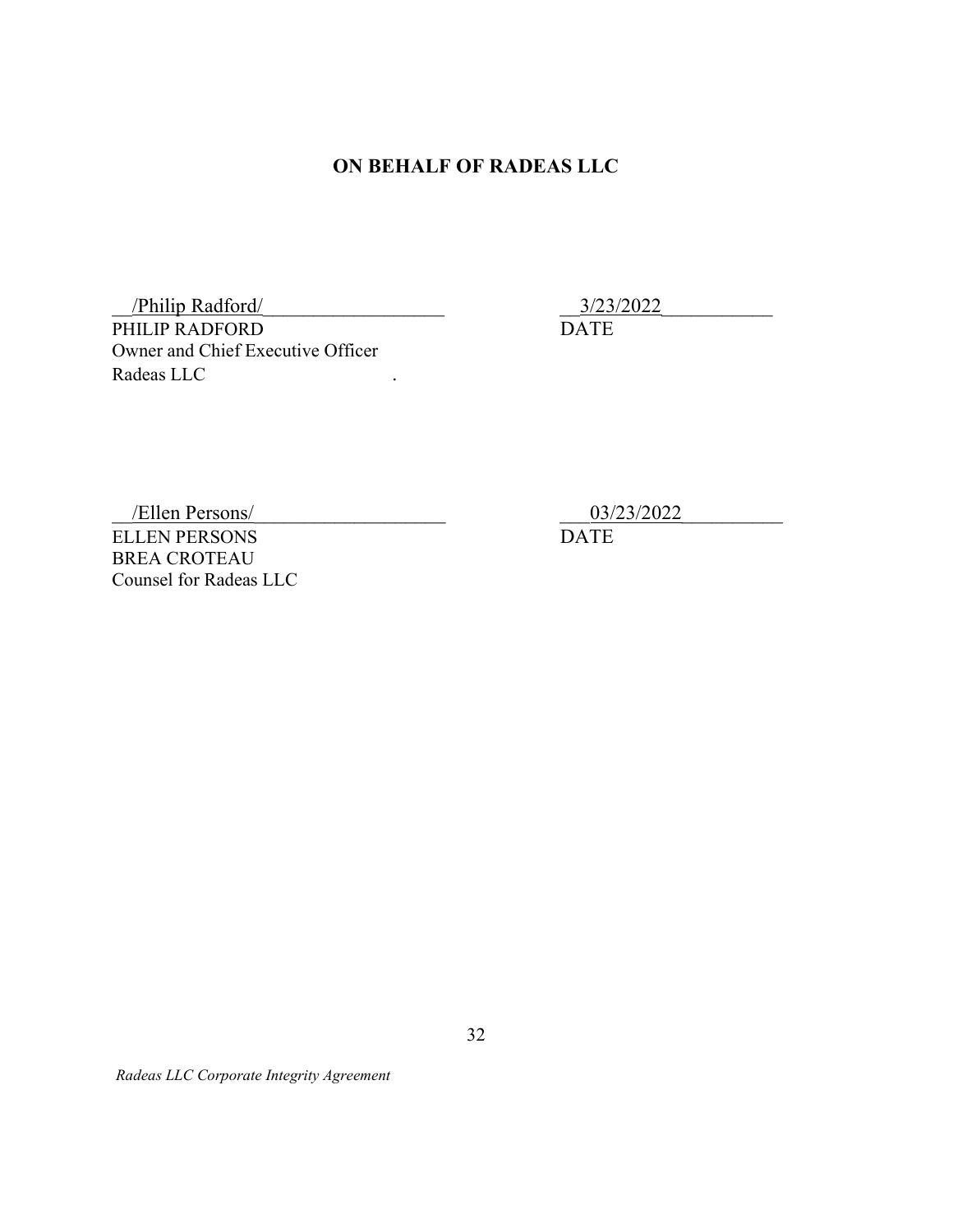### ON BEHALF OF THE OFFICE OF INSPECTOR GENERAL OF THE DEPARTMENT OF HEALTH AND HUMAN SERVICES

 $\frac{1}{3/30/22}$ LISA M. RE DATE Assistant Inspector General for Legal Affairs Office of Inspector General U. S. Department of Health and Human Services

/John W. O'Brien/ JOHN W. O'BRIEN DATE Senior Counsel Office of Inspector General U.S. Department of Health and Human Services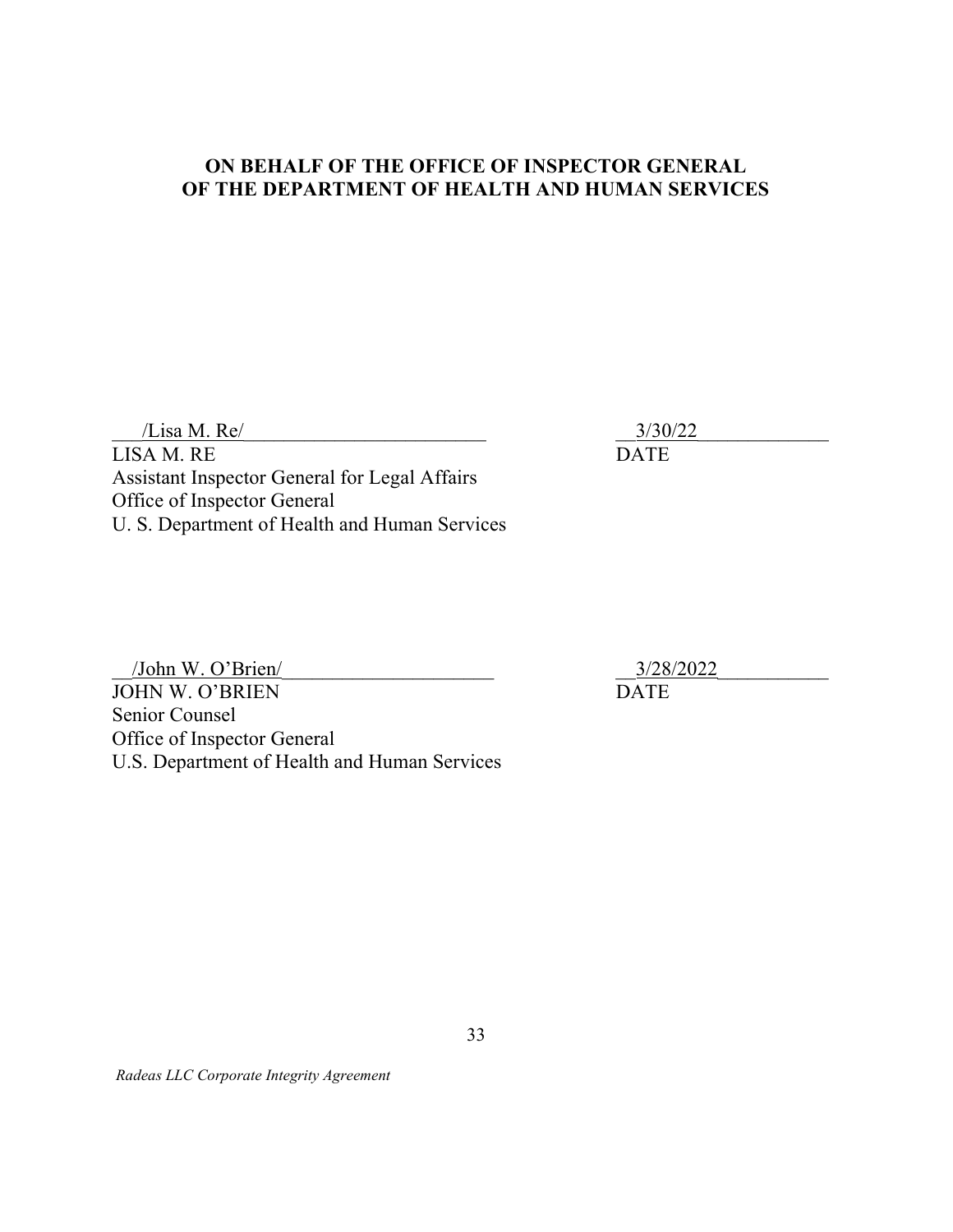# **APPENDIX A**

### **INDEPENDENT REVIEW ORGANIZATION**

Organization (IRO) required by Section III.E of the CIA.<br>A. IRO Engagement This Appendix contains the requirements relating to the Independent Review

1. Radeas shall engage an IRO to perform the Claims Review that possesses the qualifications set forth in Paragraph B, below, to perform the responsibilities in Paragraph C, below. The IRO shall conduct the Claims Review in a professionally independent and objective fashion, as set forth in Paragraph E.

2. Radeas shall engage an IRO to perform the Arrangements Review that possesses the qualifications set forth in Paragraph B, below, to perform the responsibilities in Paragraph C, below. The IRO shall not have a prohibited relationship to Radeas as set forth in Paragraph F.

3. Within 30 days after OIG receives the information identified in Section V.A.7 of the CIA or any additional information submitted by Radeas in response to a request by OIG, whichever is later, OIG will notify Radeas if the IRO is unacceptable. Absent notification from OIG that the IRO is unacceptable, Radeas may continue to engage the IRO.

4. If Radeas engages a new IRO during the term of the CIA, that IRO must also meet the requirements of this Appendix. If a new IRO is engaged, Radeas shall submit the information identified in Section V.A.7 of the CIA to OIG within 30 days of engagement of the IRO. Within 30 days after OIG receives this information or any additional information submitted by Radeas at the request of OIG, whichever is later, OIG will notify Radeas if the IRO is unacceptable. Absent notification from OIG that the IRO is unacceptable, Radeas may continue to engage the IRO.

# B. IRO Qualifications

The IRO shall:

1. assign individuals to conduct the Arrangements Review who are knowledgeable in the requirements of the Anti-Kickback Statute and the Stark Law and the regulations and other guidance documents related to these statutes;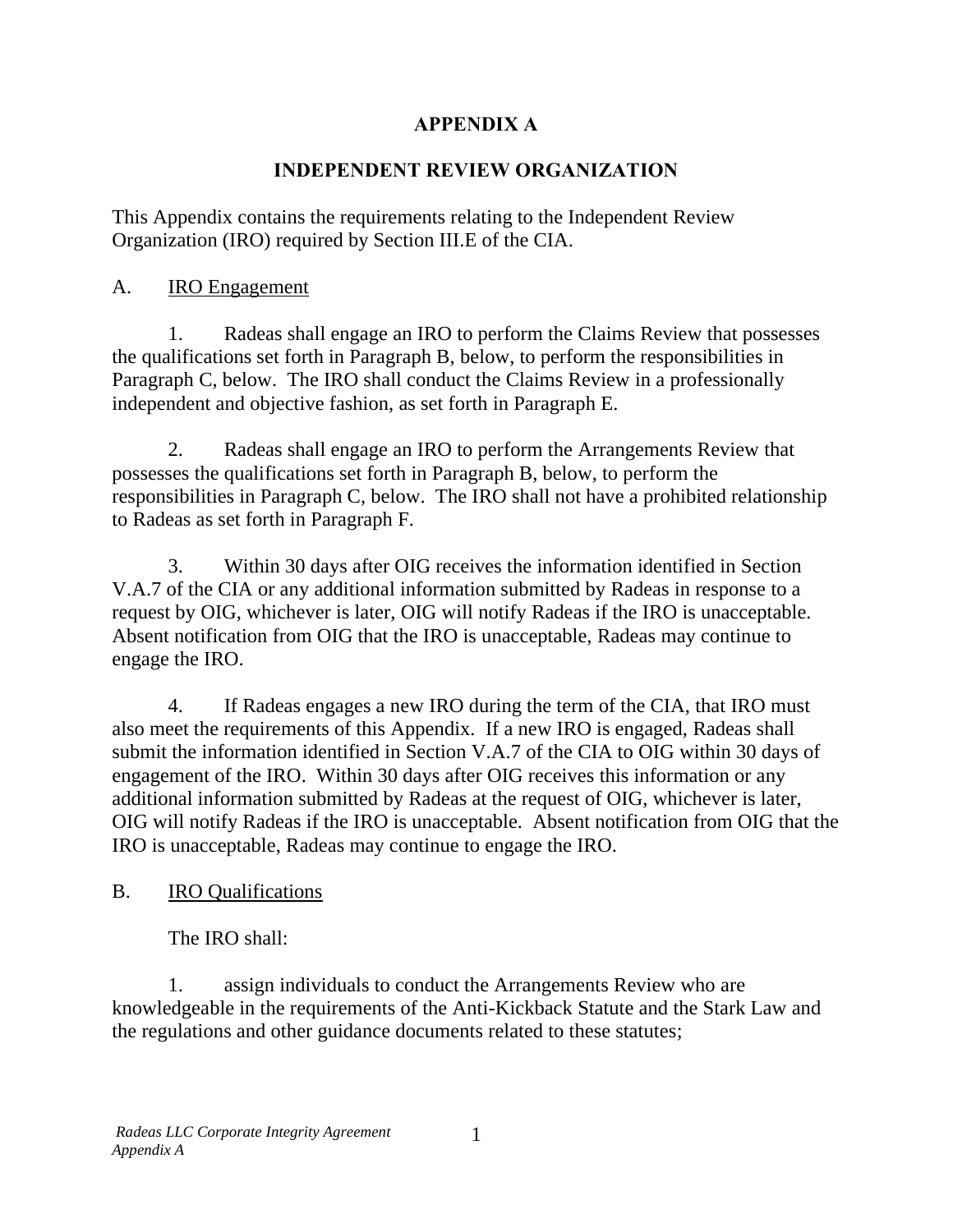2. possess expertise in fair market valuation issues or have the ability to associate a valuation firm to assist in conducting the transactions review component of the Arrangements Review;

3. assign individuals to conduct the Claims Review who have expertise in the Medicare and state Medicaid program requirements applicable to the claims being reviewed;

4. assign individuals to design and select the Claims Review sample who are knowledgeable about the appropriate statistical sampling techniques;

5. assign individuals to conduct the coding review portions of the Claims Review who have a nationally recognized coding certification and who have maintained this certification (e.g., completed applicable continuing education requirements);

6. assign licensed nurses or physicians with relevant education, training and specialized expertise (or other licensed health care professionals acting within their scope of practice and specialized expertise) to make the medical necessity determinations required by the Claims Review; and

7. have sufficient staff and resources to conduct the reviews required by the CIA on a timely basis.

C. IRO Responsibilities

The IRO shall:

1. perform each Arrangements Review and Claims Review in accordance with the specific requirements of the CIA;

2. follow all applicable Medicare and state Medicaid program rules and reimbursement guidelines in making assessments in the Claims Review;

3. request clarification from the appropriate authority (e.g., Medicare contractor), if in doubt of the application of a particular Medicare or state Medicaid program policy or regulation;

4. respond to all OIG inquires in a prompt, objective, and factual manner; and

5. prepare timely, clear, well-written reports that include all the information required by Appendix B and Appendix C (as applicable) to the CIA.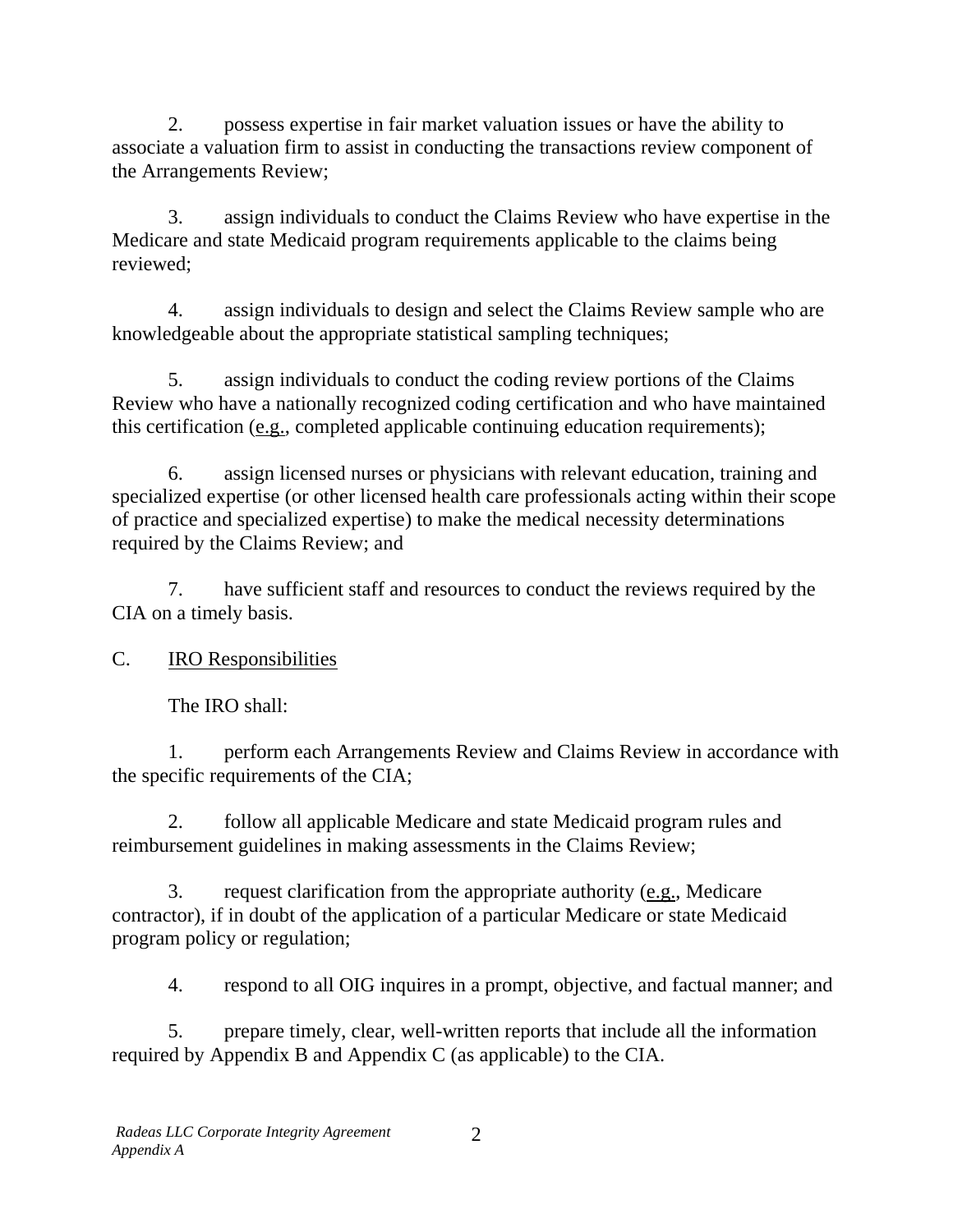### D. Radeas's Responsibilities

Radeas shall ensure that the IRO has access to all records and personnel necessary to complete the reviews listed in Section III.E of this CIA and that all records furnished to the IRO are accurate and complete.

# E. **IRO** Independence and Objectivity

The IRO engaged to perform the Claims Review must perform the Claims Review in a professionally independent and objective fashion, as defined in the most recent Government Auditing Standards issued by the U.S. Government Accountability Office.

# F. **IRO Relationship to Radeas**

The IRO engaged to perform the Arrangements Review shall not (1) currently represent or currently be employed or engaged by Radeas or (2) have a current or prior relationship to Radeas or its owners, officers, or directors that would cause a reasonable person to question the IRO's objectivity in performing the Arrangements Review.

# G. Assertions of Privilege

Radeas shall not assert claims of attorney-client privilege in order to avoid disclosing to OIG information related to or resulting from the IRO's engagement to perform the Arrangements Review. Radeas's engagement letter with the IRO shall include a provision stating that the IRO agrees not to assert claims of work product privilege in order to avoid disclosing to OIG information related to or resulting from its engagement.

# H. IRO Removal/Termination

1. *Radeas and IRO*. If Radeas terminates its IRO or if the IRO withdraws from the engagement during the term of the CIA, Radeas must submit a notice explaining (a) its reasons for termination of the IRO or (b) the IRO's reasons for its withdrawal to OIG, no later than 30 days after termination or withdrawal. Radeas must engage a new IRO in accordance with Paragraph A of this Appendix and within 60 days of termination or withdrawal of the IRO.

 2. *OIG Removal of IRO*. In the event OIG has reason to believe that the IRO does not possess the qualifications described in Paragraph B, is not independent and objective as set forth in Paragraph E or has a prohibited relationship as set forth in paragraph F (as applicable), or has failed to carry out its responsibilities as described in Paragraph C, OIG shall notify Radeas in writing regarding OIG's basis for determining that the IRO has not met the requirements of this Appendix. Radeas shall have 30 days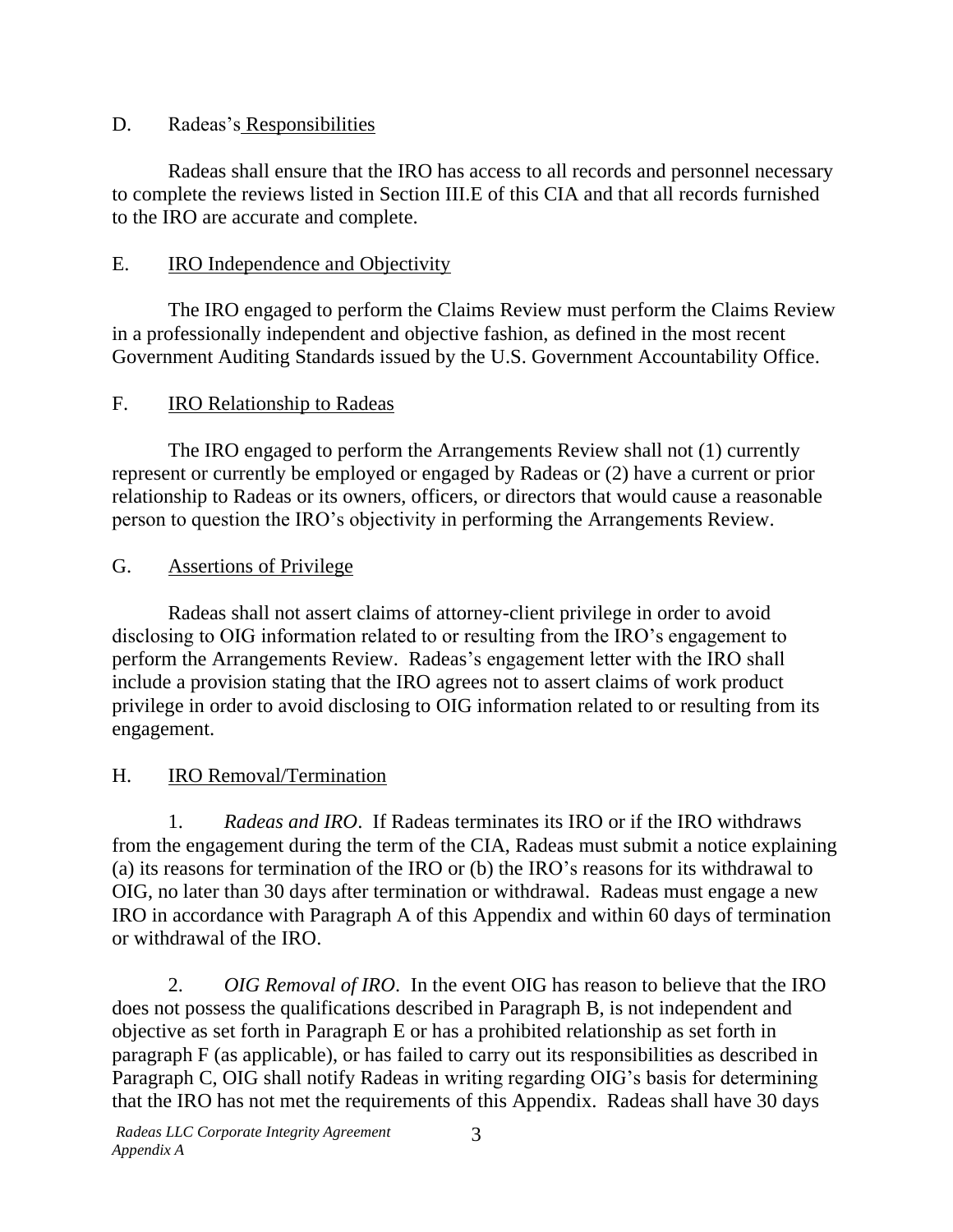from the date of OIG's written notice to provide information regarding the IRO's qualifications, independence, relationship to Radeas or performance of its responsibilities in order to resolve the concerns identified by OIG. If, following OIG's review of any information provided by Radeas regarding the IRO, OIG determines that the IRO has not met the requirements of this Appendix, OIG shall notify Radeas in writing that Radeas shall be required to engage a new IRO in accordance with Paragraph A of this Appendix. Radeas must engage a new IRO within 60 days of its receipt of OIG's written notice. The final determination as to whether or not to require Radeas to engage a new IRO shall be made at the sole discretion of OIG.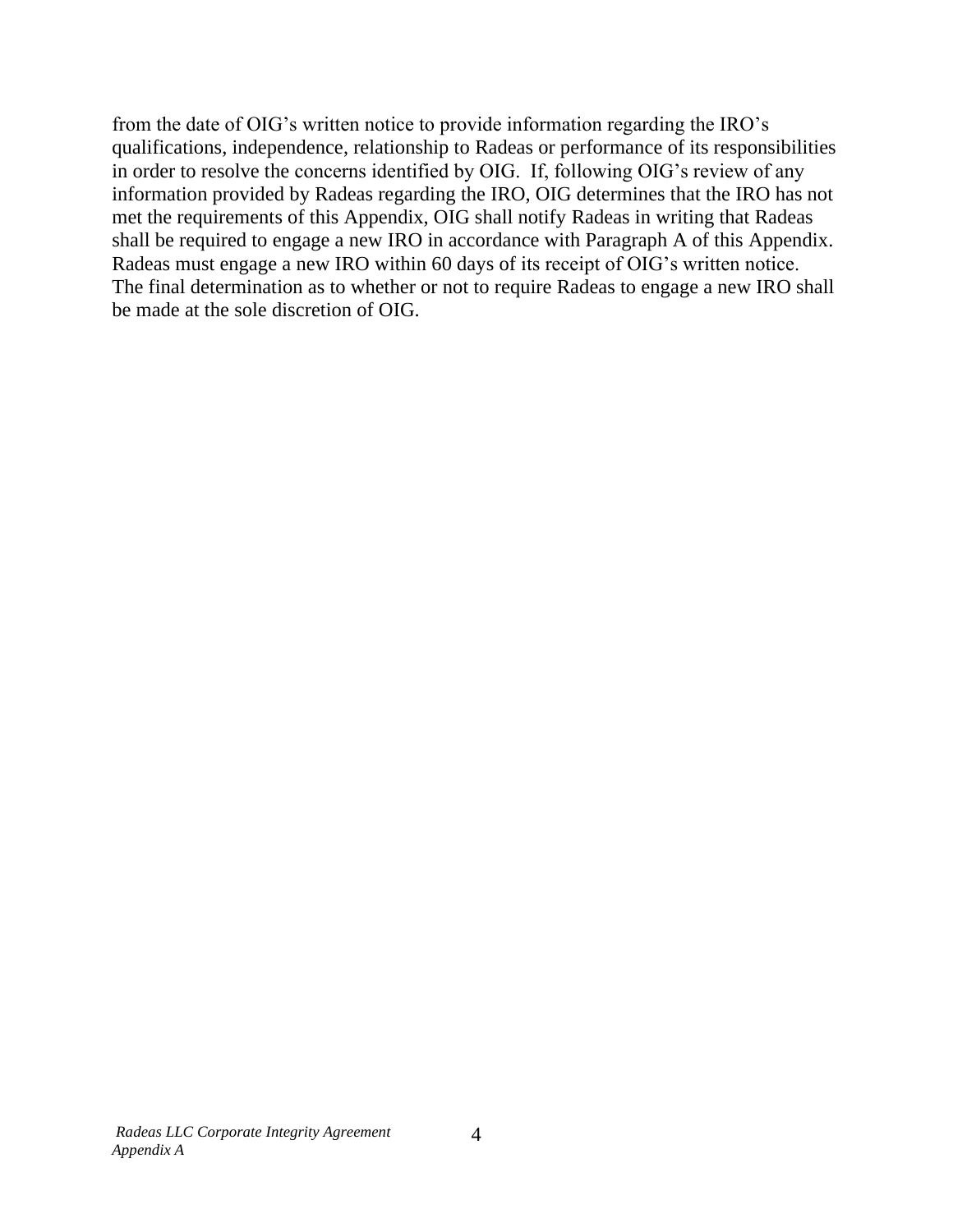### **APPENDIX B**

### **ARRANGEMENTS REVIEW**

The Arrangements Review shall consist of two components: a systems review and a transactions review. The IRO shall perform all components of each Arrangements Review. If there are no material changes to Radeas's systems, processes, policies, and procedures relating to Arrangements, the Arrangements Systems Review shall be performed for the first and fourth Reporting Periods. If Radeas materially changes the Arrangements systems, processes, policies and procedures, the IRO shall perform an Arrangements Systems Review for the Reporting Period in which such changes were made in addition to conducting the systems review for the first and fourth Reporting Periods. The Arrangements Transactions Review shall be performed annually and shall cover each of the five Reporting Periods.

A. Arrangements Systems Review. The Arrangements Systems Review shall be a review of Radeas's systems, processes, policies, and procedures relating to the initiation, review, approval, and tracking of Arrangements. Specifically, the IRO shall review the following:

1. Radeas's systems, policies, processes, and procedures with respect to creating and maintaining a centralized tracking system for all existing and new and renewed Focus Arrangements (Focus Arrangements Tracking System), including a detailed description of the information captured in the Focus Arrangements Tracking System;

2. Radeas's systems, policies, processes, and procedures for documenting the names and positions of the Arrangements Covered Person(s) involved in the negotiation, review, and approval of all Focus Arrangements;

3. Radeas's systems, policies, processes, and procedures for tracking all remuneration to and from all parties to Focus Arrangements to ensure that the parties are complying with the financial terms of the Focus Arrangements and that the Focus Arrangements are commercially reasonable;

4. Radeas's systems, policies, processes and procedures for documenting all fair market value determination(s) for any Focus Arrangement, including the fair market value amount or range and corresponding time period(s), the date(s) of completion of the fair market valuation(s), the individuals or entities that determined the fair market value amount or range, and the names and positions of the Arrangements Covered Person(s) involved with the fair market value determination(s);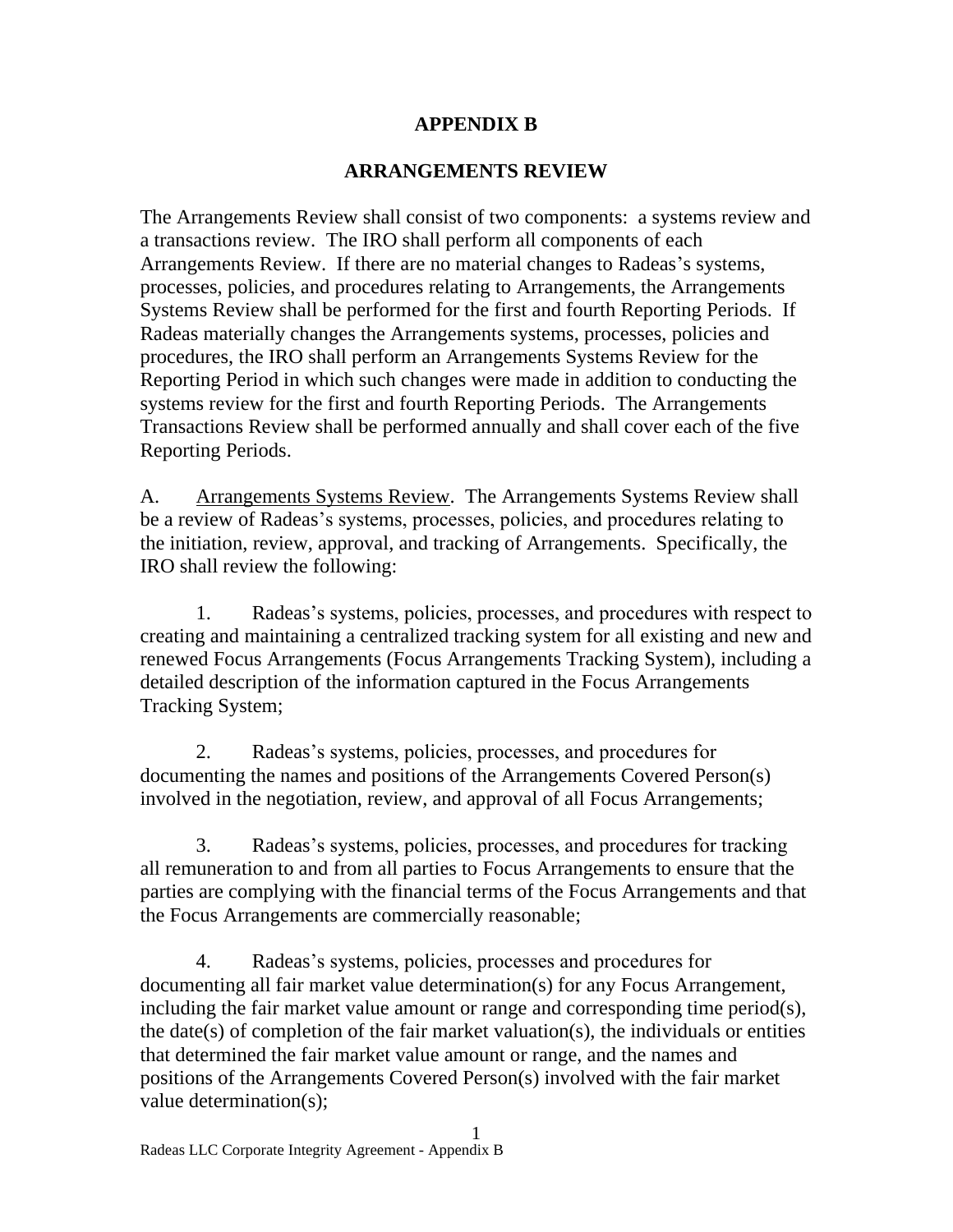5. Radeas's systems, policies, processes, and procedures for tracking service and activity logs to ensure that parties to the Focus Arrangement are performing the services required under the applicable Focus Arrangement(s) (if applicable);

6. Radeas's systems, policies, processes, and procedures for monitoring the use of leased space, medical supplies, medical devices, equipment, or other patient care items to ensure that such use is consistent with the terms of the applicable Focus Arrangement(s) (if applicable);

7. Radeas's systems, policies, processes, and procedures for initiating Arrangements, including those policies that identify the individuals with authority to initiate an Arrangement and that specify the business need or business rationale required to initiate an Arrangement;

8. Radeas's systems, policies, processes, and procedures for the internal review and approval of existing, new and renewed Focus Arrangements, including those policies that identify the individuals required to approve each type or category of Focus Arrangement entered into by Radeas, the internal controls designed to ensure that all required approvals are obtained, the processes for determining and documenting the business need or business rationale for all Focus Arrangements, the processes for determining and documenting the fair market value of the remuneration specified in the Focus Arrangement, and the processes for ensuring that all Focus Arrangements are subject to a legal review by counsel with expertise in the Anti-Kickback Statute and Stark Law;

9. the Compliance Officer's annual review of and reporting to the Compliance Committee on the Focus Arrangements Tracking System, Radeas's internal review and approval process, and other Focus Arrangements systems, process, policies, and procedures;

10. Radeas's systems, policies, processes, and procedures for implementing effective responses when suspected violations of the Anti-Kickback Statute and Stark Law are discovered, including disclosing Reportable Events and quantifying and repaying Overpayments when appropriate; and

11. Radeas's systems, policies, processes, and procedures for ensuring that all new and renewed Focus Arrangements comply with the Focus Arrangements Requirements set forth in Section III.D.2 of the CIA.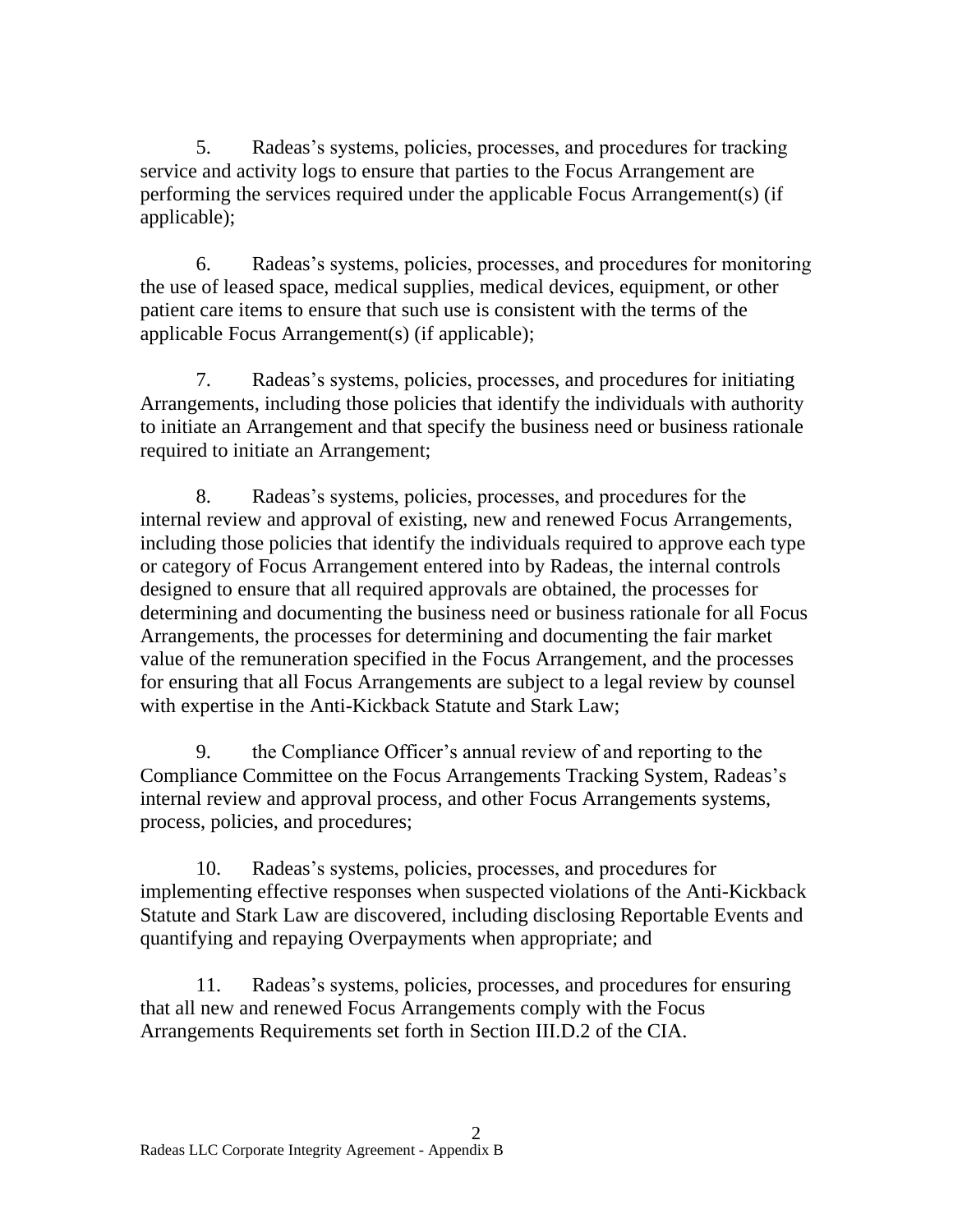B. Arrangements Systems Review Report. The IRO shall prepare a report based upon each Arrangements Systems Review performed. The Arrangements Systems Review Report shall include the following information:

1. a description of the documentation (including policies) reviewed and personnel interviewed;

2. a detailed description of Radeas's systems, policies, processes, and procedures relating to the items identified in Section A.1-11 above;

3. findings and supporting rationale regarding weaknesses in Radeas's systems, processes, policies, and procedures relating to Arrangements described in Section A.1-11 above; and

4. recommendations to improve Radeas's systems, policies, processes, or procedures relating to Arrangements described in Section A.1-11above.

C. Arrangements Transactions Review. The Arrangements Transactions Review shall consist of a review by the IRO of 25 randomly selected Focus Arrangements that were entered into or renewed by Radeas during the Reporting Period. The IRO shall assess whether Radeas has complied with the Focus Arrangements Procedures and the Focus Arrangements Requirements described in Sections III.D.1 and III.D.2 of the CIA, with respect to the selected Focus Arrangements.

1. The IRO's assessment with respect to each Focus Arrangement that is subject to review shall include:

a. verifying that the Focus Arrangement is maintained in Radeas's centralized tracking system in a manner that permits the IRO to identify:  $(i)$  the parties to the Focus Arrangement,  $(ii)$  the name(s) and position(s) of the Arrangements Covered Person(s) involved in the negotiation, review, and approval of the Focus Arrangement; (iii) the relevant terms of the Focus Arrangement (i.e., the items, services, equipment, or space to be provided, the amount of compensation, the effective date, the expiration date, etc.); and (iv) the parties' performance under the Focus Arrangement (i.e, items or services actually provided, equipment or space actually provided or leased, amount of payments, dates of payment, etc.);

b. verifying that the Focus Arrangement was subject to the internal review and approval process (including both a legal and business review) and obtained the necessary approvals and that such review and approval is appropriately documented;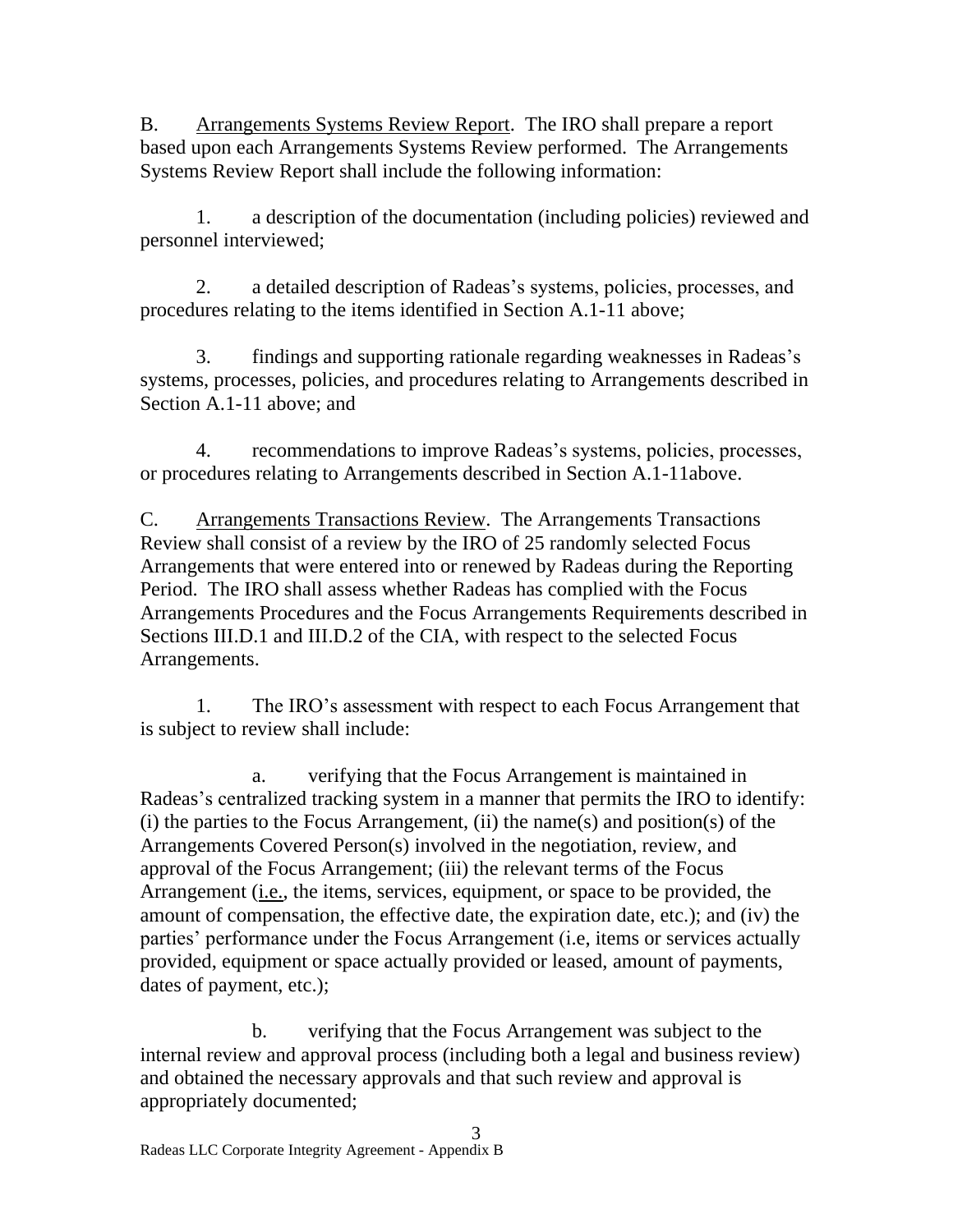c. verifying that the remuneration related to the Focus Arrangement has been determined in accordance with Radeas's policies and procedures for determining and documenting the fair market value of the remuneration, that the remuneration is properly tracked, and that the parties to the Focus Arrangement are complying with the financial terms of the Focus Arrangement;

d. verifying that the business need or business rationale for the Focus Arrangement is specified and is consistent with Radeas's policies and procedures;

e. verifying that the service and activity logs are properly completed and reviewed (if applicable);

f. verifying that leased space, medical supplies, medical devices, and equipment, and other patient care items are properly monitored (if applicable); and

g. verifying that the Focus Arrangement satisfies the Focus

Arrangements Requirements of Section III.D.2 of the CIA.<br>2. For any Focus Arrangement for which the IRO cannot verify compliance with each of the applicable requirements specified in Section C.1 above, the IRO shall identify and review the system(s) and process(es) that resulted in the identified non-compliance and recommend improvements to such system(s) and process(es). The IRO may need to review additional documentation and/or interview personnel to identify the system(s) and process(es) that resulted in the identified non-compliance.

3. If the IRO cannot verify compliance with each of the applicable requirements specified in Section C.1 above with respect to at least 90% of the Focus Arrangements subject to the Arrangements Transactions Review, then, at its discretion, within 60 days of receipt of the Arrangements Transactions Review Report, the OIG may require the IRO to select an additional sample of Focus Arrangements, not to exceed the number of Focus Arrangements initially reviewed by the IRO, that will be subject to the Arrangements Transactions Review (Additional Transactions Review) and complete and submit to Radeas and OIG an Additional Transactions Review Report that includes the information specified in Section D below, within 60 days of the date the OIG notifies Radeas and its IRO that an Additional Transactions Review will be required.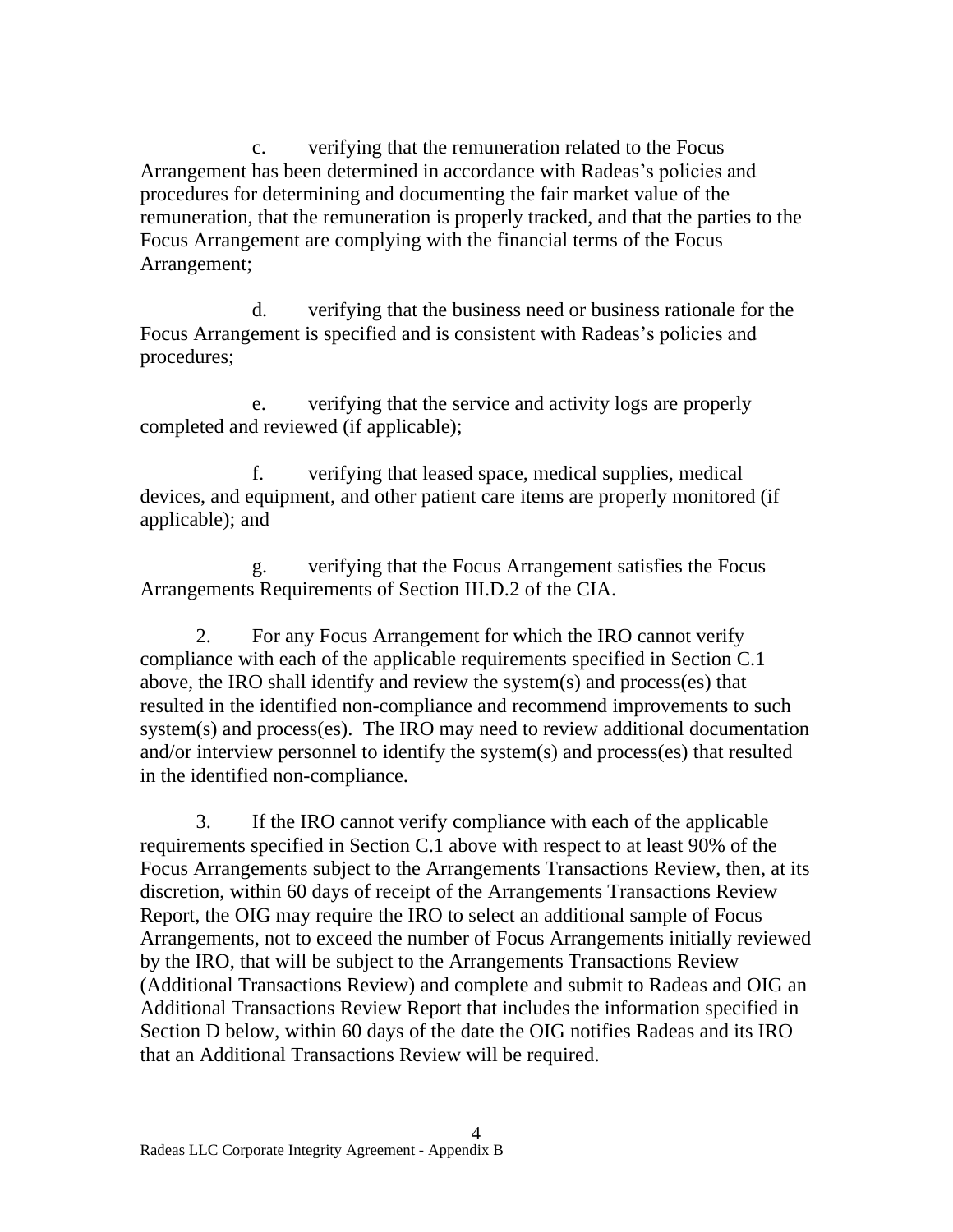D. Arrangements Transactions Review Report. The IRO shall prepare a report based on each Arrangements Transactions Review performed. The Arrangements Transactions Review Report shall include the following information:

- 1. *Review Methodology*.
	- a. Review Protocol. A description of the process used by the IRO to identify the Focus Arrangements subject to review in the Arrangements Transactions Review.
	- b. Sources of Data. A full description of the documentation and other information relied upon by the IRO in performing the Arrangements Transactions Review.
	- c. Supplemental Materials. The IRO shall request all documentation and materials required for its review of the Focus Arrangements selected as part of the Arrangements Transactions Review and Radeas shall furnish such documentation and materials to the IRO prior to the IRO initiating its review of the Focus Arrangements. If the IRO accepts any supplemental documentation or materials from Radeas after the IRO has completed its initial review of the Focus Arrangements (Supplemental Materials), the IRO shall identify in the Arrangements Transactions Review Report the Supplemental Materials, the date the Supplemental Materials were accepted, and the relative weight the IRO gave to the Supplemental Materials in its review. In addition, the IRO shall include a narrative in the Arrangements Transactions Review Report describing the process by which the Supplemental Materials were accepted and the IRO's reasons for accepting the Supplemental Materials.

2. *Review Findings*. The IRO's findings with respect to whether Radeas has complied with the Focus Arrangements Procedures and Focus Arrangements Requirements with respect to each of the randomly selected Focus Arrangements reviewed by the IRO, including findings for each item listed in Sections C.1.a-g above. In addition, as applicable, the Arrangements Transactions Review Report shall include the IRO's recommendations as required by Section C.2 above.

3. *Names and Credentials*. The names and credentials of the individuals who conducted the Arrangements Systems Review and the Arrangements Transactions Review.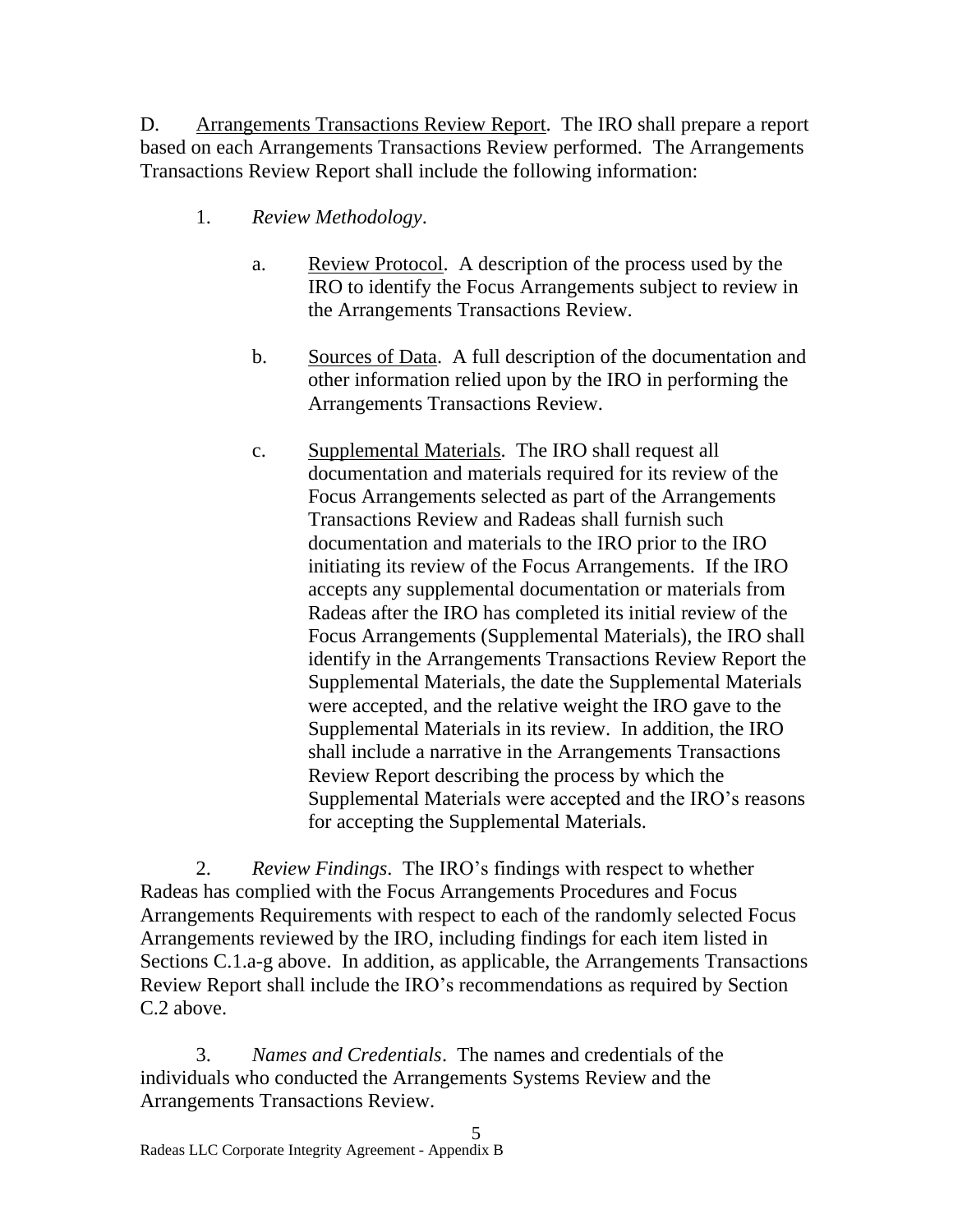# **APPENDIX C**

# **CLAIMS REVIEW**

A. Claims Review. The IRO shall perform the Claims Review annually to cover each of the five Reporting Periods. The IRO shall perform all components of each Claims Review.

1. *Definitions*. For the purposes of the Claims Review, the following definitions shall be used:

- a. Overpayment: The amount of money Radeas has received in excess of the amount due and payable under Medicare or any state Medicaid program requirements, as determined by the IRO in connection with the Claims Review performed under this Appendix C.
- b. Paid Claim: A claim submitted by Radeas and for which Radeas has Medicaid program. received reimbursement from the Medicare program or a state
- c. Population: The Population shall be defined as all Paid Claims during the 12-month period covered by the Claims Review.

 2. *Claims Review Sample.* The IRO shall randomly select and review a sample of 100 Paid Claims (Claims Review Sample). The Paid Claims shall be reviewed based on the supporting documentation available at Radeas's office or under Radeas's control and applicable Medicare and state Medicaid program requirements to determine whether the items and services furnished were medically necessary and appropriately documented, and whether the claim was correctly coded, submitted, and reimbursed. For each Paid Claim in the Claims Review Sample that results in an Overpayment, the IRO shall review the system(s) and process(es) that generated the Paid Claim and identify any problems or weaknesses that may have resulted in the identified Overpayments. The IRO shall provide its observations and recommendations on suggested improvements to the system(s) and the process(es) that generated the Paid Claim.

- 3. *Other Requirements.* 
	- a. Supplemental Materials. The IRO shall request all documentation and materials required for its review of the Paid Claims in the Claims Review Sample and Radeas shall furnish such documentation and materials to the IRO prior to the IRO initiating its review of the Claims Review Sample. If the IRO accepts any supplemental documentation or materials from Radeas after the IRO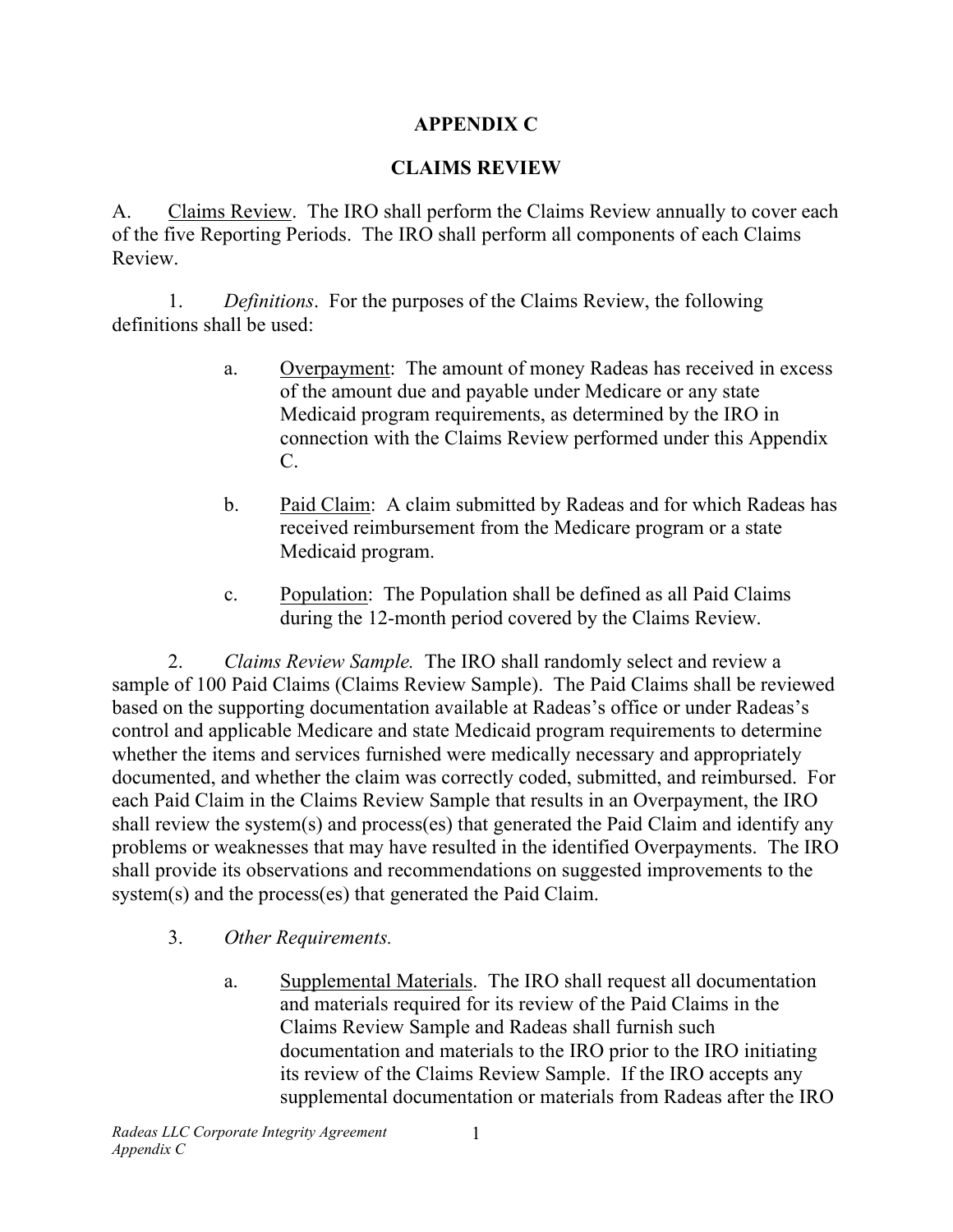has completed its initial review of the Claims Review Sample (Supplemental Materials), the IRO shall identify in the Claims Review Report the Supplemental Materials, the date the Supplemental Materials were accepted, and the relative weight the IRO gave to the Supplemental Materials in its review. In addition, the IRO shall include a narrative in the Claims Review Report describing the process by which the Supplemental Materials were accepted and the IRO's reasons for accepting the Supplemental Materials.

- b. Paid Claims without Supporting Documentation. Any Paid Claim for which Radeas cannot produce documentation shall be considered an error and the total reimbursement received by Radeas for such Paid Claim shall be deemed an Overpayment. Replacement sampling for Paid Claims with missing documentation is not permitted.
- c. Use of First Samples Drawn. For the purposes of the Claims Review Sample discussed in this Appendix, the first set of Paid Claims selected shall be used (i.e., it is not permissible to generate more than one list of random samples and then select one for use with the Claims Review Sample).

4. *Repayment of Identified Overpayments.* Radeas shall repay within 60 days the Overpayment(s) identified by the IRO in the Claims Review Sample, in accordance with the requirements of 42 U.S.C. § 1320a-7k(d) and any applicable regulations or Centers for Medicare and Medicaid Services (CMS) guidance (the "CMS overpayment rule"). If Radeas determines that the CMS overpayment rule requires that an extrapolated Overpayment be repaid, Radeas shall repay that amount at the mean point estimate as calculated by the IRO. Radeas shall make available to OIG all documentation that reflects the refund of the Overpayment(s) to the payor. OIG, in its sole discretion, may refer the findings of the Claims Review Sample (and any related work papers) received from Radeas to the appropriate Medicare or state Medicaid program contractor for appropriate follow up by the payor.

B. Claims Review Report. The IRO shall prepare a Claims Review Report as described in this Appendix for each Claims Review performed. The following information shall be included in the Claims Review Report.

- 1. *Claims Review Methodology.* 
	- a. Claims Review Population. A description of the Population subject to the Claims Review.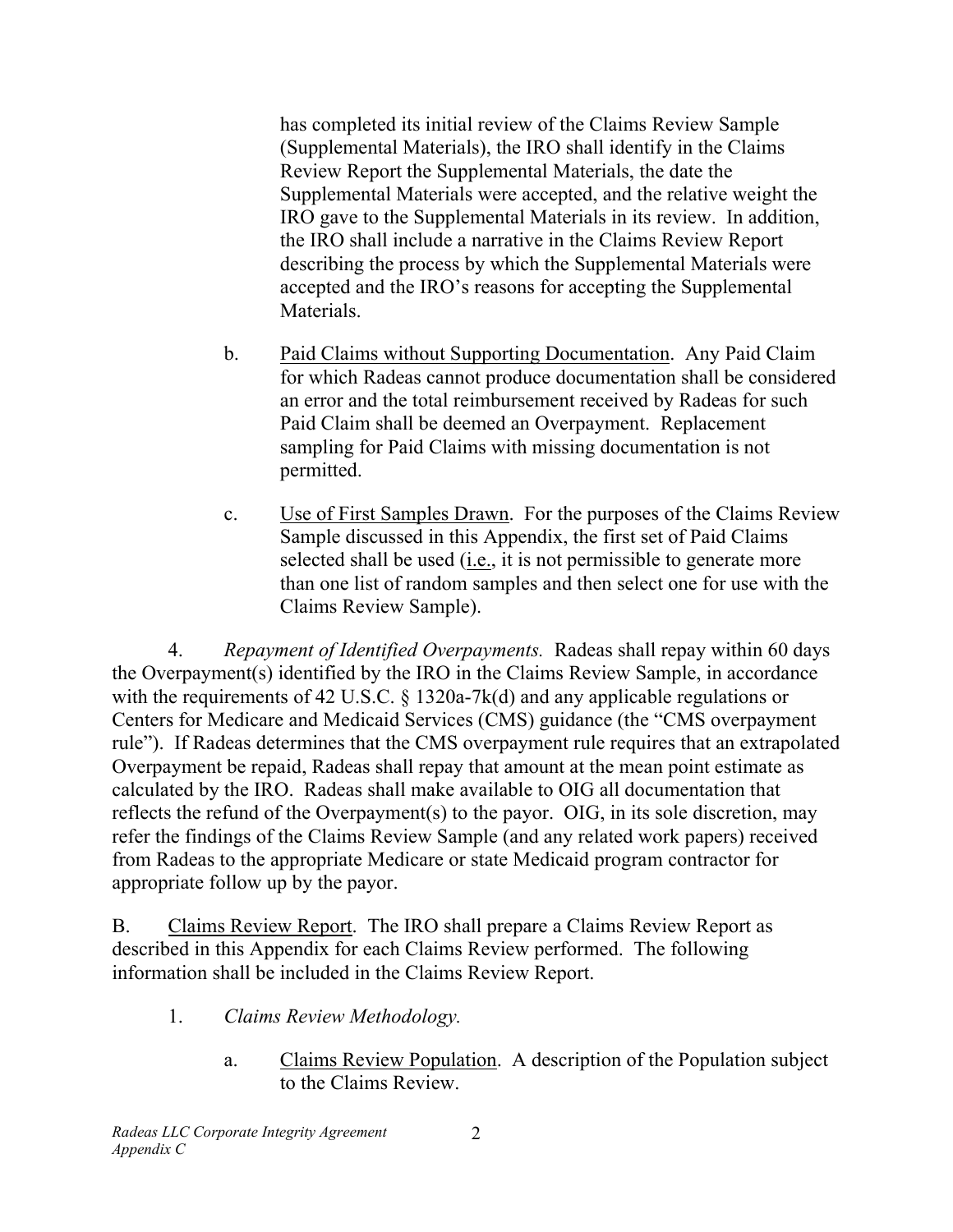- b. Claims Review Objective. A clear statement of the objective intended to be achieved by the Claims Review.
- c. Source of Data. A description of (1) the process used to identify Paid Claims in the Population and (2) the specific documentation relied upon by the IRO when performing the Claims Review (e.g., medical records, physician orders, certificates of medical necessity, requisition forms, local medical review policies (including title and policy number), CMS program memoranda (including title and issuance number), Medicare carrier or intermediary manual or bulletins (including issue and date), other policies, regulations, or directives).
- d. Review Protocol. A narrative description of how the Claims Review was conducted and what was evaluated.
- e. Supplemental Materials. A description of any Supplemental Materials as required by A.3.a., above.
- 2. *Statistical Sampling Documentation.* 
	- a. A copy of the printout of the random numbers generated by the "Random Numbers" function of the statistical sampling software used by the IRO.
	- b. A description or identification of the statistical sampling software package used by the IRO.
- 3. *Claims Review Findings.* 
	- a. Narrative Results.
		- i. A description of Radeas's billing and coding system(s), including the identification, by position description, of the personnel involved in coding and billing.
		- ii. A description of controls in place at Radeas to ensure that all items and services billed to Medicare or a state Medicaid program are medically necessary and appropriately documented.
		- iii. A narrative explanation of the IRO's findings and supporting rationale (including reasons for errors, patterns noted, etc.)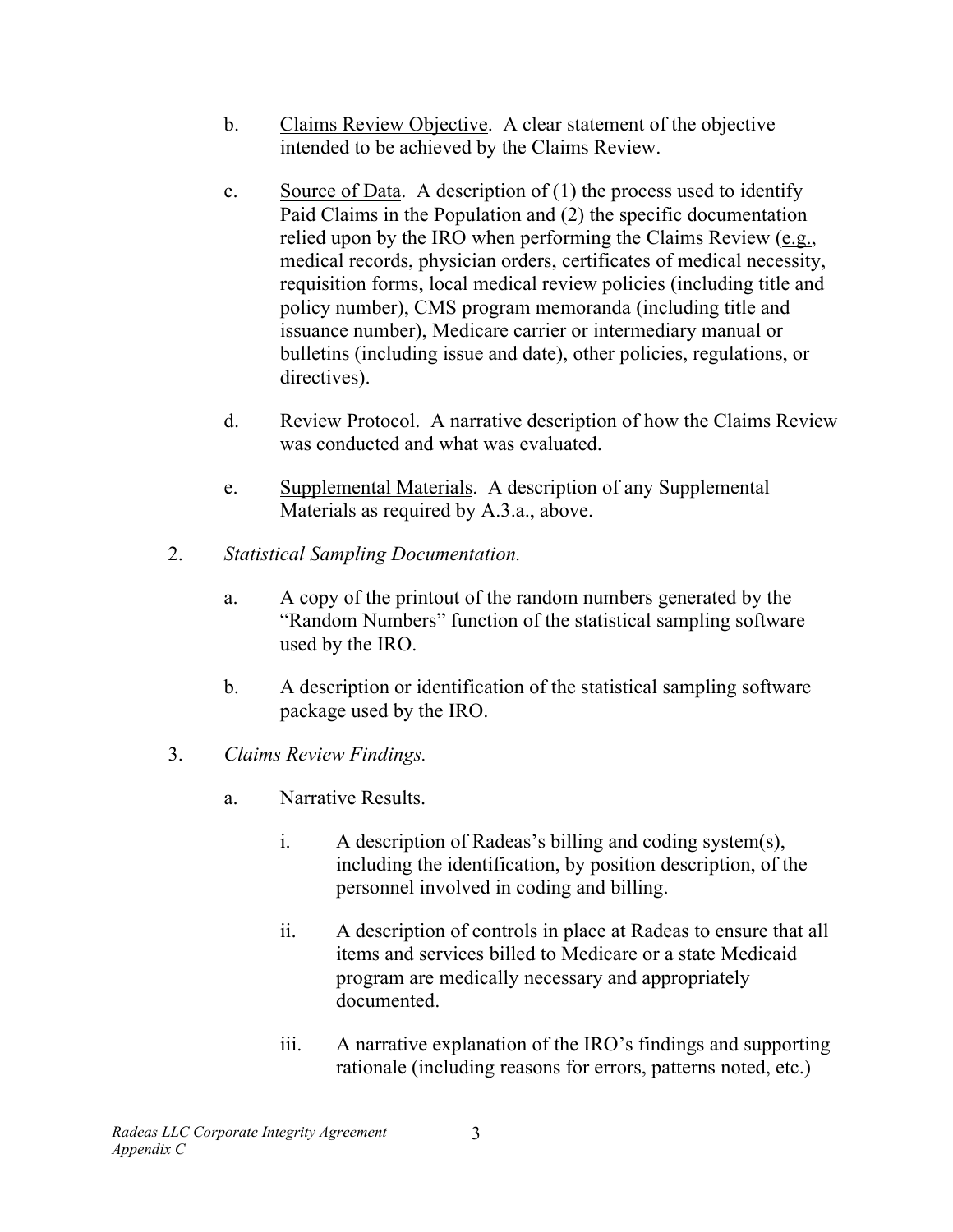regarding the Claims Review, including the results of the Claims Review Sample.

- b. Quantitative Results.
	- i. Total number and percentage of instances in which the IRO determined that the coding of the Paid Claims submitted by Radeas differed from what should have been the correct coding and in which such difference resulted in an Overpayment to Radeas.
	- ii. Total number and percentage of instances in which the IRO determined that a Paid Claim was not appropriately documented and in which such documentation errors resulted in an Overpayment to Radeas.
	- iii. Total number and percentage of instances in which the IRO determined that a Paid Claim was for items or services that were not medically necessary and resulted in an Overpayment to Radeas.
	- iv. Total dollar amount of all Overpayments in the Claims Review Sample.
	- v. Total dollar amount of Paid Claims included in the Claims Review Sample.
	- vi. Error Rate in the Claims Review Sample. The Error Rate shall be calculated by dividing the Overpayment in the Claims Review Sample by the total dollar amount associated with the Paid Claims in the Claims Review Sample.
	- vii. An estimate of the actual Overpayment in the Population at the mean point estimate.
	- viii. A spreadsheet of the Claims Review results that includes the following information for each Paid Claim: Federal health care program billed, beneficiary health insurance claim number, date of service, code submitted (e.g., DRG, CPT code, etc.), code reimbursed, allowed amount reimbursed by payor, correct code (as determined by the IRO), correct allowed amount (as determined by the IRO), dollar difference between allowed amount reimbursed by payor and the correct allowed amount.